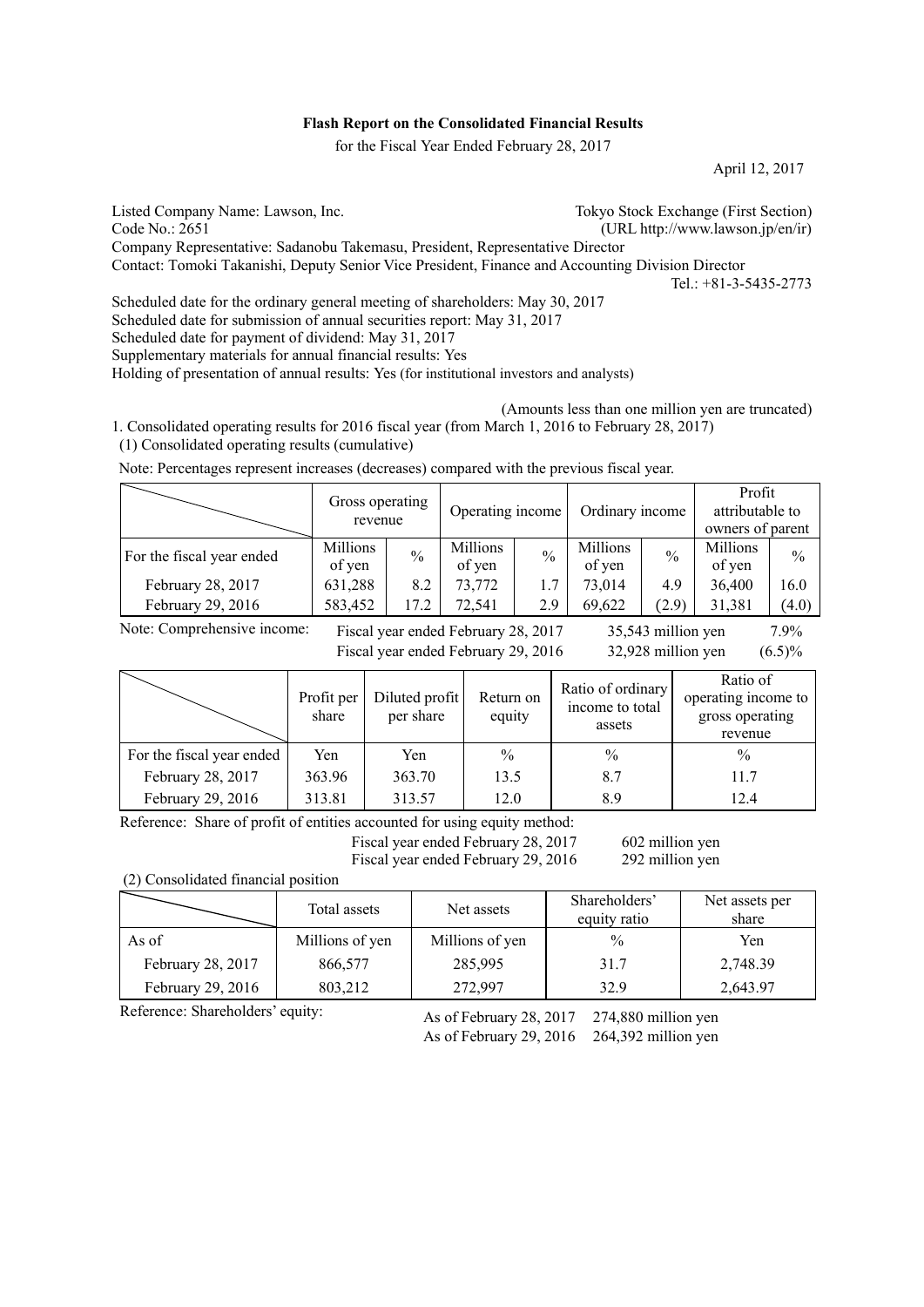(3) Consolidated cash flows

|                           | Net cash provided<br>by (used in)<br>operating activities | Net cash provided<br>by (used in)<br>investing activities | Net cash provided<br>by (used in)<br>financing activities | Cash and cash<br>equivalents at<br>end of period |
|---------------------------|-----------------------------------------------------------|-----------------------------------------------------------|-----------------------------------------------------------|--------------------------------------------------|
| For the fiscal year ended | Millions of yen                                           | Millions of yen                                           | Millions of yen                                           | Millions of yen                                  |
| February 28, 2017         | 99,864                                                    | (76, 227)                                                 | (25, 638)                                                 | 67,692                                           |
| February 29, 2016         | 112,205                                                   | (68, 657)                                                 | (50,201)                                                  | 69,793                                           |

2. Dividends

|                                             |     |        |     | Annual dividends per share | Total  |                           | Ratio of        |                                         |
|---------------------------------------------|-----|--------|-----|----------------------------|--------|---------------------------|-----------------|-----------------------------------------|
|                                             | 1Q  | 1Н     | 3Q  | Year-end                   | Total  | dividends<br>for the year | Payout<br>ratio | dividends to<br>shareholders'<br>equity |
|                                             | Yen | Yen    | Yen | Yen                        | Yen    | Millions of<br>yen        | $\frac{0}{0}$   | $\frac{0}{0}$                           |
| 2015 fiscal year                            |     | 122.50 |     | 122.50                     | 245.00 | 24,499                    | 78.1            | 9.4                                     |
| 2016 fiscal year                            |     | 125.00 |     | 125.00                     | 250.00 | 25,003                    | 68.7            | 9.3                                     |
| $\overline{20}17$ fiscal year<br>(forecast) |     | 127.50 |     | 127.50                     | 255.00 |                           | 76.1            |                                         |

3. Forecast of consolidated operating results for 2017 fiscal year (from March 1, 2017 to February 28, 2018) Note: Percentages represent increases (decreases) compared with the previous fiscal year.

|                        | Gross operating<br>revenue |      | Operating income   |               | Ordinary income    |        | Profit attributable<br>to owners of parent |               | Profit per<br>share |
|------------------------|----------------------------|------|--------------------|---------------|--------------------|--------|--------------------------------------------|---------------|---------------------|
|                        | Millions<br>of ven         | $\%$ | Millions<br>of ven | $\frac{0}{0}$ | Millions<br>of ven | $\%$   | Millions<br>of ven                         | $\frac{0}{0}$ | Yen                 |
| 1H of 2017 fiscal year | 334,000                    | 9.1  | 37,500             | (6.1)         | 36,000             | (6.2)  | 21,000                                     | (7.1)         | 209.96              |
| 2017 fiscal year       | 675,000                    | 6.9  | 68.500             | (7.1)         | 65,500             | (10.3) | 33,500                                     | (8.0)         | 334.95              |

4. Notes

- (1) Change in significant subsidiaries during the fiscal year (Changes in certain specified subsidiaries resulting in changes in scope of consolidation): None
	-

Added: None Excluded: None

(2) Changes in accounting policies, changes in accounting estimates or restatements

- 1. Changes in accounting policies associated with revision in accounting standards: Yes
- 2. Changes in accounting policies other than 1. above: None
- 3. Changes in accounting estimates: None
- 4. Retrospective restatements: None
- (3) Number of shares outstanding (common stock)

| 1. Number of shares outstanding at the end of year (including treasury shares) |             |                          |             |
|--------------------------------------------------------------------------------|-------------|--------------------------|-------------|
| As of February 28, 2017:                                                       | 100,300,000 | As of February 29, 2016: | 100,300,000 |
| 2. Number of treasury shares at the end of year                                |             |                          |             |
| As of February 28, 2017:                                                       | 285,191     | As of February 29, 2016: | 301,897     |
| 3. Average number of shares during the year                                    |             |                          |             |
| As of February 28, 2017:                                                       | 100,009,948 | As of February 29, 2016: | 99,998,346  |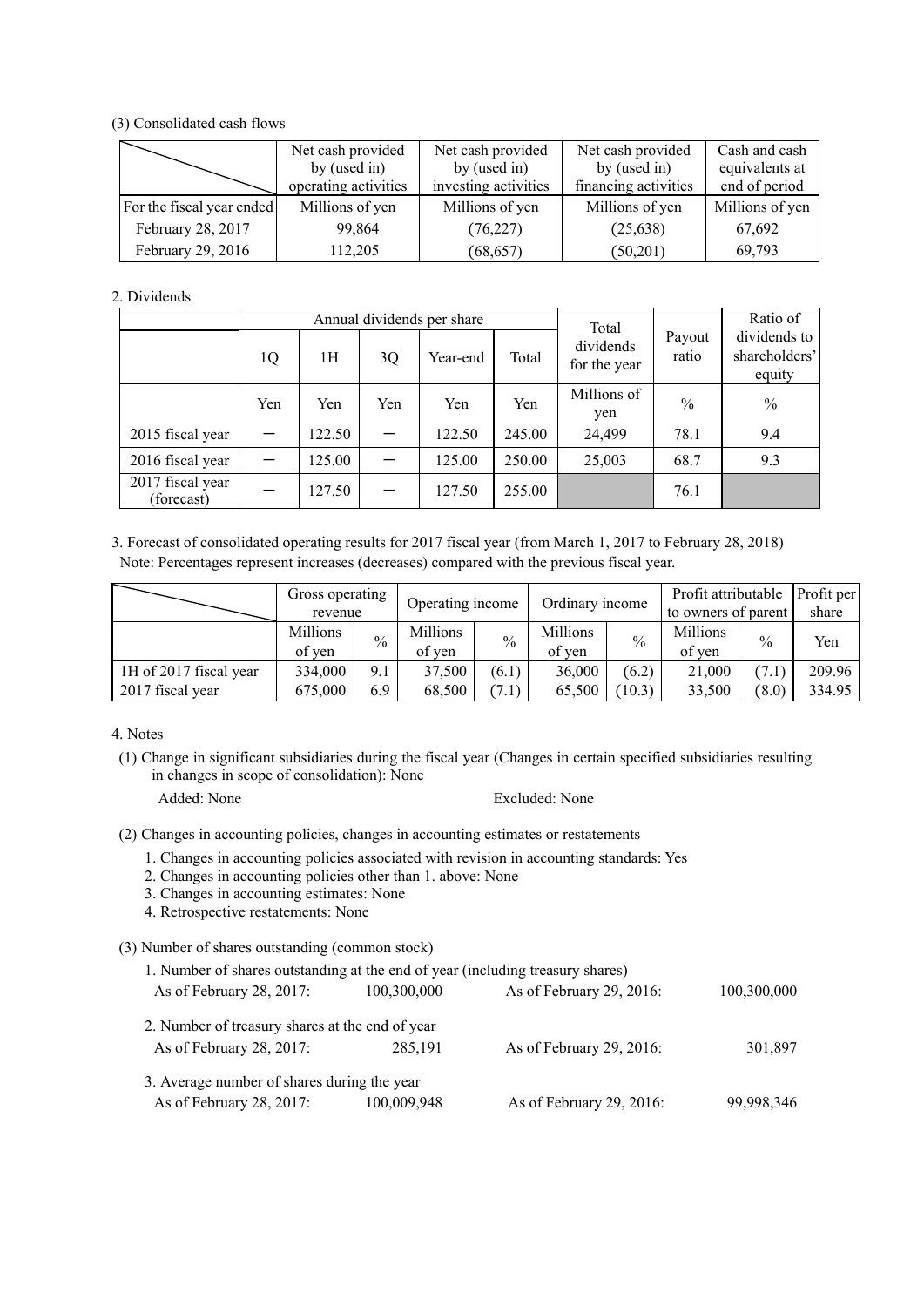Note: Implementation status of audit procedures

This flash report is exempt from audit procedures under the Financial Instruments and Exchange Act. As of the time of disclosure of this report, audit procedures for the financial statements have not been completed.

Note: Descriptions on appropriate use of financial performance forecasts and other special notes

Forward-looking statements presented herein such as financial forecasts are based on currently available information and certain presumptions deemed to be reasonable as of the date of announcement. The achievement of said forecasts cannot be guaranteed. Actual results may be materially different from those in the forecast as a result of various factors. For preconditions of these financial forecasts and notes concerning their use, please refer to "Analysis of Operating Results and Financial Position; Outlook for Fiscal 2017" on page 9.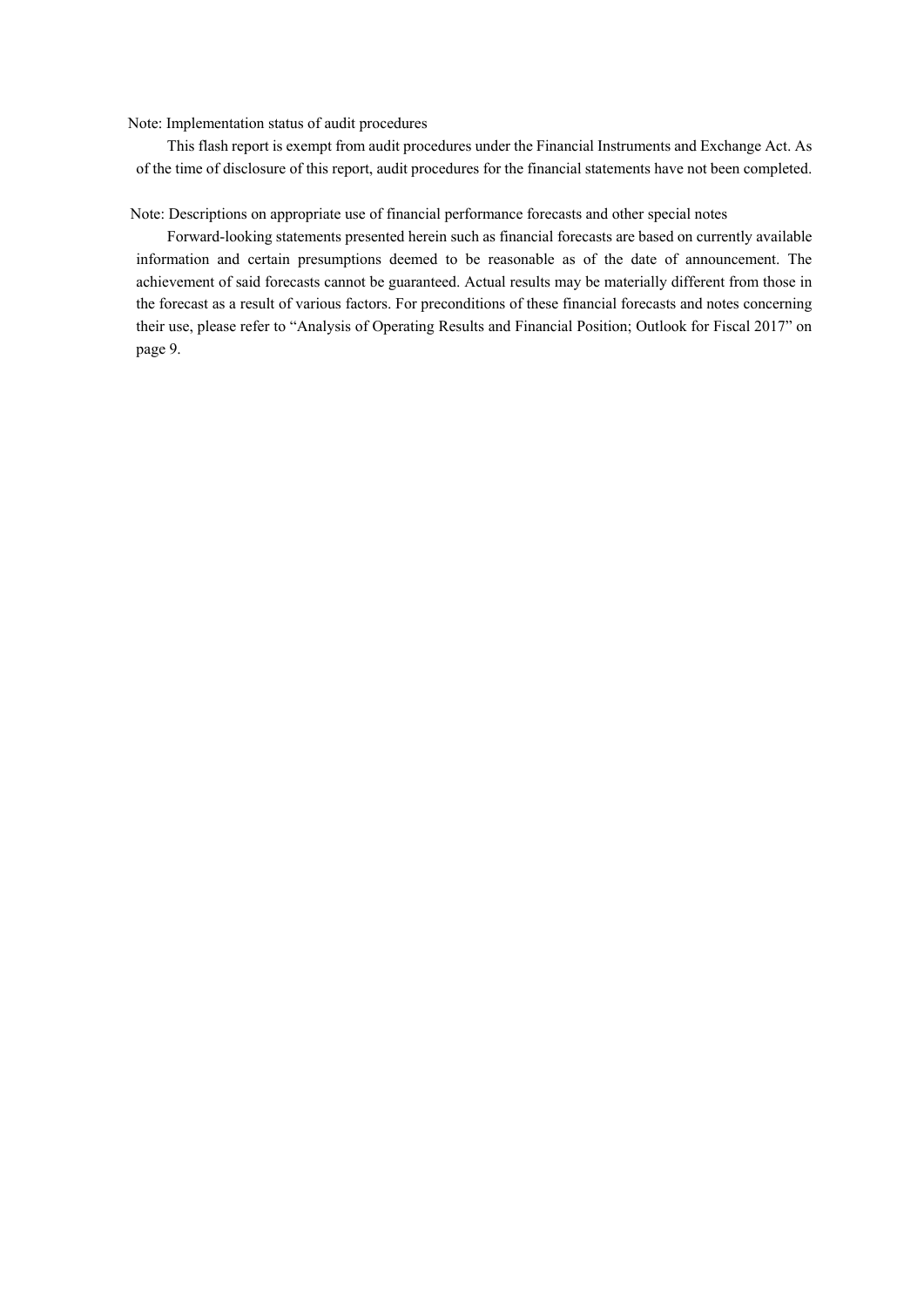# Contents

| (2) Consolidated Statement of Income and Consolidated Statements of Comprehensive Income |
|------------------------------------------------------------------------------------------|
|                                                                                          |
|                                                                                          |
|                                                                                          |
|                                                                                          |
|                                                                                          |
|                                                                                          |
| (Accounting Policies for the Preparation of Consolidated Financial Statements)           |
|                                                                                          |
|                                                                                          |
|                                                                                          |
|                                                                                          |
|                                                                                          |
|                                                                                          |
|                                                                                          |
|                                                                                          |
|                                                                                          |
|                                                                                          |
|                                                                                          |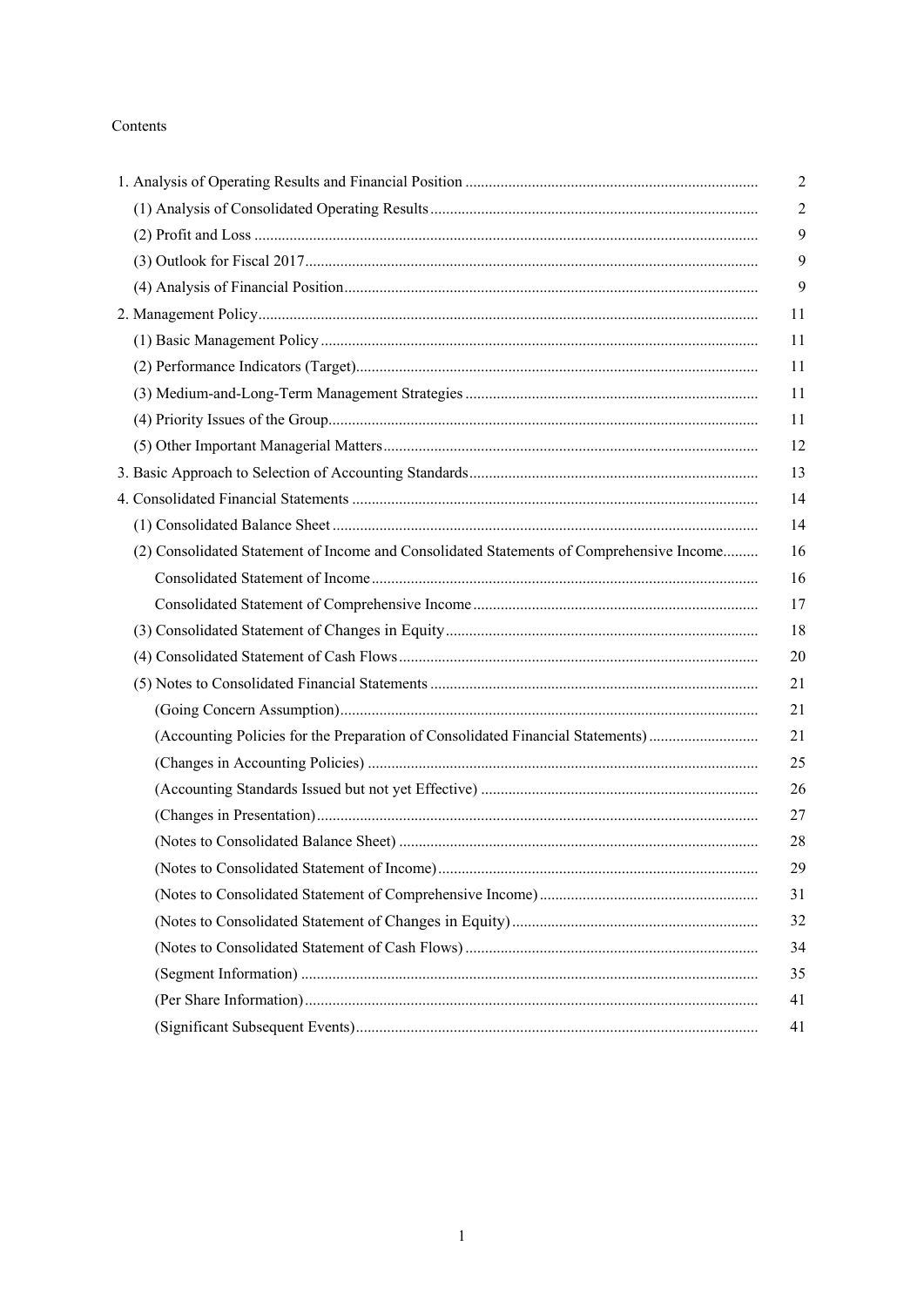# **1. Analysis of Operating Results and Financial Position**

## **(1) Analysis of Consolidated Operating Results**

During the fiscal year under review, or fiscal 2016 ended February 28, 2017, we have launched our "1000- Day Action Plan" and focused our business activities on building Lawson's next-generation convenience store model. The convenience store industry is now undergoing drastic transformation. This is attributable to changes in community needs resulting from an aging population and the prevalence of the nuclear family, among others, which have triggered a reorganization of the industry. Deeming the next three years as a crucial turning point for the Lawson Group (hereinafter, the "Group") under the "1000-Day Action Plan," we have made efforts to evolve our business model as a manufacturing retailer targeting small catchment areas and to raise our store productivity to an unprecedented level toward the goal of fulfilling our customers' needs in everyday life by serving as an essential part of their communities.

Furthermore, Lawson became a consolidated subsidiary of Mitsubishi Corporation (hereinafter, "Mitsubishi") as of February 15, 2017 as Mitsubishi newly acquired a majority of voting rights in Lawson following the completion of a tender offer for our common stock. Mitsubishi intends to strengthen collaboration with Lawson while continuing to maintain its share listing on the First Section of the Tokyo Stock Exchange and management autonomy. We will aim to establish a framework that enables the maintenance of appropriate corporate governance as an independent listed company and that maximizes effects of synergy with Mitsubishi Group companies.

We have also focused on promoting internal control and addressing operating risks across the entire Group based on the 2016 Basic Policy for Maintaining Internal Control Systems and we will continue promoting internal control going forward.

Operating results by business segment were as follows:

#### **(Domestic Convenience Store Business)**

In our convenience store business, in our effort to attract customers by serving as stores for everyday use, we strengthened our product lineup of our private brand, "Lawson Select," renovated existing stores, invested aggressively in advertising and sales promotions, and expanded and improved merchandise selection.

#### [Store Operations]

In store operations, we continued to focus on reinforcing adherence to the Three Essential Practices, which emphasizes (1) serving customers courteously; (2) offering a merchandise assortment focused on basic items with high demand; and (3) keeping our stores and communities clean, and we strengthened our merchandise assortment of ready-made dishes, frozen food items, and seasonings by taking strong steps to renovate existing stores, including installing more refrigerators and freezer flatbeds as well as raising the heights of product display shelves and putting in more shelves.

#### [Merchandising and Service Strategies]

On the merchandise side, we expanded our merchandise assortment under our "Lawson Select" brand,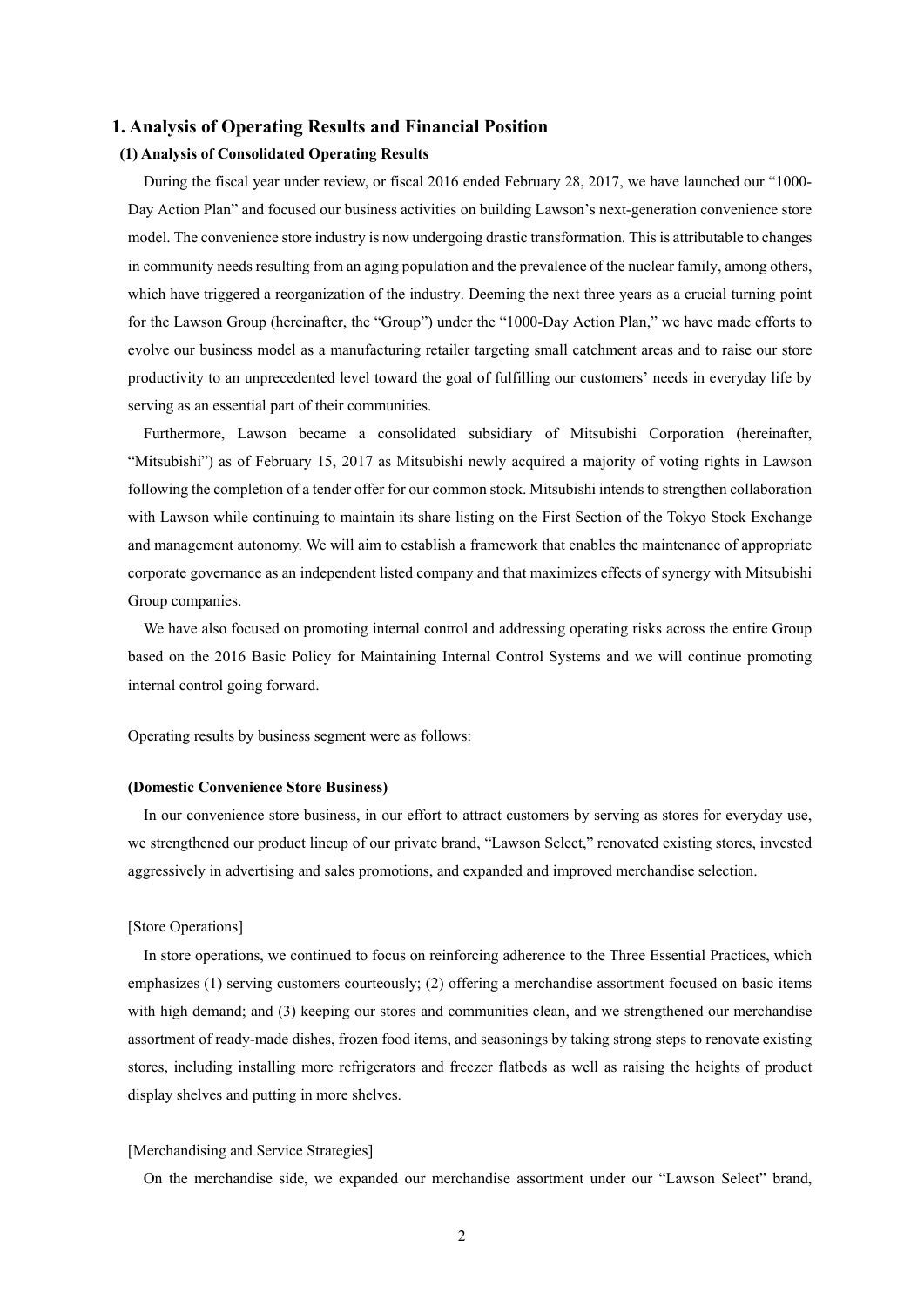focusing on products purchased for everyday life, such as Japanese ready-made dishes and salads in the daily delivered food category. We are focused on selling products that contribute to the health of customers. For example, the "Green Smoothie," a NATURAL LAWSON brand product, has been in high demand, mainly from female and highly health-conscious customers, while the "Nikku Yasai Itame Bento" (stir-fried meat and vegetables lunch box), which includes one half of a person's daily vegetable requirement, has also gained wide popularity. In the counter fast food section, the "Deka Yakitori" (grilled chicken), which weighs 20% more than the previous yakitori offering and is the largest in Lawson's history, has been well received by many customers since its launch in January 2017.

There are currently 23 Lawson Farms throughout the country. The farms assume the role of supplying safe and fresh fruits and vegetables to the Group's stores and factories that produce LAWSON's original products. With the aim of establishing an appropriate farm management system for Lawson Farms, Lawson has been endeavoring to obtain certification for Japan Good Agricultural Practice (JGAP), a set of agricultural production process management techniques. In July 2016, Lawson and the Presidents and CEOs of Lawson Farms were awarded the "GAP Initiative Award 2016" hosted by the Asia GAP Research Institute in recognition of their unrivalled contribution to the dissemination of Good Agricultural Practice (GAP) \*1. The Group will continue its efforts to deliver safe and secure products through such initiatives.

In addition to thus strengthening our merchandise lineup, we also enhanced our service offerings, one of which is our "Gift Cards"<sup>\*2</sup>, whose transaction value continued to remain solid.

We started accepting "Alipay", the world's largest mobile payment service, and "LINE Pay", the remittance and payment service through the communication app, LINE, at all of our outlets in January 2017, a first in the industry.

On our sales promotion side, as part of our effort to increase the number of purchased items per customer, we rolled out a monthly promotional "Lawson Tokuichi!" campaign, where a 10% discount was offered on "Lawson Select" chilled/frozen foods as well as some items offered in our counter cases. Furthermore, measures to effectively attract customers were launched, including a "100-yen rice ball sale", a "speed lottery" themed on "E-girls" and "Sandaime J Soul Brothers from EXILE TRIBE," which demonstrated our strength in the entertainment field, and rewarding Ponta Card members with five times the points on purchases in evenings and at night.

\*1 GAP: Good Agricultural Practice (A set of agricultural production process management techniques).

\*2 Gift Cards: Collective term for prepaid cards that can be used for online transactions.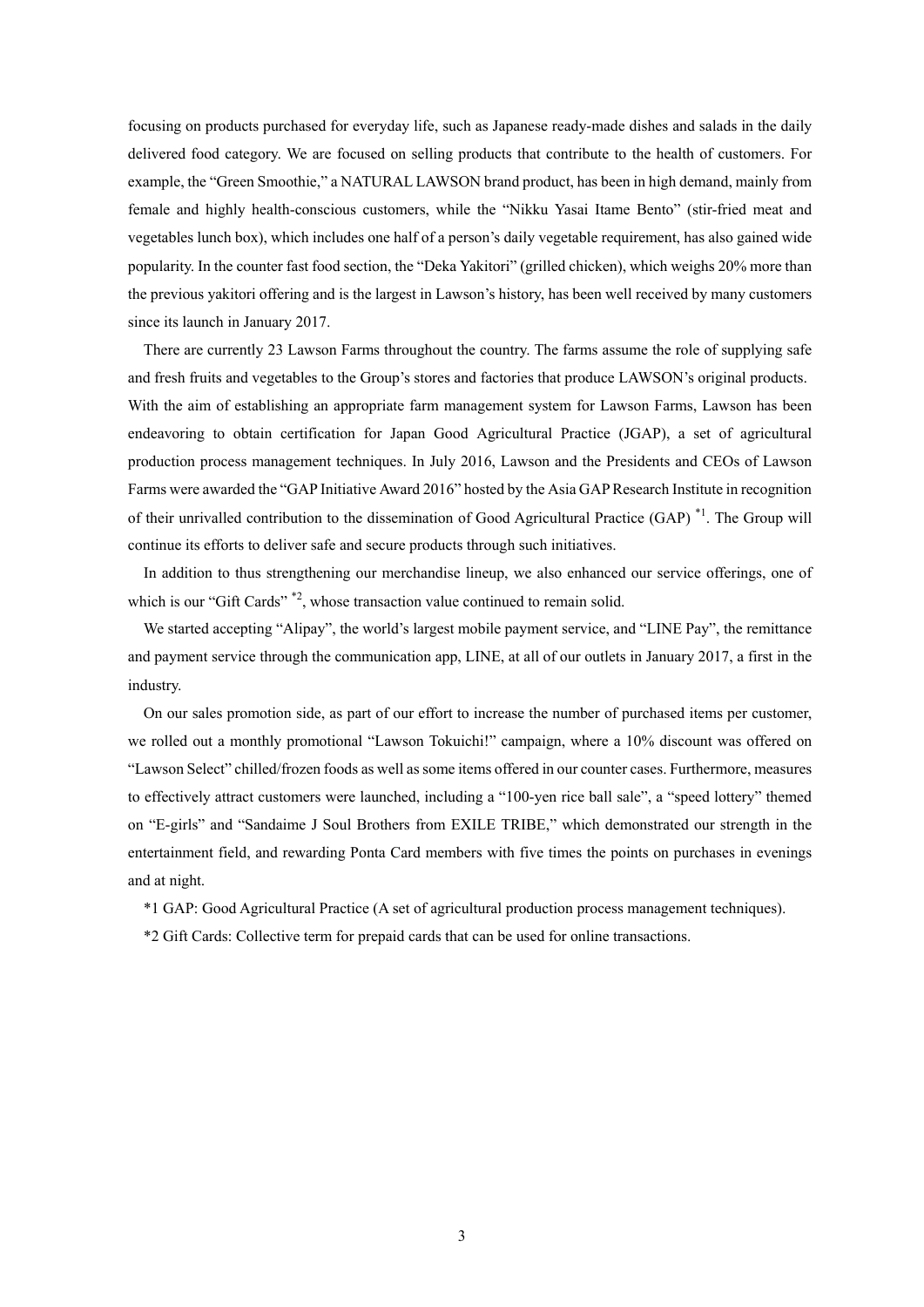| Fiscal year           | Previous fiscal year   |                  | Current fiscal year  |                  |           |
|-----------------------|------------------------|------------------|----------------------|------------------|-----------|
|                       | From March 1, 2015     |                  | From March 1, 2016   |                  |           |
|                       | to February 29, $2016$ |                  | to February 28, 2017 |                  | YoY $(%)$ |
|                       | <b>Sales</b>           | Percentage       | <b>Sales</b>         | Percentage       |           |
| Product group         | (Millions of yen)      | of total $(\% )$ | (Millions of yen)    | of total $(\% )$ |           |
| Processed foods       | 1,033,448              | 52.7             | 1,073,044            | 52.5             | 103.8     |
| Fast foods            | 463,431                | 23.7             | 481,267              | 23.6             | 103.8     |
| Daily delivered foods | 276,886                | 14.1             | 294,141              | 14.4             | 106.2     |
| Nonfood products      | 186,499                | 9.5              | 194,833              | 9.5              | 104.5     |
| Total                 | 1,960,266              | 100.0            | 2,043,287            | 100.0            | 104.2     |

[Breakdown of Sales by Merchandise Category at Chain Stores in Domestic Convenience Store Business]

[Store Development]

In opening new stores, the Group continued to prioritize developing profitable stores.

With regard to our partnership initiatives with other chain retailers, based on a mega-franchise agreement concluded with Save On Corp., we remodeled 54 Save On stores, which operated in Yamagata, Fukushima and Ibaraki Prefectures, into LAWSON stores in a phased manner during fiscal 2016. In the fourth quarter, we also concluded mega-franchise agreements in Gunma, Tochigi, Niigata, Saitama, and Chiba Prefectures. From around summer 2017 to the end of 2018, 503 Save On stores in these prefectures (as of end of December; includes 2 stores in Nagano Prefecture) are scheduled to be remodeled into LAWSON stores.

Furthermore, under our partnership with Three F Co., Ltd., 23 Three F stores were remodeled to become LAWSON stores by February 2017. Also, L・TF Co., Ltd., a joint venture established in September 2016, operates (as of the end of February) 89 LAWSON Three F stores that were formerly Three F stores.

 Under our partnership with POPLAR Co., Ltd., Lawson Sanin, Inc., a joint venture between Lawson, Inc. and POPLAR Co., Ltd., commenced operation of a regional franchise business in the Tottori and Shimane region. The joint venture has consolidated all existing POPLAR-brand convenience stores in the region that had wished to shift to a joint LAWSON POPLAR brand and all stores run by Lawson's Tottori and Shimane branch offices. As of the end of February 2017, it operates a total of 287 stores (of which 56 are LAWSON POPLAR stores).

Furthermore, by building partnerships with dispensing pharmacy and drug store chains, we offer not only OTC pharmaceuticals, cosmetics, and daily necessities, but also offer a more numerous assortment of merchandise than conventional LAWSON stores. The number of stores offering OTC pharmaceuticals has reached 157 stores (includes 41 pharmacy LAWSON stores equipped with drug-dispensing pharmacies) as of the end of February 2017. Furthermore, with the addition of Lawson Kure Hironagahama store, the first store serving as a nursing care hub center in Hiroshima Prefecture, which opened in July 2016, the number of stores offering nursing care consultation services has reached 9 as of the end of February 2017. We will continue to engage in establishing convenience store models that address and deal with social changes such as the aging population and increased health awareness.

With respect to LAWSON STORE100, we continued to increase the product composition ratio of 100-yen items (excluding tax) by scaling down product portions to respond to customer needs for value, and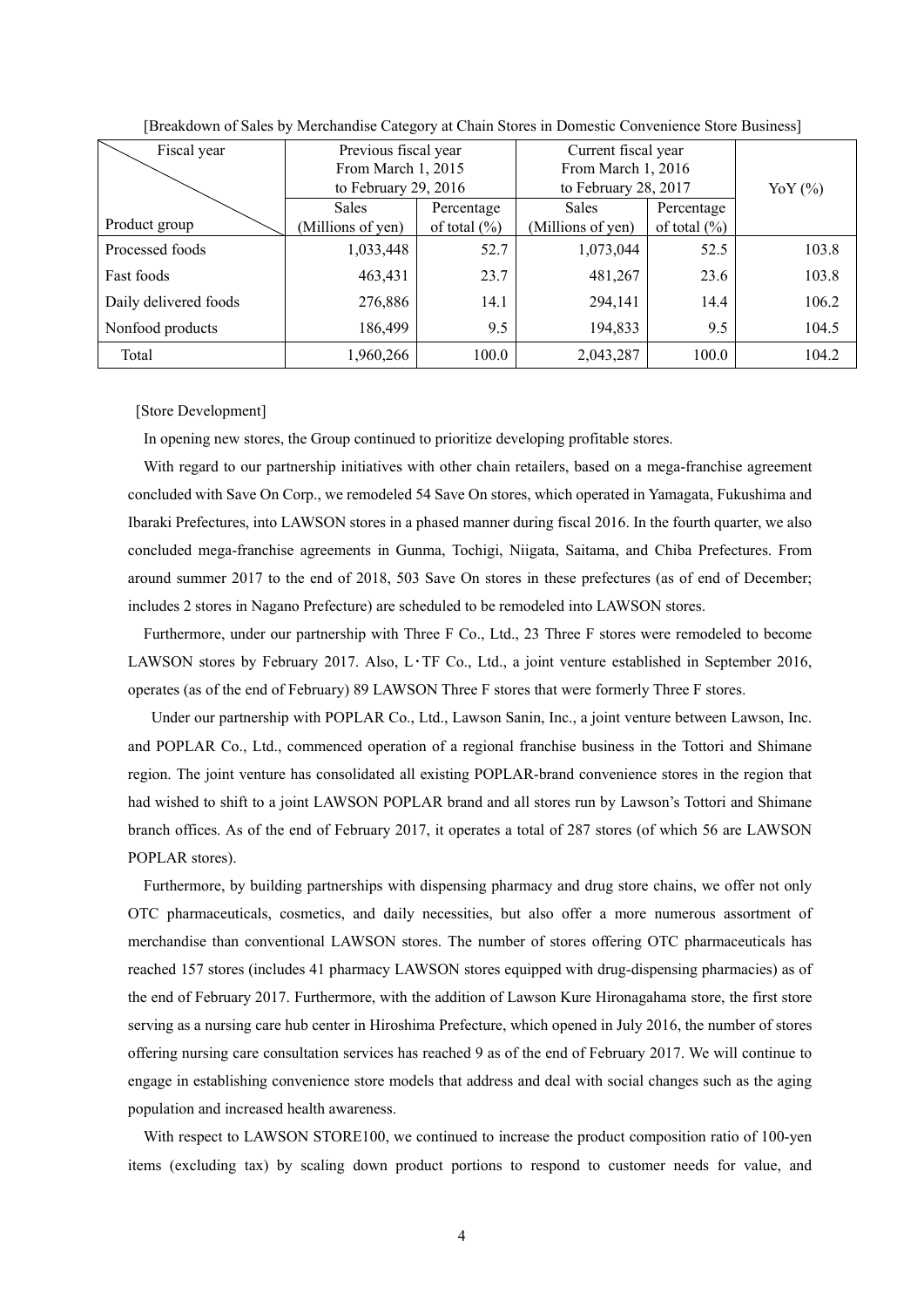strengthened our popular fruit and vegetable lineup. As a result, existing-store sales for fiscal 2016 exceeded those for the previous fiscal year.

Consequently, the total number of LAWSON, NATURAL LAWSON, and LAWSON STORE100 stores opened and closed during the current fiscal year stood at 1,108 and 413 stores, respectively, with the total number of stores in Japan reaching 12,575 as of the end of February 2017.<sup>\*3</sup>

In addition, the equity method affiliates Lawson Kochi, Inc., Lawson Minamikyushu, Inc. and Lawson Okinawa, Inc. operate 135 LAWSON chain stores in Kochi Prefecture, 191 LAWSON chain stores in Kagoshima Prefecture and 210 LAWSON chain stores in Okinawa Prefecture, respectively, as of the end of February 2017.

\*3 The numbers of store openings and closings and total number of stores in Japan include stores operated by both Lawson, Inc. and Lawson Sanin, Inc.

|                        | Total stores as of<br>February 29, 2016 | Change during<br>fiscal year | Total stores as of<br>February 28, 2017 |
|------------------------|-----------------------------------------|------------------------------|-----------------------------------------|
| <b>LAWSON</b>          | 10,937                                  | 699                          | 11,636                                  |
| NATURAL LAWSON         | 134                                     | 7                            | $14^\circ$                              |
| <b>LAWSON STORE100</b> | 809                                     | (11)                         | 798                                     |
| Total                  | 11,880                                  | 695                          | 12,575                                  |

[Change in the Total Number of Domestic Stores]

(Note) These figures include stores operated by both Lawson, Inc. and Lawson Sanin, Inc.

Furthermore, LAWSON Three F and LAWSON POPLAR brand stores are also included.

| Prefecture | Number<br>of stores | Prefecture | Number<br>of stores | Prefecture | Number<br>of stores | Prefecture          | Number<br>of stores |
|------------|---------------------|------------|---------------------|------------|---------------------|---------------------|---------------------|
| Hokkaido   | 637                 | Ibaraki    | 193                 | Kyoto      | 328                 | Ehime               | 214                 |
| Aomori     | 234                 | Tokyo      | 1,588               | Shiga      | 154                 | Tokushima           | 134                 |
| Akita      | 188                 | Kanagawa   | 872                 | Nara       | 128                 | Fukuoka             | 473                 |
| Iwate      | 169                 | Shizuoka   | 256                 | Wakayama   | 137                 | Saga                | 68                  |
| Miyagi     | 227                 | Yamanashi  | 122                 | Osaka      | 1,048               | Nagasaki            | 106                 |
| Yamagata   | 105                 | Nagano     | 173                 | Hyogo      | 663                 | Oita                | 176                 |
| Fukushima  | 130                 | Aichi      | 629                 | Okayama    | 172                 | Kumamoto            | 145                 |
| Niigata    | 148                 | Gifu       | 164                 | Hiroshima  | 199                 | Miyazaki            | 104                 |
| Tochigi    | 157                 | Mie        | 131                 | Yamaguchi  | 122                 | Total<br>(domestic) | 12,575              |
| Gunma      | 115                 | Ishikawa   | 104                 | Tottori    | 137                 |                     |                     |
| Saitama    | 599                 | Toyama     | 186                 | Shimane    | 149                 |                     |                     |
| Chiba      | 550                 | Fukui      | 110                 | Kagawa     | 131                 |                     |                     |

[Number of LAWSON stores by prefecture (February 28, 2017)]

(Note) These figures include stores operated by both Lawson, Inc. and Lawson Sanin, Inc.

Furthermore, LAWSON Three F and LAWSON POPLAR brand stores are also included.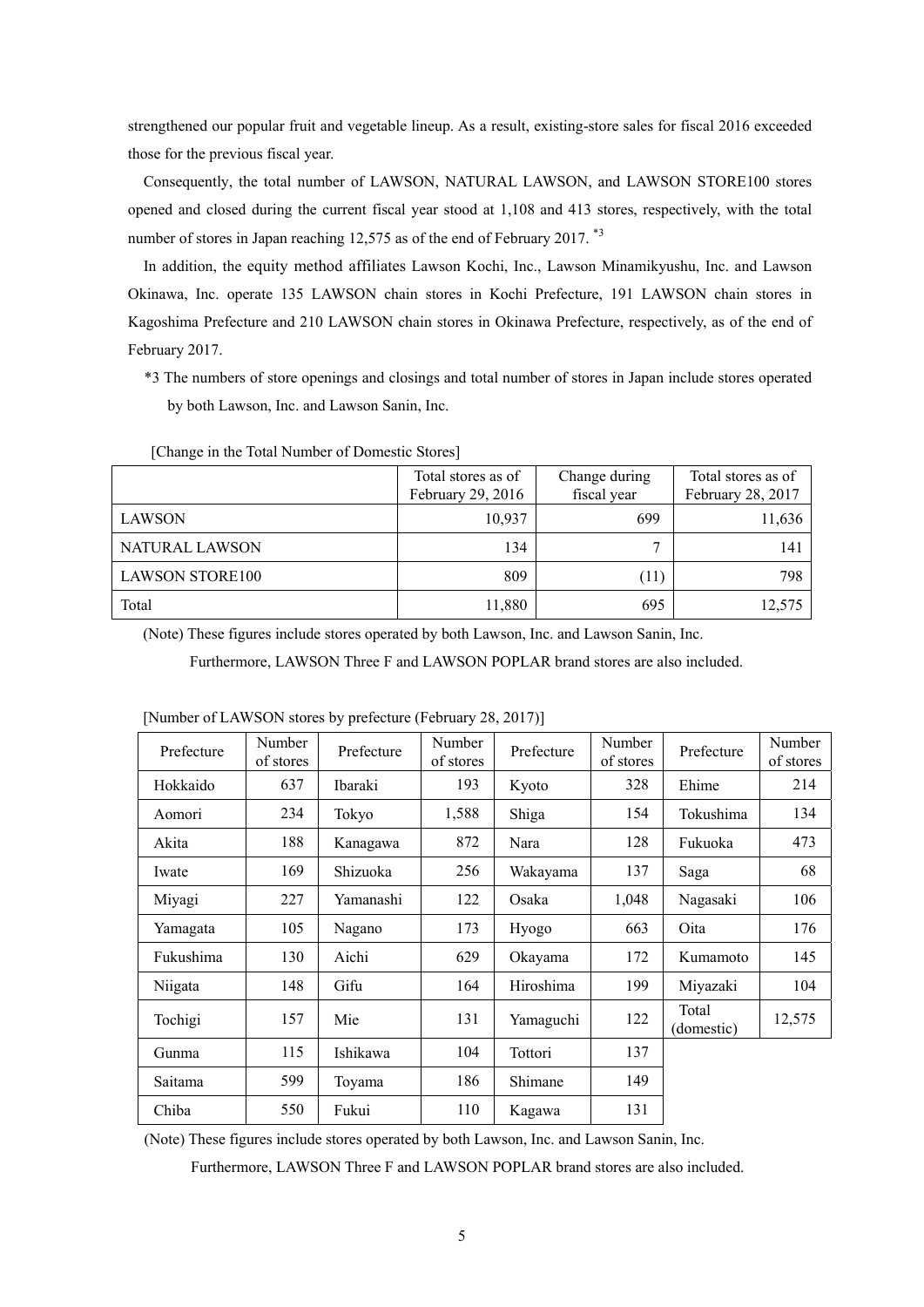[Other]

With regards to our efforts in home convenience, we will strive to enhance customer convenience by additionally partnering with other companies to establish an "Open Platform" based on the networks of LAWSON stores that offer a range of services encompassing ordering, collection, and home delivery.

With respect to distribution, from March 2016, we commenced operation of our distribution center, a threetemperature-zone distribution center offering an integrated environment for chilled, frozen and ambienttemperature foods. Through independent operation of the distribution center, we aim at further streamlining the entire supply chain and improving store productivity.

At the LAWSON Panasonic-Mae store, our experimental "Next-generation Convenience Store" in Moriguchi-shi, Osaka, we started testing the industry's first fully automated cash register, "Regi Robo $\mathbb{R}$ ", using radio-frequency identification (RFID.) We will promote productivity enhancements with the aim of improving our customers' convenience and the efficiency of increasingly complicated store operations by eliminating scanning at the time of payment to speed up the payment process in the future.

As a result, Domestic Convenience Store Business posted gross operating revenue of 424,608 million yen (up 6.5% from previous fiscal year) and segment profit of 59,865 million yen (down 0.2% from previous fiscal year.)

#### (**Seijo Ishii Business**)

The number of directly operated Seijo Ishii stores, a high-end supermarket chain offering quality foods, reached 132 as of the end of February 2017. Sales remained robust, and in April 2016, the first Seijo Ishii store combining "Le Bar a Vin 52" was opened in Atre Ebisu West. With respect to merchandise, a new private brand dubbed "desica" was launched, which achieved strong sales. Collaborations between Seijo Ishii Business and our Domestic Convenience Store Business were promoted, such as expanding Seijo Ishii's selection of wine offered at NATURAL LAWSON stores, jointly importing confectionery, and rolling out jointly developed products including nuts and cup soup. We will continue to improve the brand strength and corporate value of SEIJO ISHII CO., LTD., which marked its 90th anniversary in February 2017, while absorbing the company's product development expertise, knowhow acquired as a manufacturing retailer, and sales methods, to strengthen our Domestic Convenience Store Business.

As a result, Seijo Ishii Business posted gross operating revenue of 85,824 million yen (up 24.4% from previous fiscal year) and segment profit of 6,911 million yen (up 37.2% from previous fiscal year). Regarding SEIJO ISHII CO., LTD, its balance sheet date was changed therefore segment profit represented a 14-month period.

#### **(Entertainment-related Business)**

With regards to Entertainment-related Business, Lawson HMV Entertainment, which forms the core of entertainment related business, continued to secure top position in the ticketing industry. Regarding HMV stores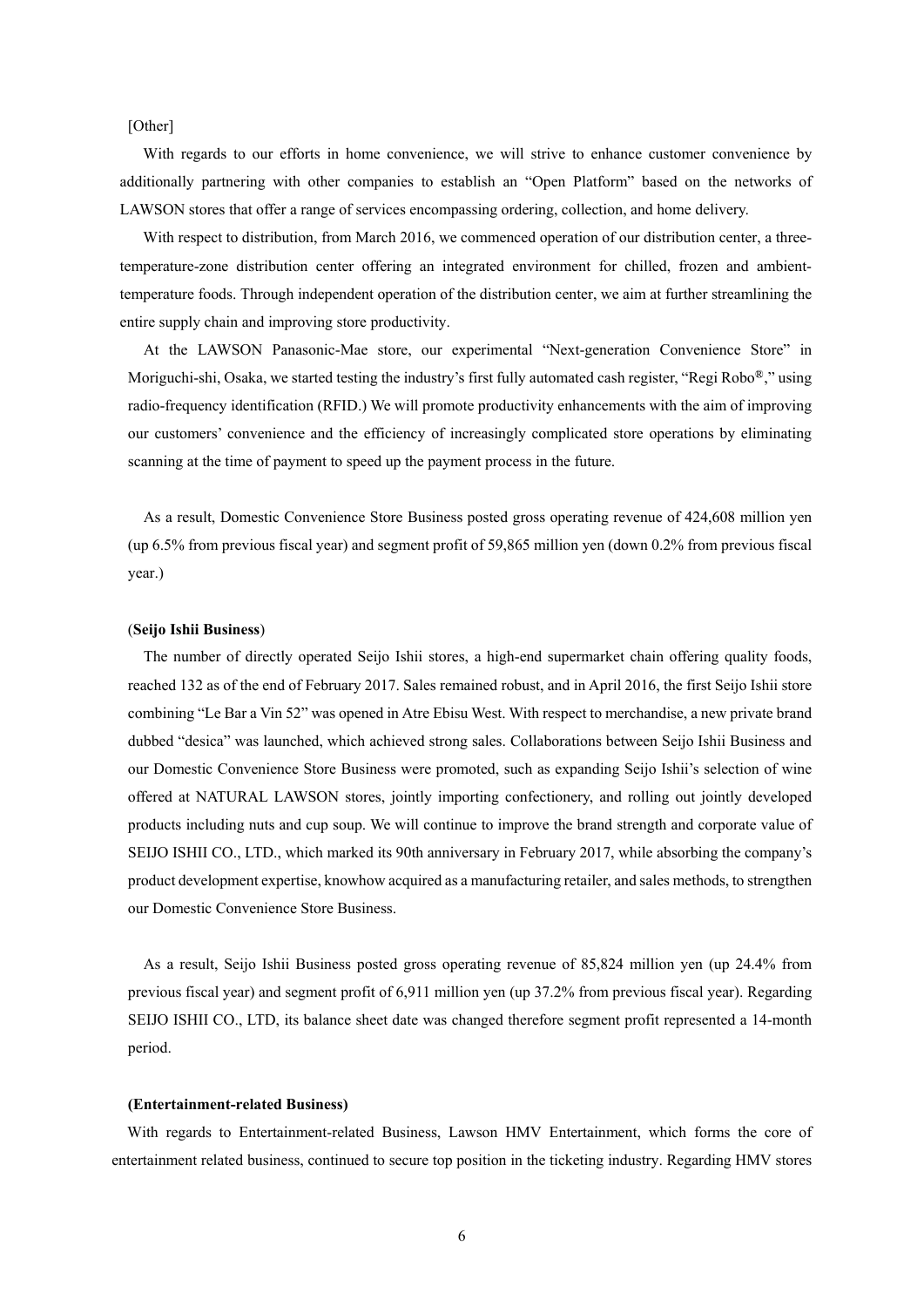that combine selling music CDs and DVDs, the second "HMV Record Shop," a used analog record and CD store, was opened in Shinjuku, and was well received. The number of HMV stores that sell music CDs and DVDs totaled 55 as of the end of February 2017. We will strive to offer an even wider selection of products and services to better respond to customer needs, for example, by expanding our entertainment business. In April 2016, United Cinemas Co., Ltd. opened the "Premium Dining Cinema" in Fukuoka-shi, Kyushu, as the first cinema in Japan where moviegoers can dine while enjoying a film. Furthermore, United Cinemas Co., Ltd. operates a total of 38 sites with 340 screens (includes those under management contract) at its cinemas nationwide as of the end of February 2017.

As a result, Entertainment-related Business posted gross operating revenue of 72,936 million yen (down 2.8% from previous fiscal year) and segment profit of 3,988 million yen (down 2.1% from previous fiscal year).

#### **(Other Business)**

In addition to the aforementioned businesses, the Group is also involved in the Overseas Business and the Financial Services-related Business.

With regards to Overseas Business, the Group's operating companies opened LAWSON stores in the People's Republic of China, Thailand, Indonesia, the Philippines, and the United States of America (Hawaii).

In China, we marked our 20th anniversary in July 2016 since we became the first Japanese convenience store to advance into Shanghai. We made inroads into Wuhan in China's Hubei Province in May 2016. In February 2017, the total number of stores in China exceeded the 1,000 mark.

| Country/Region                         | Number of stores<br>(As of February 29,<br>2016) | Change<br>during fiscal<br>year | Number of stores<br>(As of February 28,<br>2017) |
|----------------------------------------|--------------------------------------------------|---------------------------------|--------------------------------------------------|
| China<br>Shanghai and surrounding area | 458                                              | 207                             | 665                                              |
| China<br>Chongqing                     | 110                                              | 26                              | 136                                              |
| Dalian<br>China                        | 53                                               | 29                              | 82                                               |
| Beijing<br>China                       | 34                                               | 14                              | 48                                               |
| China<br>Wuhan                         |                                                  | 72                              | 72                                               |
| Thailand                               | 47                                               | 38                              | 85                                               |
| Indonesia                              | 38                                               | (2)                             | 36                                               |
| Philippines                            | 16                                               | 14                              | 30                                               |
| United States of America<br>Hawaii     | $\overline{2}$                                   |                                 | 2                                                |
| Total                                  | 758                                              | 398                             | 1,156                                            |

[Distribution of LAWSON Brand Stores Overseas by Region]

Lawson ATM Networks, Inc., which operates a Financial Services-related Business, continued contributing to consolidated results owing to an increase in the number of ATMs installed. We strengthened partnerships with new financial institutions bringing the total number of our financial institution partners to 87 nationwide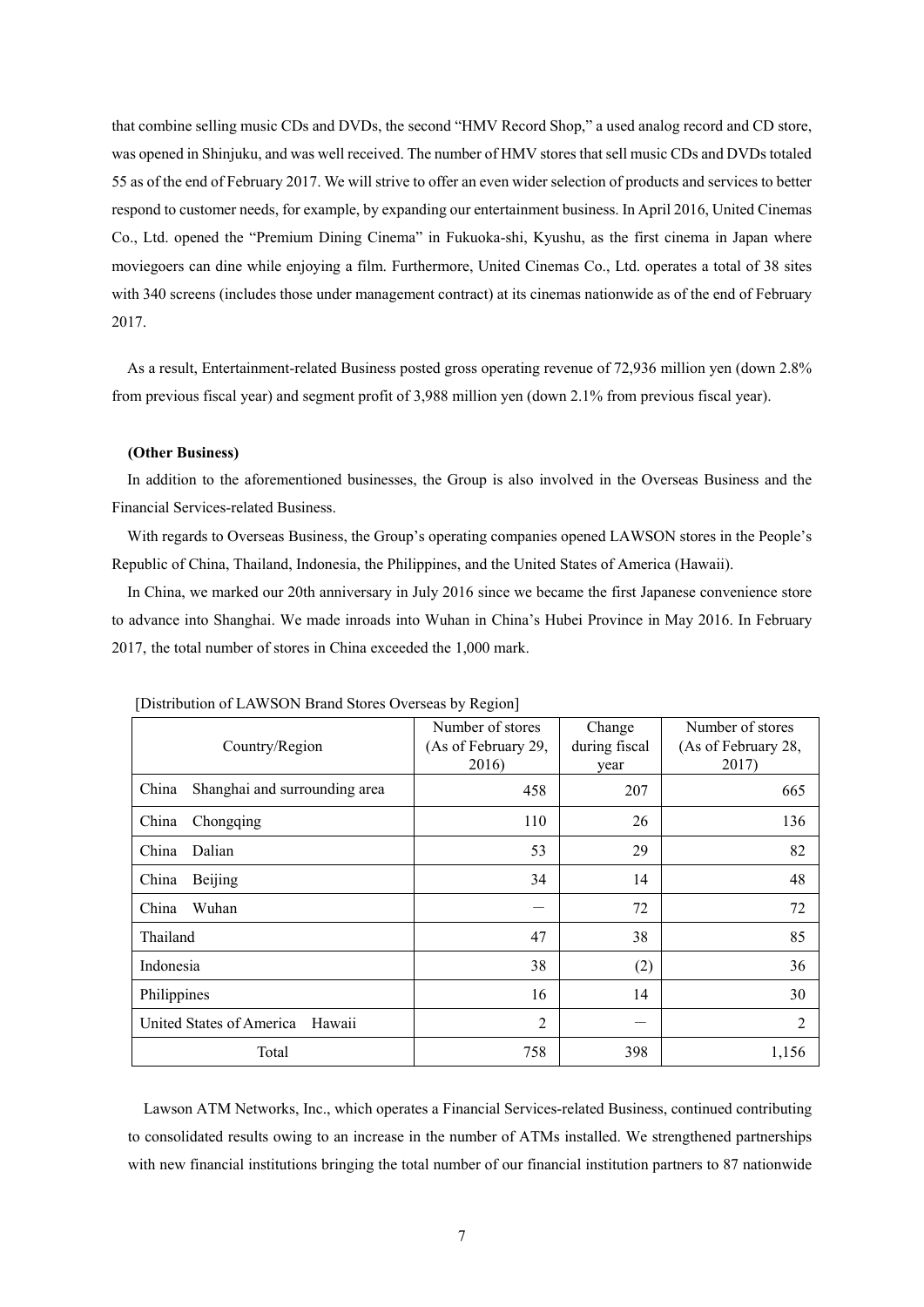(up 7 from previous fiscal year), including online banks, and the number of ATMs installed nationwide to 11,912 (up 711 from previous fiscal year) as of the end of February 2017.

In November 2016, we established Lawson Bank Preparatory Company, Inc., which aims to establish a bank leveraging Lawson's previous experience in financial services, and meet necessary preconditions for obtaining approval from the relevant authorities.

As a result, Other Business posted gross operating revenue of 55,147 million yen (up 17.5% from previous fiscal year) and segment profit of 2,999 million yen (down 12.5% from previous fiscal year).

#### **[Environmental and Social Contribution Activities]**

As part of our initiative to reduce our environmental impact, we will endeavor to save energy and resources as well as promote waste reduction not only at LAWSON stores but also throughout the entire supply chain.

In particular, we promoted the introduction of a state-of-the-art energy-saving chlorofluorocarbon-free  $(CO<sub>2</sub>)$ refrigerant) refrigerator/freezer system with the aim of reducing electricity consumption at our stores. As of the end of February 2017, the system had been installed in approximately 2,000 stores. Compared to conventional equipment used in our stores, the new system can reduce electricity consumption per store by around 12%. By putting into practical use an energy-saving package model centered on this system, the Group will aim to achieve its target of using 20% less electricity per store by fiscal 2020 compared to the fiscal 2010 level. In February, we opened a pilot store focusing on environmental friendliness that aims to become a "Smart Energy Store" in Kodaira-shi, Tokyo. This store is the first convenience store to be selected by the Japanese Ministry of Economy, Trade and Industry as a "Virtual Power Plant (VPP) Construction and Demonstration Project." Through remote control of devices and energy saving using Internet of Things (IoT), the store is a demonstration project seeking innovative new ways to achieve energy conservation.

With regard to reducing waste, we are making efforts to improve order-receiving accuracy by introducing a semi-automatic ordering system for ordering products. Moreover, we are recycling unsold food and waste cooking oil from stores, which are being reused as feed and fertilizer, and biodiesel fuel, respectively. In Tottori Prefecture, in particular, unsold food from stores in Sakai Minato-shi is processed into compost, which is used at the Lawson Farm Tottori to produce daikon radish used in our popular Oden (Japanese-style stew).

We continued to pursue business activities with the aim of realizing the Group's corporate philosophy of "Creating Happiness and Harmony in Our Communities," and also carried out fund-raising activities for disasters including the Kumamoto Earthquake, 2016 Typhoon No.10, and the catastrophic fire in Itoigawa-shi, Niigata Prefecture.

As a member of society, we will continue to make unified group-wide efforts to implement initiatives that aim to address social and environmental issues together with our franchised stores, customers and business partners.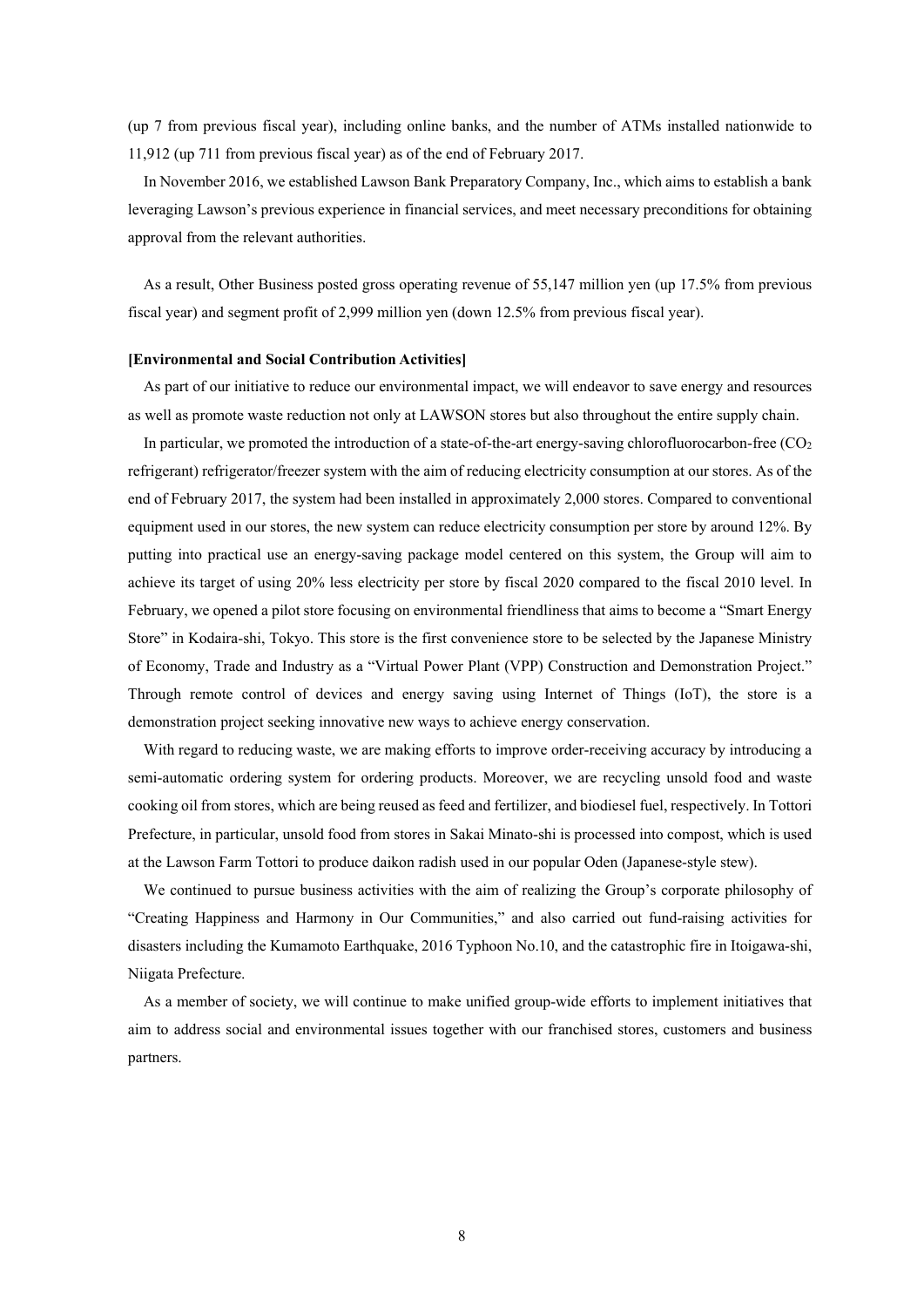#### **(2) Profit and Loss**

In terms of operating results for the fiscal year, gross operating revenue increased to 631,288 million yen (up 8.2% from previous fiscal year, operating income increased to 73,772 million yen (up 1.7% from previous fiscal year), and ordinary income increased to 73,014 million yen (up 4.9% from previous fiscal year). Profit attributable to owners of parent increased to 36,400 million yen (up 16.0% from previous fiscal year).

#### **(3) Outlook for Fiscal 2017**

|                                            | 1H of 2017 fiscal year     |             | 2017 fiscal year |           |  |  |
|--------------------------------------------|----------------------------|-------------|------------------|-----------|--|--|
|                                            | Forecast (Millions of yen) | YoY $(\% )$ |                  | YoY $(%)$ |  |  |
| Gross operating revenue                    | 334,000                    | 109.1       | 675,000          | 106.9     |  |  |
| Operating income                           | 37,500                     | 93.9        | 68,500           | 92.9      |  |  |
| Ordinary income                            | 36,000                     | 93.8        | 65,500           | 89.7      |  |  |
| Profit attributable to<br>owners of parent | 21,000                     | 92.9        | 33,500           | 92.0      |  |  |

Outlook for the next fiscal year (2017 fiscal year ending February 28, 2018)

#### **(4) Analysis of Financial Position**

① Total assets, total liabilities, total net assets analysis

Current assets increased by 25,069 million yen from the end of the previous fiscal year to 249,278 million yen, mainly reflecting an increase of 9,434 million yen in accounts receivable-due from franchised stores and an increase of 10,627 million yen in accounts receivable-other. Non-current assets increased by 38,296 million yen from the end of the previous fiscal year to 617,299 million yen, mainly reflecting an increase of 21,749 million yen in property and store equipment and an increase of 10,204 million yen in intangible assets such as software. Consequently, total assets increased by 63,365 million yen from the end of the previous fiscal year to 866,577 million yen.

 Current liabilities increased by 37,175 million yen from the end of the previous fiscal year to 356,783 million yen, mainly reflecting an increase of 29,190 million yen in short-term loans payable. Non-current liabilities increased by 13,190 million yen from the end of the previous fiscal year to 223,798 million yen, mainly reflecting an increase of 11,923 million yen in lease obligations. Consequently, total liabilities increased by 50,366 million yen from the end of the previous fiscal year to 580,581 million yen.

 Net assets increased by 12,998 million yen from the end of the previous fiscal year to 285,995 million yen reflecting an increase of 10,553 million yen in retained earnings. Consequently, shareholders' equity ratio was 31.7%, down from 32.9% as of the end of the previous fiscal year.

② Cash flows during fiscal year 2016

Cash and cash equivalents at February 28, 2017 decreased by 2,101 million yen from the end of the previous fiscal year to 67,692 million yen.

Net cash provided by operating activities was 99,864 million yen, a decrease of 12,340 million yen from the previous fiscal year, mainly because of an increase in notes and accounts receivable-trade and a decrease in notes and accounts payable-trade.

Net cash used in investing activities was (76,227) million yen, a decrease of 7,570 million yen from the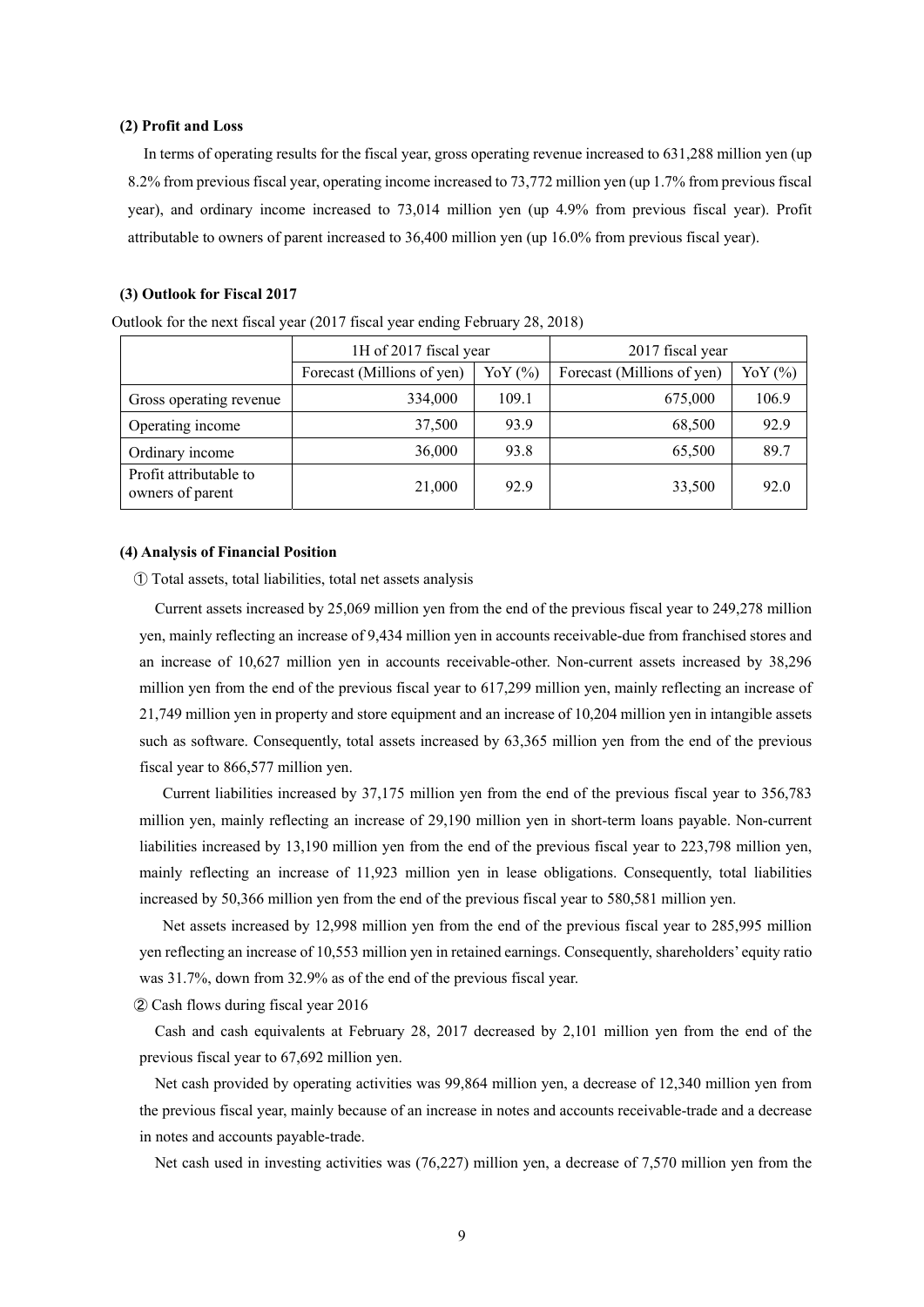previous fiscal year, mainly because of increases in purchase of property and store equipment and purchase of intangible assets.

Net cash used in financing activities was (25,638) million yen, an increase of 24,563 million yen from the previous fiscal year, mainly because of an increase in net increase in short-term loans payable.

|                                                      | 2015 fiscal year | 2016 fiscal year | 2017 fiscal year |
|------------------------------------------------------|------------------|------------------|------------------|
| Shareholders' equity ratio $(\%)$                    | 33.5             | 32.9             | 31.7             |
| Shareholders' equity ratio on market value basis (%) | 102.3            | 108.3            | 89.4             |
| Interest-bearing debt/cash flow ratio (years)        | 1.4              | 1.5              | 2.2              |
| Interest coverage ratio (times)                      | 75.3             | 57.5             | 51.9             |

(Reference) Trends in cash flow indicators

(Note) Shareholders' equity ratio: Shareholders' equity/Total assets

Shareholders' equity ratio on market value basis: Market capitalization/Total assets Interest-bearing debt/cash flow ratio: Interest-bearing debt/Cash flow provided by operating activities

Interest coverage ratio: Cash flow provided by operating activities/Interest expense

- 1. All indices are calculated using consolidated financial figures.
- 2. Market capitalization is calculated by multiply closing share price at the end of fiscal year with the number of shares outstanding at the end of fiscal year (excluding treasury shares)
- 3. The figure for net cash provided by operating activities in the consolidated statements of cash flows is used as cash flow provided by operating activities. Interest-bearing debt refers to the sum of all liabilities in the consolidated balance sheets on which interest is paid. The figure for interest paid in the consolidated statements of cash flows is used as interest expense.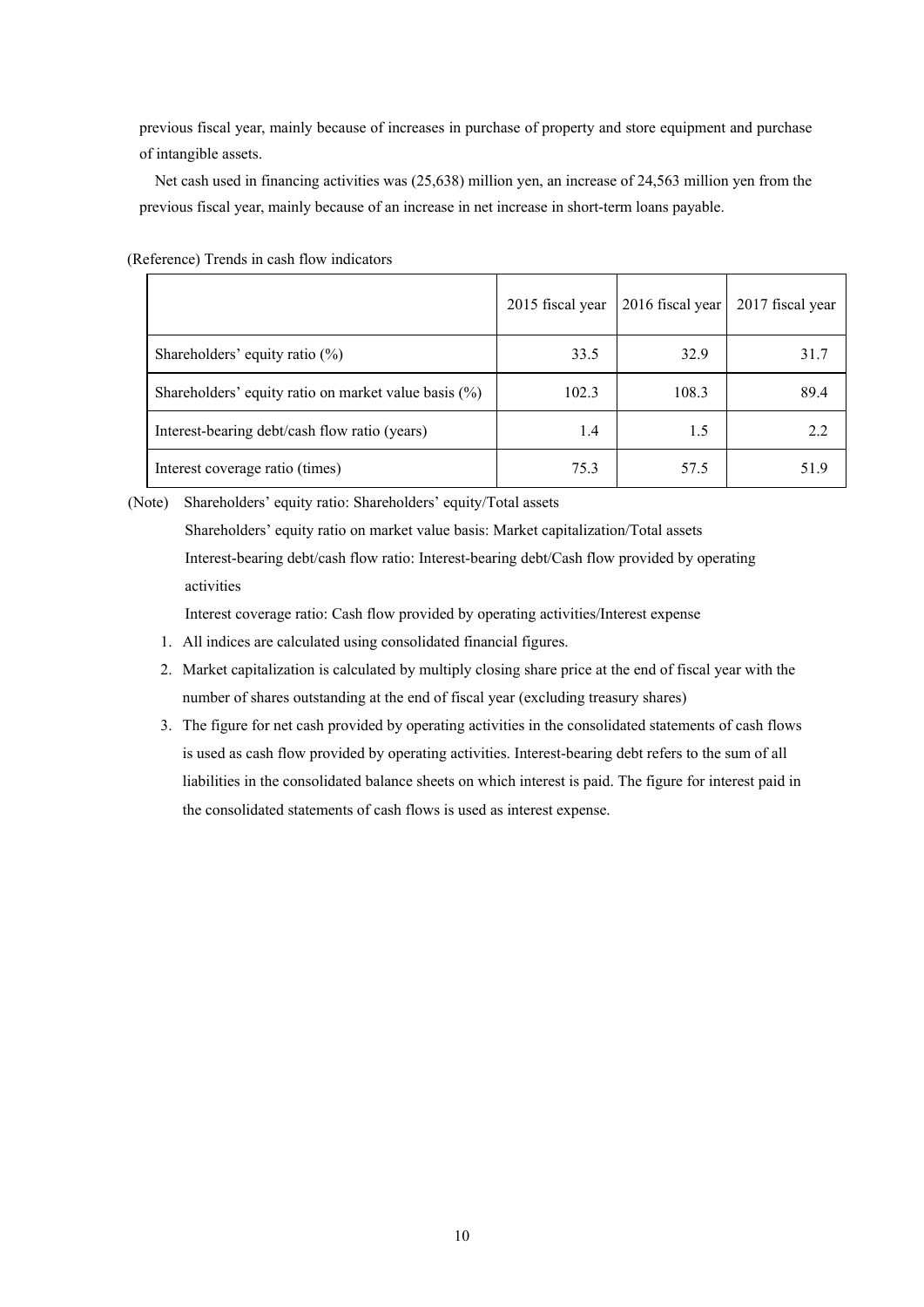#### **2. Management Policy**

#### **(1) Basic Management Policy**

Lawson has formulated its corporate philosophy as the basis for all its corporate activities.

[Corporate Philosophy]

"Creating Happiness and Harmony in Our Communities"

Furthermore, under this corporate philosophy, the Company has set a new vision in order to clarify its goals and orient all business activities toward achieving these goals.

[Vision]

"To be a leading company in execution.

Think through customers' needs and changes, execute with speed and become an essential part of our communities."

At the same time, in order for this vision to succeed, we also have revised our Code of Conduct to clarify the actions required for each individual and to move forward with everyone united.

[Code of Conduct]

- 1. Think as customers, communities and stores.
- 2. Master the basics and strive to innovate.
- 3. Improve the quality and speed of the Plan-Do-Check-Act cycle.
- 4. Act with discipline, take initiative and succeed as a team.
- 5. Grow as individuals and support the growth of our team members.

#### **(2) Performance Indicators (Target)**

From the perspective of medium-and-long-term management strategy, the Group regards return on equity (ROE) as the best measure of optimal utilization of shareholders' equity, and believes that sustained profit growth is essential for its improvement. The Group intends to establish a unique next-generation convenience store model together with franchise store owners so that each store can become the leader in its area by increasing daily sales. We will also aim to achieve consolidated operating income of 100 billion yen in the medium-and-long-term by enhancing store networks inside and outside Japan.

#### **(3) Medium-and-Long-Term Management Strategies**

The business environment facing convenience stores is defined by several factors, including: population decline arising from Japan's declining birthrate and aging society; progression of oligopolization; and stronger environmental awareness. Never before has the convenience store industry experienced such an environment. Against this backdrop, the Group recognizes the following as priority issues ahead. The Group believes that its core business strategies must address these priority issues.

#### **(4) Priority Issues of the Group**

① Provide customers with enhanced support in their daily lives

In an effort to become an indispensable part of customers' lives in local communities, we will strive to further expand our merchandise assortment to include a wider variety of daily necessities and ready-made dishes in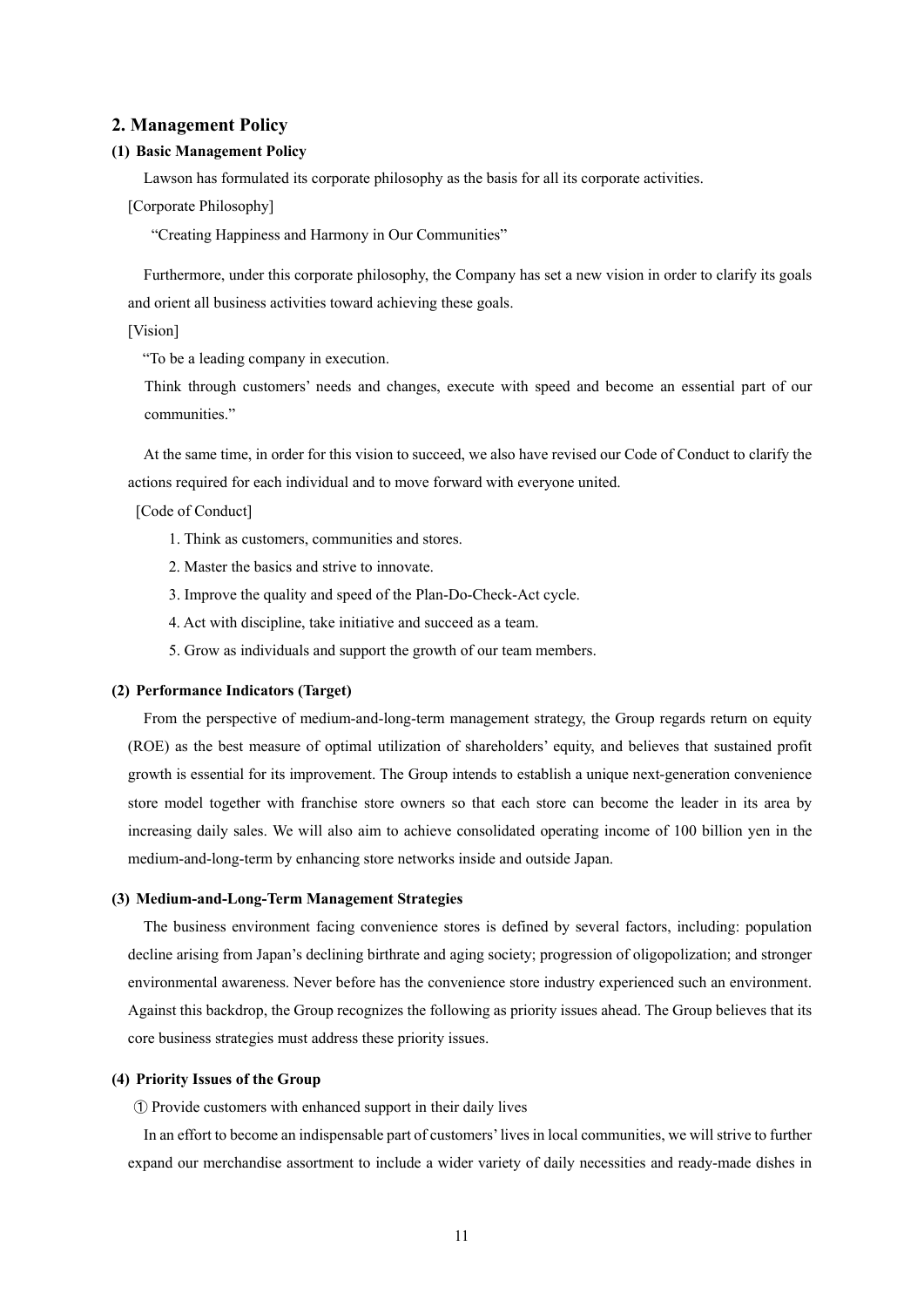addition to products and services offered by conventional convenience stores.

② Evolve into a manufacturing retailer targeting small catchment areas

By evolving into a manufacturing retailer deeply engaged in activities across the entire value chain, from procurement of raw materials and ingredients to manufacturing, logistics and sales, we will strive to achieve cost reduction and quality improvement in our products to further strengthen our product appeal.

③ Make the most of digital technology and improve store productivity through distribution reforms

In today's aging society with a low birth rate, various human resources, such as housewives, older workers, and foreign nationals, are being utilized for store operations. By reviewing complicated work processes, making maximum use of digital technology and re-examining our distribution system, we are making efforts to improve productivity and create efficient and fulfilling work environments for a diverse workforce.

④ Take on challenges in future growth areas

We will continue to take on challenges to establish new business models in future growth areas not only in our domestic convenience store business, the core business of the Group, but also in various other fields such as Seijo Ishii Business, Entertainment-related Business, Overseas Business, Financial Services-related Business. We will also work hard to make maximum use of each Group company's distinctive features to generate synergistic effects.

⑤ Promote internal control systems and address operating risks

In order to ensure business continuity, it is imperative to foster the Group's internal control in its entirety and address operating risks. In addition, we believe that taking a proactive approach to corporate governance is not only strongly desired by all the stakeholders of the Group, but also the right way to enhance corporate value. We will therefore continue to focus on promoting internal control and addressing operating risks.

Lawson became a consolidated subsidiary of Mitsubishi in February 2017, which has resulted in a parentsubsidiary listing. The Group plans to appoint several independent officers, who have no conflict of interest with general shareholders, as directors. In addition, the Nomination and Compensation Advisory Committee, consisting solely of non-executive directors and corporate auditors, has been formed on a voluntary basis. The Committee offers advice and makes proposals to the Board of Directors on directors' compensation and suitable candidates for representative directors and directors, so as to ensure transparency of management and fair judgment.

#### **(5) Other Important Managerial Matters**

① Improving New Merchandise Development Capabilities

While strengthening our ability to develop healthy, safe and reliable original merchandise, we will expand our range of products that serve as alternatives to those offered by supermarkets to better support the customers' overall daily life. Furthermore, the Group will proactively develop merchandise suited to regional preferences by focusing on such aspects as taste and price. We will also rebuild our value chain spanning from merchandise development to procurement of ingredients, production, and logistics and leverage the Ponta card data to best effect. In this process, the Group aims to raise its original added value and develop merchandise that garners a strong customer response.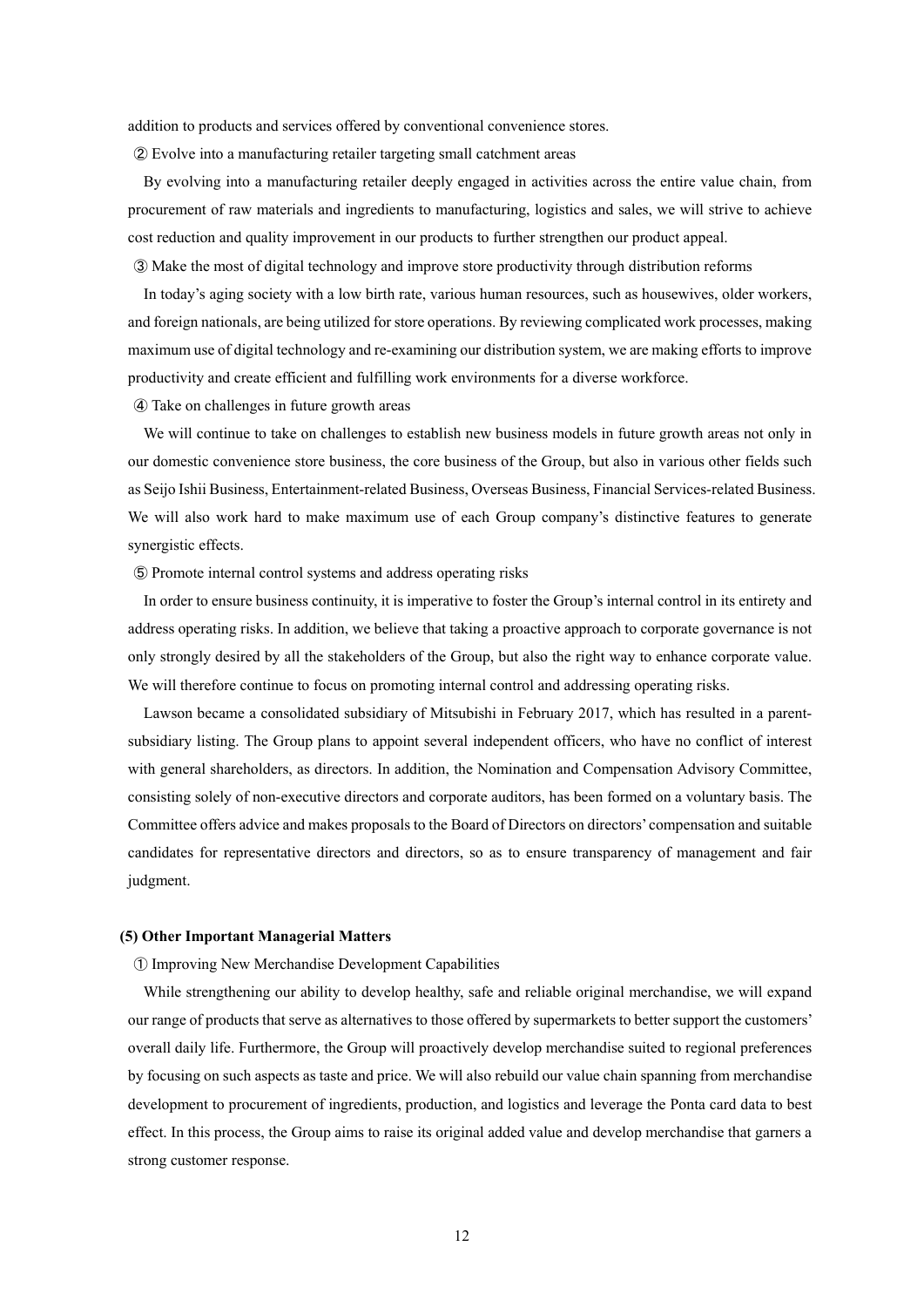#### ② Improving Store Operation Capabilities

With the aim of creating stores tailored to local customers in each neighborhood, we will promote merchandise assortments from the customers' perspective by continuing to utilize Ponta card data. In addition, by increasing our use of the core IT system, we will strive to improve ordering precision in order to reduce sales opportunity losses and product disposal losses. We will also seek to enhance the education and training of supervisors to enable more practical supervision of member stores.

③ Reinforcing Store-Development Capabilities

With a view to creating stores that achieve high ROI, we will prioritize customer convenience and profitability for both franchise store owners and headquarters in opening new stores by following the Group's proprietary store development standard focused on ROI. Furthermore, we will strive further to expand store network by building alliances with other companies.

④ Tailoring Store Formats to Suit Local Characteristics

Conscious that market needs are becoming increasingly complex and diversified, the Group provides store formats that offer retail spaces and merchandise assortments to suit the location. As for the Group's store development strategy, regular LAWSON stores will be opened to target customers seeking new merchandise, famous brand goods, and convenient services; LAWSON STORE100 stores will be opened to target customers seeking perishables packaged in small quantities and easy-to-understand, standardized prices such as 100-yen products and fresh food. NATURAL LAWSON and Seijo Ishii stores will be opened to target customers seeking high quality products.

⑤ Enhance convenience by fostering a variety of services

For the purpose of enhancing customer convenience, we will offer a wider variety of services based on the Ponta card program, Loppi multimedia terminals, and ATM services. In addition, we will expand our e-payment services in an effort to allow customers to make payments more conveniently.

- ⑥ Reviewing the Franchise Package to Promote Co-existence and Co-prosperity for Franchise Store
	- Owners and Headquarters

In our endeavor to address changes occurring in the retail industry, we will promote co-existence and coprosperity for both franchise store owners and headquarters by increasing earnings on a stable and ongoing basis through the Group's proprietary initiatives, such as expanding the customer base and reducing opportunity loss, and by revising franchise agreements.

⑦ Accelerating Business Reform through Capital and Business Alliances

The Group continues to effectively respond to the rapidly changing social environment and the needs of customers through capital and business alliances that enable it to improve profitability for both franchise store owners and the Group by seeking maximum benefit and efficiency from the alliances.

# **3. Basic Approach to Selection of Accounting Standards**

The Group applies Japanese generally accepted accounting principles, and it has no plan to apply International Financial Reporting Standards (IFRS) for the time being. The Group intends to respond appropriately to the application of the IFRS by considering the situation prevailing in Japan and overseas.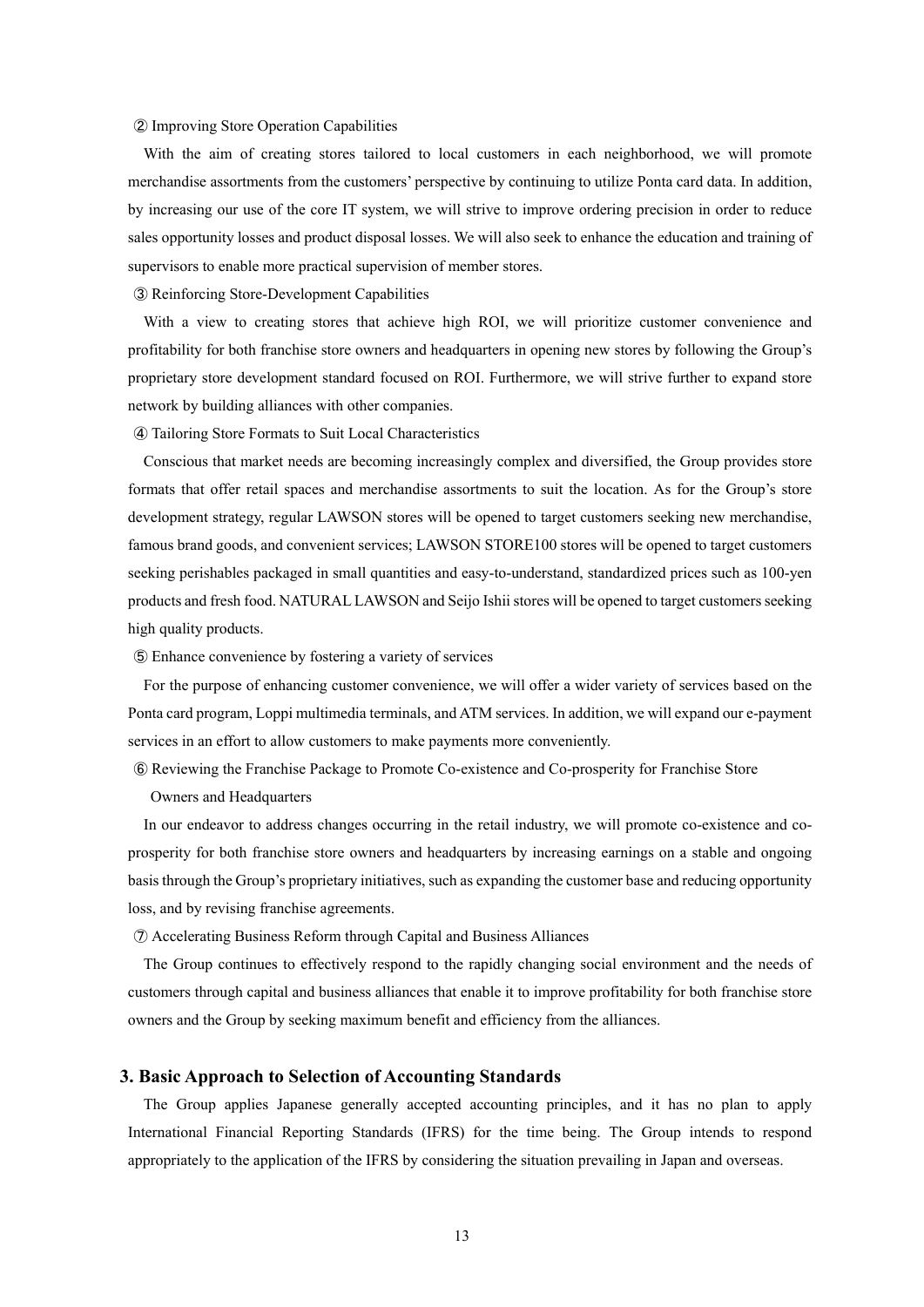# **4. Consolidated Financial Statements**

# **(1) Consolidated Balance Sheet**

As of February 29, 2016 and February 28, 2017

|                                                |                      | (Millions of yen)   |
|------------------------------------------------|----------------------|---------------------|
|                                                | Previous fiscal year | Current fiscal year |
|                                                | As of                | As of               |
|                                                | February 29, 2016    | February 28, 2017   |
| <b>Assets</b>                                  |                      |                     |
| <b>Current assets:</b>                         |                      |                     |
| Cash and deposits                              | 69,797               | 68,115              |
| Accounts receivable-due from franchised stores | 30,547               | 39,982              |
| Lease receivables                              | 5,905                | 12,336              |
| Merchandise                                    | 17,976               | 18,130              |
| Accounts receivable-other                      | 67,736               | 78,363              |
| Deferred tax assets                            | 4,524                | 3,907               |
| Other                                          | 27,729               | 28,493              |
| Allowance for doubtful accounts                | (8)                  | (50)                |
| <b>Total current assets</b>                    | 224,209              | 249,278             |
| <b>Non-current assets:</b>                     |                      |                     |
| Property and store equipment:                  |                      |                     |
| Buildings and structures, net                  | 167,098              | 183,747             |
| Tools, furniture and fixtures, net             | 16,307               | 18,581              |
| Land                                           | 9,794                | 9,701               |
| Leased assets, net                             | 101,546              | 110,472             |
| Construction in progress                       | 7,870                | 1,742               |
| Other, net                                     | 143                  | 265                 |
| Total property and store equipment             | 302,761              | 324,510             |
| Intangible assets:                             |                      |                     |
| Software                                       | 26,377               | 37,567              |
| Goodwill                                       | 46,309               | 46,041              |
| Trademark right                                | 11,381               | 10,691              |
| Other                                          | 527                  | 499                 |
| <b>Total intangible assets</b>                 | 84,595               | 94,800              |
| <b>Investments and other assets:</b>           |                      |                     |
| Investment securities                          | 22,325               | 22,283              |
| Long-term loans receivable                     | 40,886               | 44,495              |
| Guarantee deposits                             | 92,495               | 95,594              |
| Deferred tax assets                            | 22,016               | 23,138              |
| Other                                          | 14,782               | 13,444              |
| Allowance for doubtful accounts                | (860)                | (968)               |
| <b>Total investments and other assets</b>      | 191,645              | 197,988             |
| <b>Total non-current assets</b>                | 579,002              | 617,299             |
| <b>Total assets</b>                            | 803,212              | 866,577             |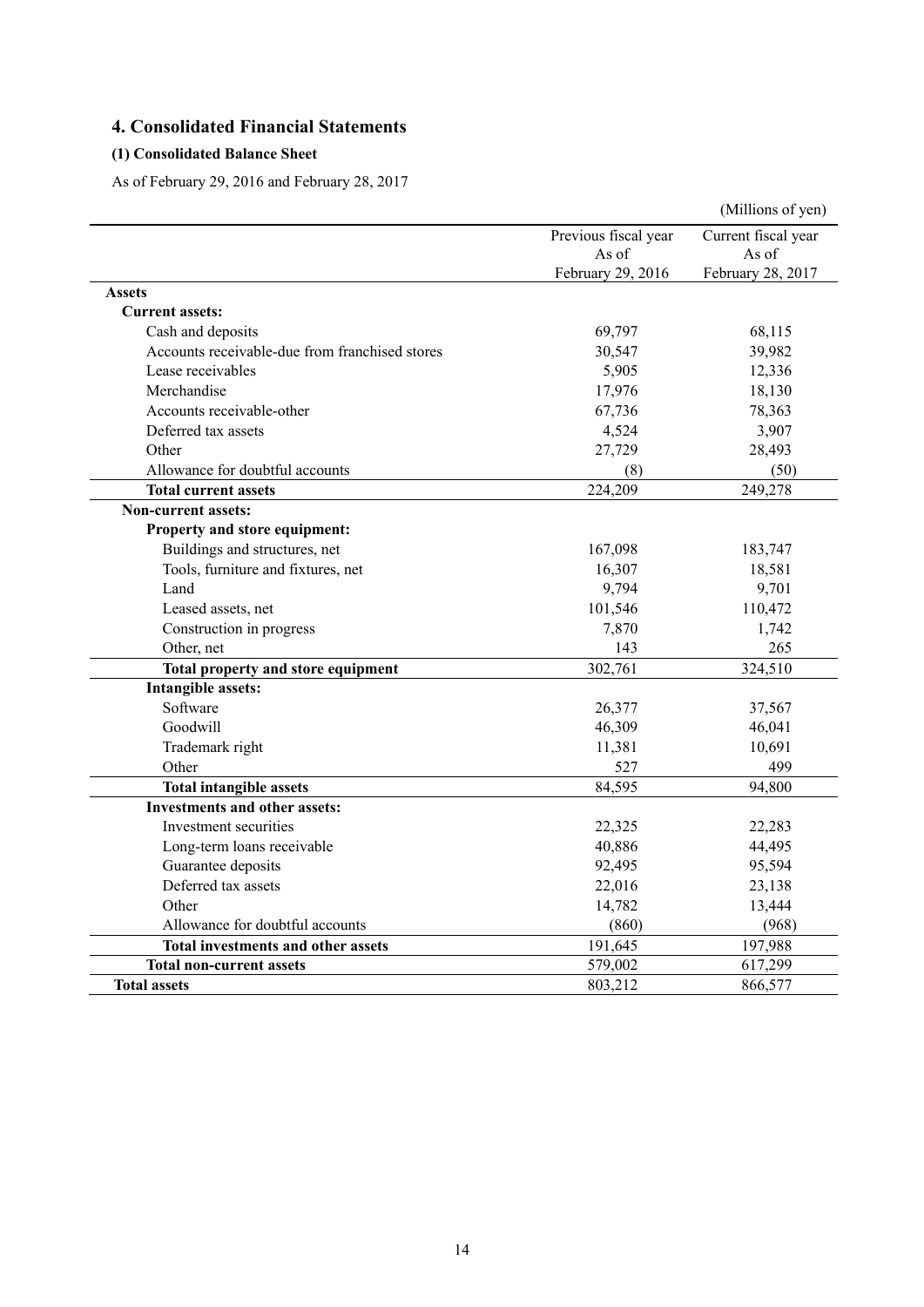|                                                         |                      | (Millions of yen)   |
|---------------------------------------------------------|----------------------|---------------------|
|                                                         | Previous fiscal year | Current fiscal year |
|                                                         | As of                | As of               |
|                                                         | February 29, 2016    | February 28, 2017   |
| <b>Liabilities</b>                                      |                      |                     |
| <b>Current liabilities:</b>                             |                      |                     |
| Accounts payable-trade                                  | 112,225              | 110,834             |
| Short-term loans payable                                | 1,990                | 31,180              |
| Current portion of long-term loans payable              | 575                  | 575                 |
| Lease obligations                                       | 23,898               | 28,012              |
| Accounts payable-other                                  | 57,214               | 59,734              |
| Income taxes payable                                    | 8,500                | 9,876               |
| Deposits received                                       | 101,908              | 103,156             |
| Provision for bonuses                                   | 3,832                | 3,427               |
| Other                                                   | 9,462                | 9,985               |
| <b>Total current liabilities</b>                        | 319,607              | 356,783             |
| <b>Non-current liabilities:</b>                         |                      |                     |
| Long-term loans payable                                 | 57,562               | 56,703              |
| Lease obligations                                       | 88,060               | 99,983              |
| Deferred tax liabilities                                |                      | 957                 |
| Provision for retirement benefits to executive officers |                      |                     |
| and audit and supervisory board members                 | 413                  | 332                 |
| Net defined benefit liability                           | 12,186               | 13,083              |
| Asset retirement obligations                            | 24,664               | 26,958              |
| Other                                                   | 27,719               | 25,779              |
| <b>Total non-current liabilities</b>                    | 210,607              | 223,798             |
| <b>Total liabilities</b>                                | 530,215              | 580,581             |
| <b>Net assets</b>                                       |                      |                     |
| Shareholders' equity:                                   |                      |                     |
| Capital stock                                           | 58,506               | 58,506              |
| Capital surplus                                         | 47,697               | 49,083              |
| Retained earnings                                       | 154,608              | 165,162             |
| Treasury shares                                         | (1,280)              | (1,210)             |
| Total shareholders' equity                              | 259,532              | 271,541             |
| Accumulated other comprehensive income:                 |                      |                     |
| Valuation difference on available-for-sale securities   | 801                  | 274                 |
| Revaluation reserve for land                            | (566)                | (618)               |
| Foreign currency translation adjustment                 | 5,531                | 4,610               |
| Remeasurements of defined benefit plans                 | (906)                | (927)               |
| Total accumulated other comprehensive income            | 4,860                | 3,338               |
| <b>Subscription rights to shares</b>                    | 307                  | 314                 |
| Non-controlling interests                               | 8,296                | 10,800              |
| <b>Total net assets</b>                                 | 272,997              | 285,995             |
| <b>Total liabilities and net assets</b>                 | 803,212              | 866,577             |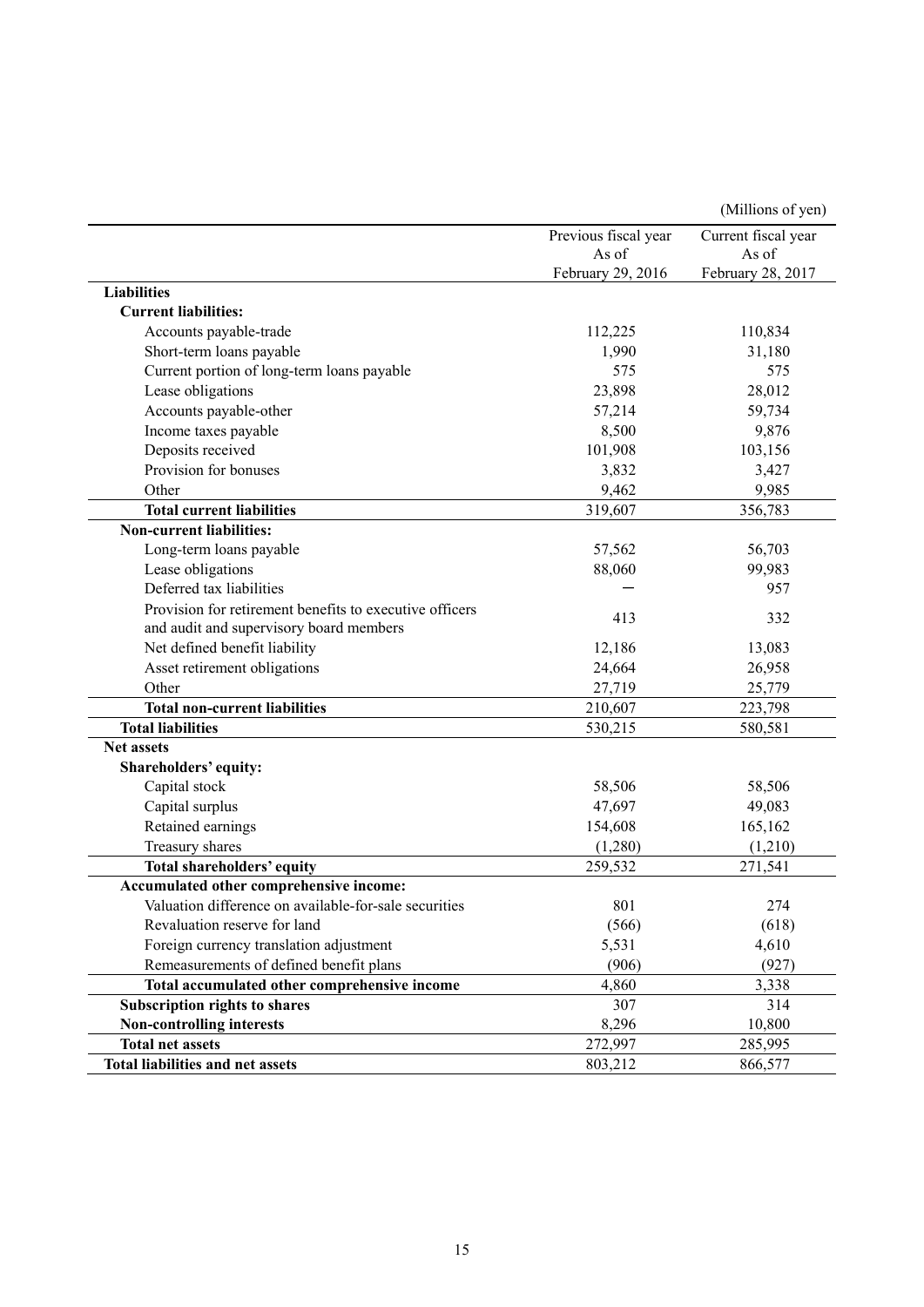# **(2) Consolidated Statement of Income and Consolidated Statement of Comprehensive Income**

# **Consolidated Statement of Income**

For the fiscal years ended February 29, 2016 and February 28, 2017

|                                                        |                      | (Millions of yen)    |
|--------------------------------------------------------|----------------------|----------------------|
|                                                        | Previous fiscal year | Current fiscal year  |
|                                                        | From March 1, 2015   | From March 1, 2016   |
|                                                        | to February 29, 2016 | to February 28, 2017 |
| <b>Gross operating revenue</b>                         | 583,452              | 631,288              |
| <b>Net sales</b>                                       | 227,606              | 254,169              |
| <b>Cost of sales</b>                                   | 155,949              | 174,255              |
| <b>Gross profit</b>                                    | 71,656               | 79,914               |
| <b>Operating revenue:</b>                              |                      |                      |
| Income from franchised stores                          | 261,681              | 275,312              |
| Other operating revenue                                | 94,165               | 101,806              |
| <b>Total operating revenue</b>                         | 355,846              | 377,119              |
| <b>Operating gross profit</b>                          | 427,503              | 457,033              |
| Selling, general and administrative expenses           | 354,961              | 383,260              |
| <b>Operating income</b>                                | 72,541               | 73,772               |
| Non-operating income:                                  |                      |                      |
| Interest income                                        | 759                  | 725                  |
| Compensation income                                    | 646                  | 524                  |
| Share of profit of entities accounted for using equity |                      |                      |
| method                                                 | 292                  | 602                  |
| Gain on valuation of derivatives                       |                      | 409                  |
| Other                                                  | 1,155                | 1,820                |
| <b>Total non-operating income</b>                      | 2,853                | 4,081                |
| Non-operating expenses:                                |                      |                      |
| Interest expenses                                      | 1,903                | 1,919                |
| Loss on cancellation of leases                         | 1,953                | 1,274                |
| Loss on disaster                                       |                      | 772                  |
| Other                                                  | 1,916                | 873                  |
| <b>Total non-operating expenses</b>                    | 5,772                | 4,839                |
| <b>Ordinary income</b>                                 | 69,622               | 73,014               |
| <b>Extraordinary income:</b>                           |                      |                      |
| Gain on change in equity                               | 892                  |                      |
| <b>Total extraordinary income</b>                      | 892                  |                      |
| <b>Extraordinary losses:</b>                           |                      |                      |
| Loss on sales of non-current assets                    | 228                  | 294                  |
| Loss on retirement of non-current assets               | 4,342                | 3,554                |
| Impairment loss                                        | 10,542               | 9,535                |
| Other                                                  |                      | 1,174                |
| <b>Total extraordinary losses</b>                      | 15,112               | 14,558               |
| Profit before income taxes                             | 55,402               | 58,456               |
| Income taxes-current                                   | 19,233               | 18,928               |
| Income taxes-deferred                                  | 4,031                | 2,453                |
| <b>Total income taxes</b>                              | 23,265               | 21,381               |
| <b>Profit</b>                                          | 32,136               | 37,074               |
| Profit attributable to non-controlling interests       | 755                  | 674                  |
| Profit attributable to owners of parent                | 31,381               | 36,400               |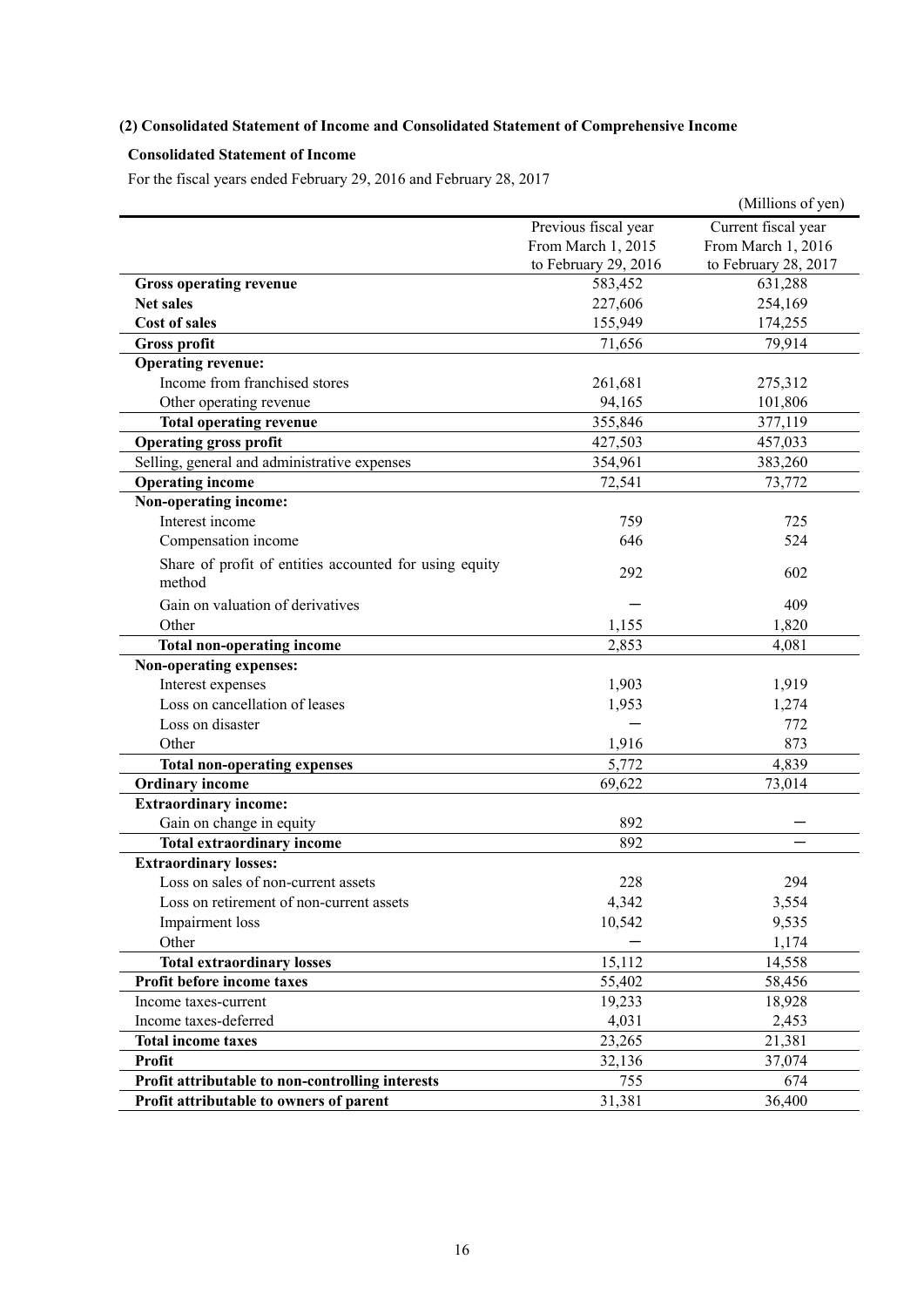# **Consolidated Statement of Comprehensive Income**

|                                                       |                      | (Millions of yen)    |
|-------------------------------------------------------|----------------------|----------------------|
|                                                       | Previous fiscal year | Current fiscal year  |
|                                                       | From March 1, 2015   | From March 1, 2016   |
|                                                       | to February 29, 2016 | to February 28, 2017 |
| Profit                                                | 32,136               | 37,074               |
| Other comprehensive income                            |                      |                      |
| Valuation difference on available-for-sale securities | 1,195                | (527)                |
| Revaluation reserve for land                          |                      | (52)                 |
| Foreign currency translation adjustment               | (15)                 | (928)                |
| Remeasurements of defined benefit plans               | (387)                | (22)                 |
| Total other comprehensive income                      | 792                  | (1, 530)             |
| <b>Comprehensive income</b>                           | 32,928               | 35,543               |
| Comprehensive income attributable to                  |                      |                      |
| Owners of parent                                      | 32,227               | 34,878               |
| Non-controlling interests                             | 701                  | 664                  |

For the fiscal years ended February 29, 2016 and February 28, 2017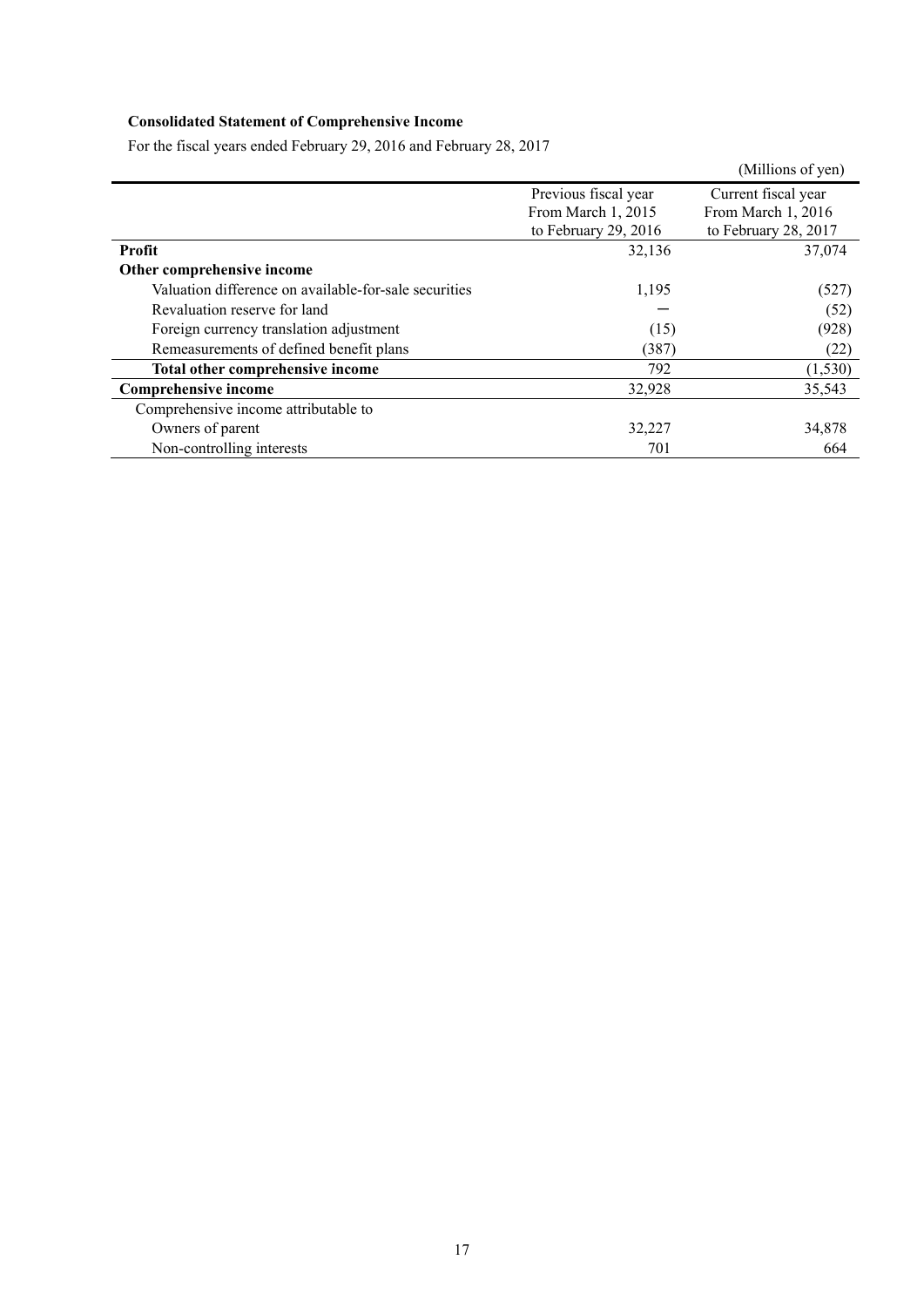# **(3) Consolidated Statement of Changes in Equity**

Previous fiscal year ended February 29, 2016 (From March 1, 2015 to February 29, 2016)

|                                                                                                    |               |                 |                      |                 | (Millions of yen)          |
|----------------------------------------------------------------------------------------------------|---------------|-----------------|----------------------|-----------------|----------------------------|
|                                                                                                    |               |                 | Shareholders' equity |                 |                            |
|                                                                                                    | Capital stock | Capital surplus | Retained earnings    | Treasury shares | Total shareholders' equity |
| Balance at beginning of current period                                                             | 58,506        | 47,696          | 147,177              | (1,272)         | 252,107                    |
| Cumulative effects of changes in<br>accounting policies                                            |               |                 | 1,411                |                 | 1,411                      |
| <b>Restated balance</b>                                                                            | 58,506        | 47,696          | 148,588              | (1,272)         | 253,519                    |
| Changes of items during period                                                                     |               |                 |                      |                 |                            |
| Change in ownership interest of parent due<br>to transactions with non-controlling<br>shareholders |               |                 |                      |                 |                            |
| Dividends of surplus                                                                               |               |                 | (24, 249)            |                 | (24, 249)                  |
| Change of scope of consolidation                                                                   |               |                 | (1,111)              |                 | (1,111)                    |
| Profit attributable to owners of parent                                                            |               |                 | 31,381               |                 | 31,381                     |
| Purchase of treasury shares                                                                        |               |                 |                      | (8)             | (8)                        |
| Disposal of treasury shares                                                                        |               | $\Omega$        |                      | $\theta$        |                            |
| Reversal of revaluation reserve for land                                                           |               |                 |                      |                 |                            |
| Exercise of subscription rights to shares<br>(Delivery of treasury shares)                         |               |                 |                      |                 |                            |
| Net changes of items other than<br>shareholders' equity                                            |               |                 |                      |                 |                            |
| Total changes of items during period                                                               | -             | $\Omega$        | 6,020                | (7)             | 6,013                      |
| Balance at end of current period                                                                   | 58,506        | 47,697          | 154,608              | (1,280)         | 259,532                    |

(Millions of yen)

|                                                                                                    |                                                             |                                 |                                               |                                               |                                                    |                                     |                                  | (TATHIOHS OF ACH)   |
|----------------------------------------------------------------------------------------------------|-------------------------------------------------------------|---------------------------------|-----------------------------------------------|-----------------------------------------------|----------------------------------------------------|-------------------------------------|----------------------------------|---------------------|
|                                                                                                    | Accumulated other comprehensive income                      |                                 |                                               |                                               |                                                    |                                     |                                  |                     |
|                                                                                                    | Valuation difference on<br>available-for-sale<br>securities | Revaluation<br>reserve for land | Foreign currency<br>translation<br>adjustment | Remeasurements<br>of defined benefit<br>plans | Total accumulated<br>other comprehensive<br>income | Subscription<br>rights to<br>shares | Non-<br>controlling<br>interests | Total net<br>assets |
| Balance at beginning of current<br>period                                                          | (393)                                                       | (566)                           | 5,492                                         | (518)                                         | 4,014                                              | 223                                 | 7,452                            | 263,797             |
| Cumulative effects of changes in<br>accounting policies                                            |                                                             |                                 |                                               |                                               |                                                    |                                     |                                  | 1,411               |
| Restated balance                                                                                   | (393)                                                       | (566)                           | 5,492                                         | (518)                                         | 4,014                                              | 223                                 | 7,452                            | 265,209             |
| Changes of items during period                                                                     |                                                             |                                 |                                               |                                               |                                                    |                                     |                                  |                     |
| Change in ownership interest of<br>parent due to transactions with<br>non-controlling shareholders |                                                             |                                 |                                               |                                               |                                                    |                                     |                                  |                     |
| Dividends of surplus                                                                               |                                                             |                                 |                                               |                                               |                                                    |                                     |                                  | (24, 249)           |
| Change of scope of consolidation                                                                   |                                                             |                                 |                                               |                                               |                                                    |                                     |                                  | (1,111)             |
| Profit attributable to owners of<br>parent                                                         |                                                             |                                 |                                               |                                               |                                                    |                                     |                                  | 31,381              |
| Purchase of treasury shares                                                                        |                                                             |                                 |                                               |                                               |                                                    |                                     |                                  | (8)                 |
| Disposal of treasury shares                                                                        |                                                             |                                 |                                               |                                               |                                                    |                                     |                                  | 1                   |
| Reversal of revaluation reserve for<br>land                                                        |                                                             |                                 |                                               |                                               |                                                    |                                     |                                  |                     |
| Exercise of subscription rights to<br>shares<br>(Delivery of treasury shares)                      |                                                             |                                 |                                               |                                               |                                                    |                                     |                                  | -                   |
| Net changes of items other than<br>shareholders' equity                                            | 1,195                                                       | -                               | 38                                            | (387)                                         | 845                                                | 84                                  | 844                              | 1,774               |
| Total changes of items during<br>period                                                            | 1,195                                                       | $\overline{\phantom{0}}$        | 38                                            | (387)                                         | 845                                                | 84                                  | 844                              | 7,788               |
| Balance at end of current period                                                                   | 801                                                         | (566)                           | 5,531                                         | (906)                                         | 4,860                                              | 307                                 | 8,296                            | 272,997             |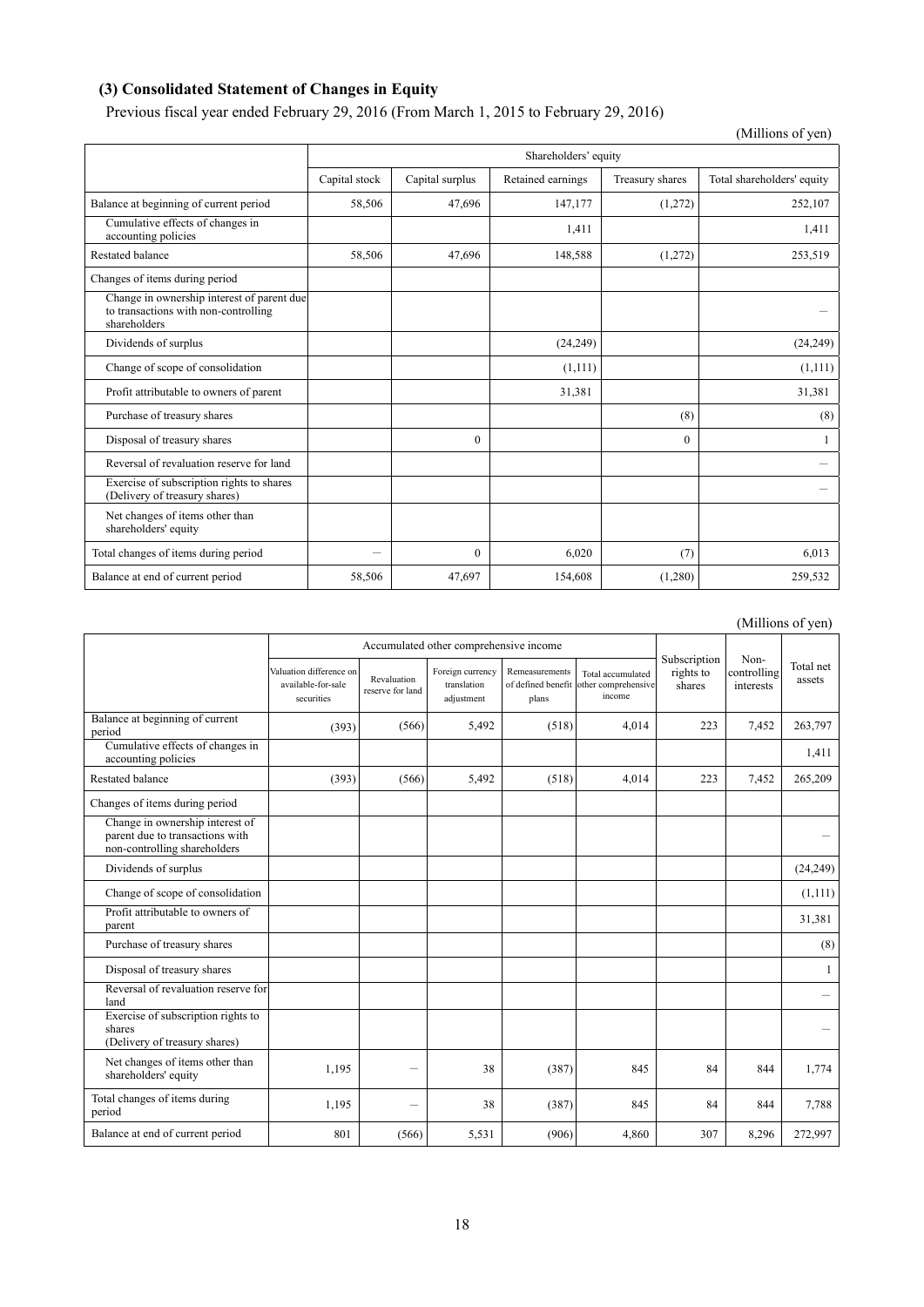| Current fiscal year ended February 28, 2017 (From March 1, 2016 to February 28, 2017) |  |  |
|---------------------------------------------------------------------------------------|--|--|
|---------------------------------------------------------------------------------------|--|--|

|                                                                                                    |               |                 |                      |                 | (Millions of yen)          |
|----------------------------------------------------------------------------------------------------|---------------|-----------------|----------------------|-----------------|----------------------------|
|                                                                                                    |               |                 | Shareholders' equity |                 |                            |
|                                                                                                    | Capital stock | Capital surplus | Retained earnings    | Treasury shares | Total shareholders' equity |
| Balance at beginning of current period                                                             | 58,506        | 47,697          | 154,608              | (1,280)         | 259,532                    |
| Cumulative effects of changes in<br>accounting policies                                            |               |                 |                      |                 |                            |
| Restated balance                                                                                   | 58,506        | 47,697          | 154,608              | (1,280)         | 259,532                    |
| Changes of items during period                                                                     |               |                 |                      |                 |                            |
| Change in ownership interest of parent due<br>to transactions with non-controlling<br>shareholders |               | 1,387           |                      |                 | 1,387                      |
| Dividends of surplus                                                                               |               |                 | (24,751)             |                 | (24, 751)                  |
| Change of scope of consolidation                                                                   |               |                 | (1,130)              |                 | (1,130)                    |
| Profit attributable to owners of parent                                                            |               |                 | 36,400               |                 | 36,400                     |
| Purchase of treasury shares                                                                        |               |                 |                      | (3)             | (3)                        |
| Disposal of treasury shares                                                                        |               |                 |                      |                 | -                          |
| Reversal of revaluation reserve for land                                                           |               |                 | 52                   |                 | 52                         |
| Exercise of subscription rights to shares<br>(Delivery of treasury shares)                         |               | (0)             | (17)                 | 72              | 54                         |
| Net changes of items other than<br>shareholders' equity                                            |               |                 |                      |                 |                            |
| Total changes of items during period                                                               | —             | 1,386           | 10,553               | 69              | 12,009                     |
| Balance at end of current period                                                                   | 58,506        | 49.083          | 165,162              | (1,210)         | 271,541                    |

(Millions of yen)

|                                                                                                    |                                                             |                                 | Accumulated other comprehensive income        |                                               |                                                    |                                     |                                  |                     |
|----------------------------------------------------------------------------------------------------|-------------------------------------------------------------|---------------------------------|-----------------------------------------------|-----------------------------------------------|----------------------------------------------------|-------------------------------------|----------------------------------|---------------------|
|                                                                                                    | Valuation difference on<br>available-for-sale<br>securities | Revaluation<br>reserve for land | Foreign currency<br>translation<br>adjustment | Remeasurements<br>of defined benefit<br>plans | Total accumulated<br>other comprehensive<br>income | Subscription<br>rights to<br>shares | Non-<br>controlling<br>interests | Total net<br>assets |
| Balance at beginning of current<br>period                                                          | 801                                                         | (566)                           | 5,531                                         | (906)                                         | 4,860                                              | 307                                 | 8,296                            | 272,997             |
| Cumulative effects of changes in<br>accounting policies                                            |                                                             |                                 |                                               |                                               |                                                    |                                     |                                  |                     |
| Restated balance                                                                                   | 801                                                         | (566)                           | 5,531                                         | (906)                                         | 4,860                                              | 307                                 | 8,296                            | 272,997             |
| Changes of items during period                                                                     |                                                             |                                 |                                               |                                               |                                                    |                                     |                                  |                     |
| Change in ownership interest of<br>parent due to transactions with<br>non-controlling shareholders |                                                             |                                 |                                               |                                               |                                                    |                                     |                                  | 1,387               |
| Dividends of surplus                                                                               |                                                             |                                 |                                               |                                               |                                                    |                                     |                                  | (24, 751)           |
| Change of scope of consolidation                                                                   |                                                             |                                 |                                               |                                               |                                                    |                                     |                                  | (1,130)             |
| Profit attributable to owners of<br>parent                                                         |                                                             |                                 |                                               |                                               |                                                    |                                     |                                  | 36,400              |
| Purchase of treasury shares                                                                        |                                                             |                                 |                                               |                                               |                                                    |                                     |                                  | (3)                 |
| Disposal of treasury shares                                                                        |                                                             |                                 |                                               |                                               |                                                    |                                     |                                  |                     |
| Reversal of revaluation reserve for<br>land                                                        |                                                             |                                 |                                               |                                               |                                                    |                                     |                                  | 52                  |
| Exercise of subscription rights to<br>shares<br>(Delivery of treasury shares)                      |                                                             |                                 |                                               |                                               |                                                    |                                     |                                  | 54                  |
| Net changes of items other than<br>shareholders' equity                                            | (527)                                                       | (52)                            | (920)                                         | (21)                                          | (1,521)                                            | $\overline{7}$                      | 2,503                            | 989                 |
| Total changes of items during<br>period                                                            | (527)                                                       | (52)                            | (920)                                         | (21)                                          | (1,521)                                            | $\overline{7}$                      | 2,503                            | 12,998              |
| Balance at end of current period                                                                   | 274                                                         | (618)                           | 4,610                                         | (927)                                         | 3,338                                              | 314                                 | 10,800                           | 285,995             |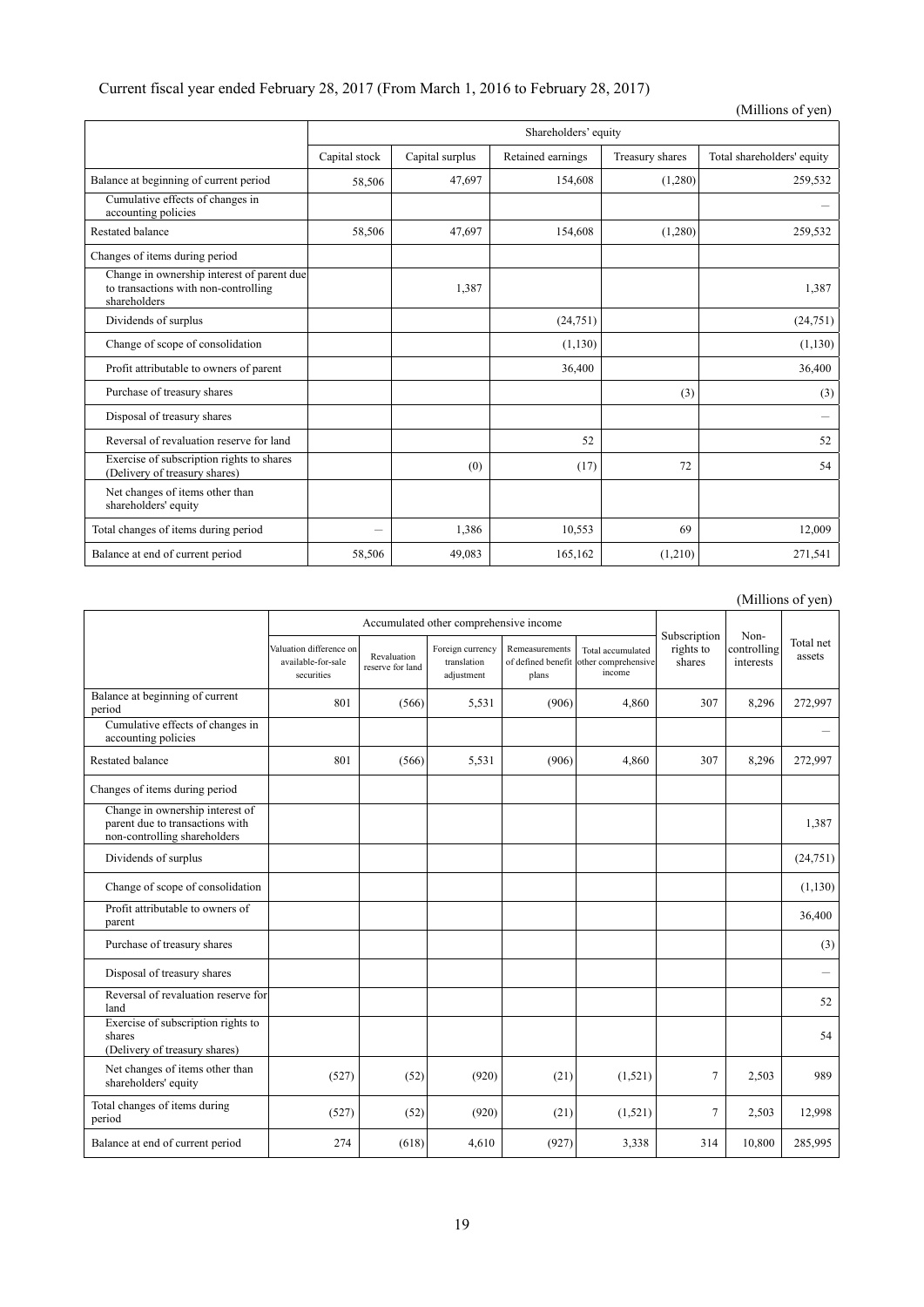# **(4) Consolidated Statement of Cash Flows**

For the fiscal years ended February 29, 2016 and February 28, 2017

|                                                                 |                      | (Millions of yen)    |
|-----------------------------------------------------------------|----------------------|----------------------|
|                                                                 | Previous fiscal year | Current fiscal year  |
|                                                                 | From March 1, 2015   | From March 1, 2016   |
|                                                                 | to February 29, 2016 | to February 28, 2017 |
| Net cash provided by (used in) operating activities:            |                      |                      |
| Profit before income taxes                                      | 55,402               | 58,456               |
| Depreciation and amortization                                   | 49,293               | 56,199               |
| Impairment loss                                                 | 10,542               | 9,535                |
| Interest income                                                 | (759)                | (725)                |
| Interest expenses                                               | 1,903                | 1,919                |
| Loss on retirement of non-current assets                        | 4,342                | 3,554                |
| Decrease (increase) in notes and accounts receivable-trade      | 6,307                | (9, 542)             |
| Decrease (increase) in accounts receivable-other                | (12, 619)            | (10,746)             |
| Increase (decrease) in notes and accounts payable-trade         | 9,548                | (1, 421)             |
| Increase (decrease) in accounts payable-other                   | 12,620               | 2,724                |
| Increase (decrease) in deposits received                        | (1, 724)             | 1,243                |
| Increase (decrease) in net defined benefit liability            | 696                  | 747                  |
| Other                                                           | 1,828                | 7,329                |
| <b>Subtotal</b>                                                 | 137,380              | 119,273              |
| Interest income received                                        | 759                  | 719                  |
| Interest expenses paid                                          | (1,950)              | (1,923)              |
| Income taxes paid                                               | (23,985)             | (18, 204)            |
| Net cash provided by (used in) operating activities             | 112,205              | 99,864               |
| Net cash provided by (used in) investing activities:            |                      |                      |
| Payments into time deposits                                     | (1,301)              | (842)                |
| Proceeds from withdrawal of time deposits                       | 1,301                | 1,763                |
| Purchase of property and store equipment                        | (40, 883)            | (42,063)             |
| Purchase of intangible assets                                   | (15,609)             | (18, 892)            |
| Purchase of shares of subsidiaries and associates               | (3,361)              | (1,805)              |
| Decrease (increase) in long-term loans receivable - net         | (3,631)              | (3,917)              |
| Purchase of long-term prepaid expenses                          | (1,801)              | (3,112)              |
| Other                                                           | (3,369)              | (7,358)              |
| Net cash provided by (used in) investing activities             | (68, 657)            | (76, 227)            |
| Net cash provided by (used in) financing activities:            |                      |                      |
| Net increase (decrease) in short-term loans payable             | 250                  | 29,190               |
| Repayments of lease obligations                                 | (25, 302)            | (30, 054)            |
| Cash dividends paid                                             | (24, 249)            | (24, 751)            |
| Other                                                           | (899)                | (22)                 |
| Net cash provided by (used in) financing activities             | (50, 201)            | (25, 638)            |
| Effect of exchange rate change on cash and cash equivalents     | (451)                | (435)                |
| Net increase (decrease) in cash and cash equivalents            | (7,105)              | (2, 436)             |
| Cash and cash equivalents at beginning of period                | 76,754               | 69,793               |
| Increase (decrease) in cash and cash equivalents resulting from |                      |                      |
| change of scope of consolidation                                | 144                  | 335                  |
| Cash and cash equivalents at end of period                      | 69,793               | 67,692               |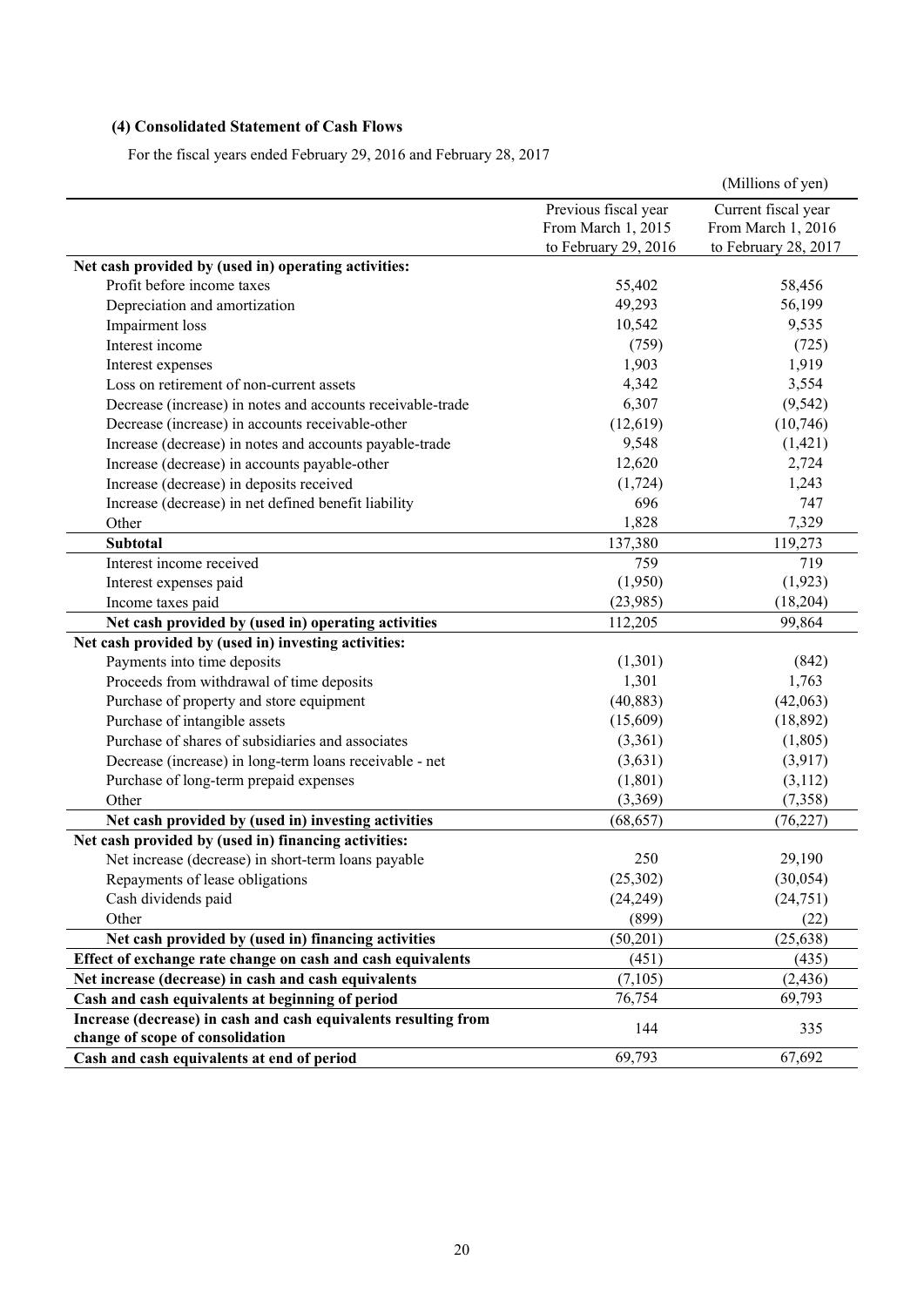# **(5) Notes to Consolidated Financial Statements**

**(Going Concern Assumption)** 

Not Applicable.

#### **(Accounting Policies for the Preparation of Consolidated Financial Statements)**

- 1. Scope of consolidation
- (1) Number of consolidated subsidiaries: 20
	- (Domestic) Lawson HMV Entertainment, Inc. Lawson ATM Networks, Inc. BestPractice, Inc. SCI, Inc. Lawson Store100, Inc. Lawson HMV Entertainment United Cinemas Holdings, Inc. United Entertainment Holdings Co., Ltd. United Cinemas Co., Ltd. SEIJO ISHII CO., LTD. Lawson Sanin, Inc.
	- (Foreign) Chongqing Lawson, Inc. Shanghai Lawson, Inc. Dalian Lawson, Inc. Lawson (China) Holdings, Inc. Saha Lawson Co., Ltd. Shanghai Le Song Trading Co., Ltd. Shang Hai Gong Hui Trading Co., Ltd. Zhejiang Lawson, Inc. Beijing Lawson, Inc. BEIJING LUOSONG Co., Ltd.

Among the companies mentioned above, Lawson Sanin, Inc. has been newly included in scope of consolidation since its establishment during the current fiscal year.

On March 1, 2016, Lawson Mart, Inc. changed its corporate name to Lawson Store100, Inc. On February 27, 2017, Shanghai Hualian Lawson, Inc. changed its corporate name to Shanghai Lawson, Inc.

- (2) Names of nonconsolidated subsidiaries and others
	- (Domestic) LAWSONWILL, Inc. HATS UNLIMITED CO., LTD. Food Marketing Japan, Inc. Seikaken, Inc. Lawson Syuhan, Inc. TOKYO EUROPE TRADE CO., LTD. SG Lawson, Inc. Lawson Travel, Inc. Lawson Digital Innovation Inc. Lawson Bank Preparatory Company, Inc.
	- (Foreign) Lawson USA Hawaii, Inc.

#### (Reasons for exclusion from the scope of consolidation)

The above nonconsolidated subsidiaries have been excluded from the scope of consolidation because they are all small in scale and their total assets, net sales, profit or loss (corresponding to equity interest) and retained earnings (corresponding to equity interest) and others have no material influence on the consolidated financial statements.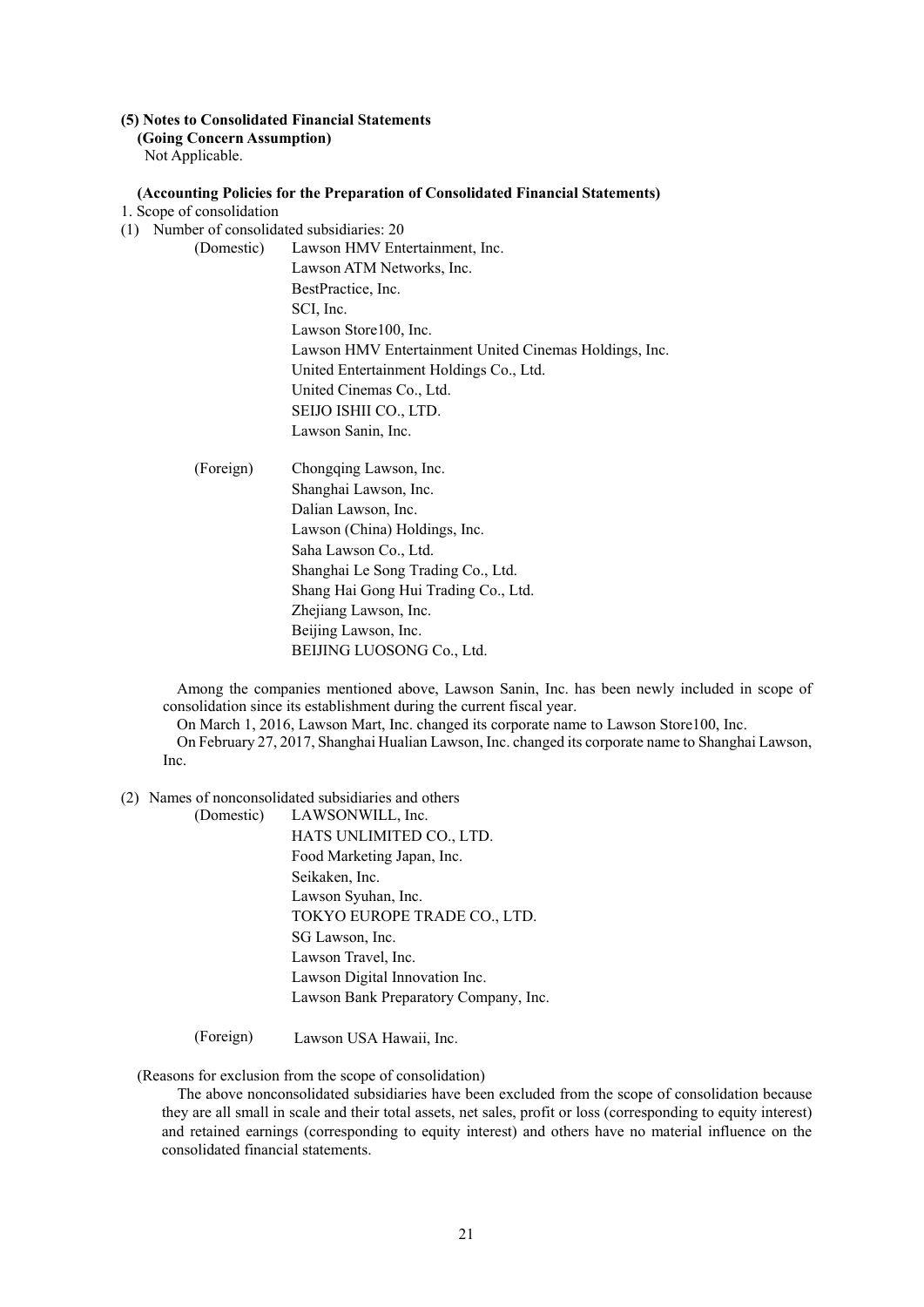#### 2. Application of the equity method

(1) Equity-method associates: 3

(Domestic) Lawson Okinawa, Inc. Lawson Minamikyushu, Inc. Lawson Kochi, Inc.

(2) Nonconsolidated subsidiaries excluded from the scope of the equity-method application (LAWSONWILL, Inc., HATS UNLIMITED CO., LTD., Food Marketing Japan, Inc., Seikaken, Inc., Lawson Syuhan, Inc., TOKYO EUROPE TRADE CO., LTD., SG Lawson, Inc., Lawson Travel, Inc., Lawson Digital Innovation Inc., Lawson Bank Preparatory Company, Inc. and Lawson USA Hawaii, Inc.) and entities excluded from the scope of the equity-method application (Double Culture Partners Co., Ltd., Daichi Wo Mamoru Kai, Co., Ltd., Loyalty Marketing, Inc., MC Retail Energy Co., Ltd., Lawson Staff, Inc., AUGUSARENA CORPORATION., Lawson System Labo LLP, L・TF Co., Ltd., StageAround TOKYO Production Committee, PG Lawson Company, Inc., Lawson Farm Chiba and others) were excluded from the scope of the equity-method application because their profit or loss (corresponding to equity interest) and retained earnings (corresponding to equity interest) of these entities is not significant either individually or in aggregate to the consolidated financial statements.

#### 3. Fiscal year end of the consolidated subsidiaries

The balance sheet date of Chongqing Lawson, Inc., Shanghai Lawson, Inc., Dalian Lawson, Inc., Lawson (China) Holdings, Inc., Saha Lawson Co., Ltd., Shanghai Le Song Trading Co., Ltd., Shang Hai Gong Hui Trading Co., Ltd., Zhejiang Lawson, Inc., Beijing Lawson, Inc. and BEIJING LUOSONG Co., Ltd. is December 31. In order to prepare the consolidated financial statements, the Company used these companies' financial information prepared as of such balance sheet date and significant transactions which occur between the balance sheet date and the consolidated balance sheet date are adjusted as required for consolidation.

From the current fiscal year, the balance sheet date of SEIJO ISHII CO., LTD. was changed from the end of December to the end February to be consistent with the consolidated balance sheet date (fiscal years beginning March 1 and ending on the final day of February of the following year), which will aims to improve the efficiency of management and business management, such as budget compilation and performance management of the Group.

Thus, its accounting period was 14 months for the current fiscal year. Furthermore, during the two-month period from January 1, 2017 to February 28, 2017, it reported gross operating revenue of 12,133 million yen, operating income of 1,114 million yen, ordinary income of 1,101 million yen, and profit before income taxes of 1,034 million yen.

The fiscal year end date for the other consolidated subsidiaries corresponds with the consolidated balance sheet date.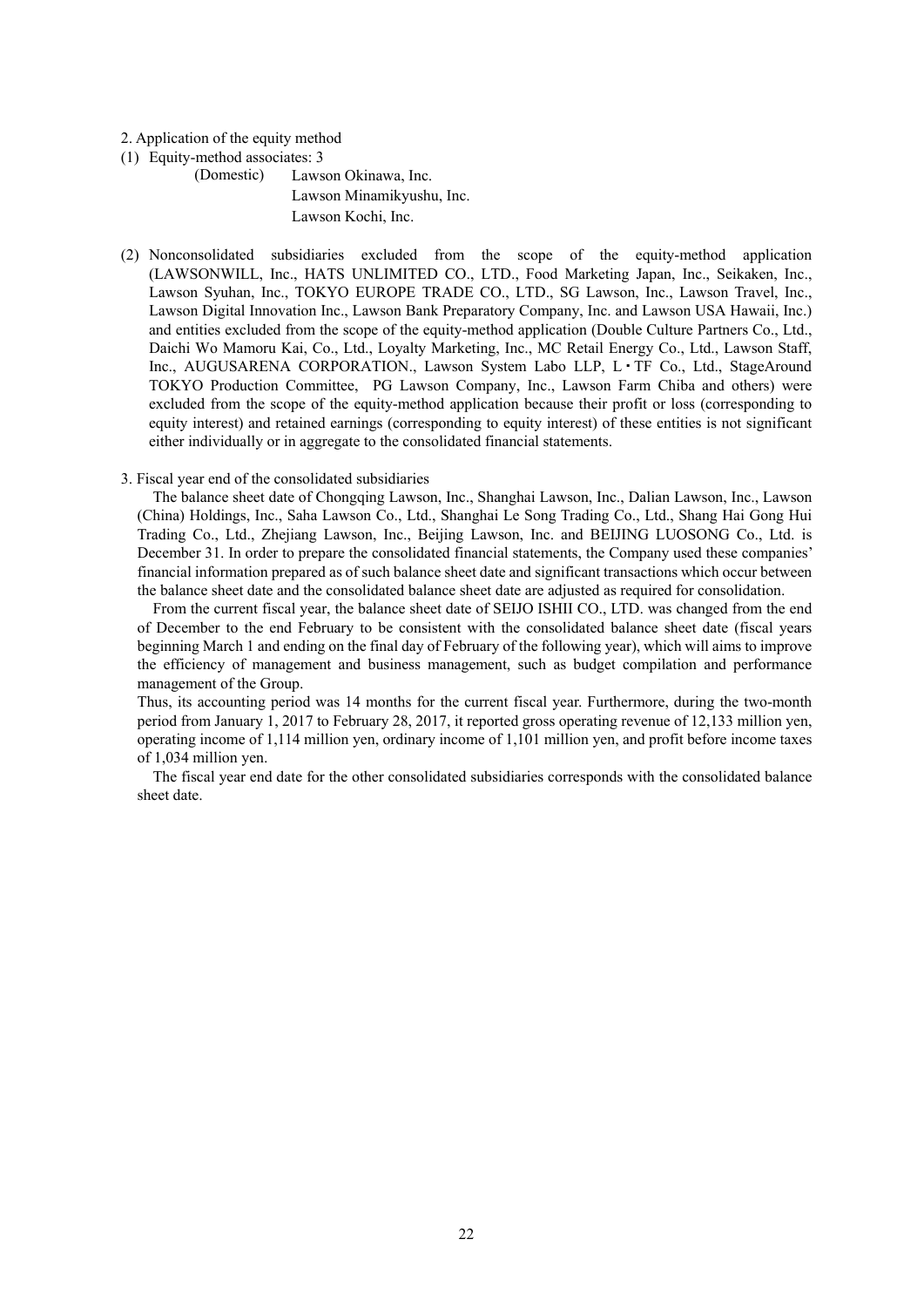- 4. Summary of Significant Accounting Policies
- (1) Valuation basis and method for significant assets
	- ① Securities:

Marketable securities and investments in securities:

Available-for-sale securities:

Securities whose market value is readily determinable:

Recorded at market value with net unrealized gains and losses as a separate component of net assets. The cost of securities sold is determined based on the moving-average method. Other:

Stated at cost determined by the moving-average method.

② Derivatives:

Accounted for using the market value method.

③ Inventories:

Merchandise:

Stated at cost determined mainly by the retail method (the book value in the balance sheet is written down based on the decline in profitability).

- (2) Depreciation method of depreciable significant assets
	- ① Property and store equipment (except for leased assets):

Mainly computed by the straight-line method.

The ranges of useful lives are from 10 to 34 years for buildings and structures and from 5 to 8 years for tools, furniture and fixtures.

② Intangible assets (except for leased assets):

Computed by the straight-line method.

Costs of software for internal use are amortized by the straight-line method over 5 years, which is the estimated useful life. Furthermore, for right of trademark, amortization is mainly computed using the straight-line method over 20 years.

③ Leased assets:

Leased assets related to finance leases that do not transfer ownership of leased property

The Company applies the straight-line method using the lease term as the useful life and a residual value of zero.

- (3) Accounting standard for significant reserves
	- ① Allowance for doubtful accounts:

Allowance for doubtful accounts is provided at the amount of possible losses from uncollectible receivables based on the actual rate of losses from bad debt for ordinary receivables and on estimated recoverability for specific doubtful receivables.

② Provision for bonuses:

Provision for bonuses is provided for payments of employees' bonuses based on the estimated amounts. ③ Provision for retirement benefits to executive officers and audit & supervisory board members:

- Provision for retirement benefits to executive officers of the Company and audit & supervisory board members of consolidated subsidiaries is recorded under internal regulations.
- (4) Accounting method for retirement benefits
	- ① Period attributable method of estimated amount of retirement benefits

In calculating retirement benefit obligation, in order to attribute estimated amount of retirement benefits in the period up to the end of the current fiscal year, it is based on the benefit formula basis.

② Cost treatment method of actuarial difference and prior service cost

Prior service cost is amortized starting the fiscal year incurred mainly on a straight-line basis over a certain period (10 years) within an average remaining service period of employees at the time of their recognition.

Actuarial differences are mainly amortized from the following fiscal year on a straight-line basis over a certain period (10 years) within an average remaining service period of employees at the time of their recognition.

Certain consolidated subsidiaries apply the simplified method to estimate the amount required for voluntary resignations at the end of the fiscal year as the retirement benefit liability in order to calculate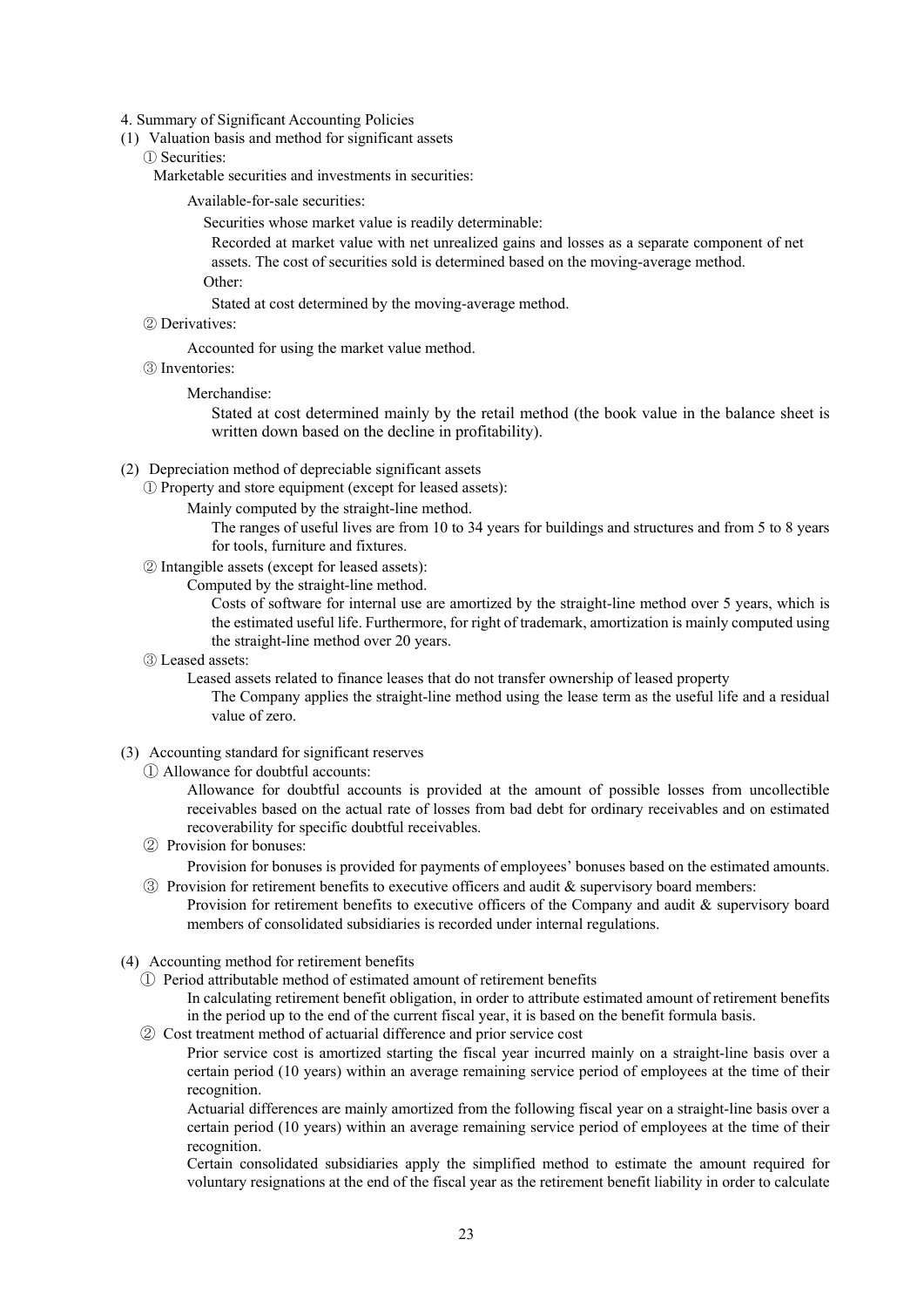net defined benefit liability and retirement benefit expenses.

- (5) Significant foreign currency transactions and foreign currency financial statements
	- All short-term and long-term monetary receivables and payables denominated in foreign currencies are translated into Japanese yen at the exchange rates at the consolidated balance sheet date. The foreign exchange gains and losses from translation are recognized in the consolidated statement of income. The consolidated balance sheet accounts as well as revenue and expense accounts of foreign subsidiaries and affiliated companies are translated into Japanese yen at the current exchange rate as of the consolidated balance sheet date except for shareholders' equity, which is translated at the historical rate. Differences arising from such translation are shown as "foreign currency translation adjustments" and "noncontrolling interests," a separate component of net assets.
- (6) Amortization method and period of goodwill Goodwill is amortized on a straight-line basis over the relevant years, depending on the reason for the occurrence of goodwill, with a maximum of 20 years.
- (7) Cash and cash equivalents in the consolidated statement of cash flows Cash and cash equivalents in the consolidated statement of cash flows include cash on hand, demand deposits and short-term investments due within 3 months from the acquired date, which are easily convertible into cash with little risk of value fluctuation.
- (8) Other significant items related to the preparation of consolidated financial statements Accounting for consumption tax:

Consumption tax and local consumption tax are accounted for using the tax exclusion method.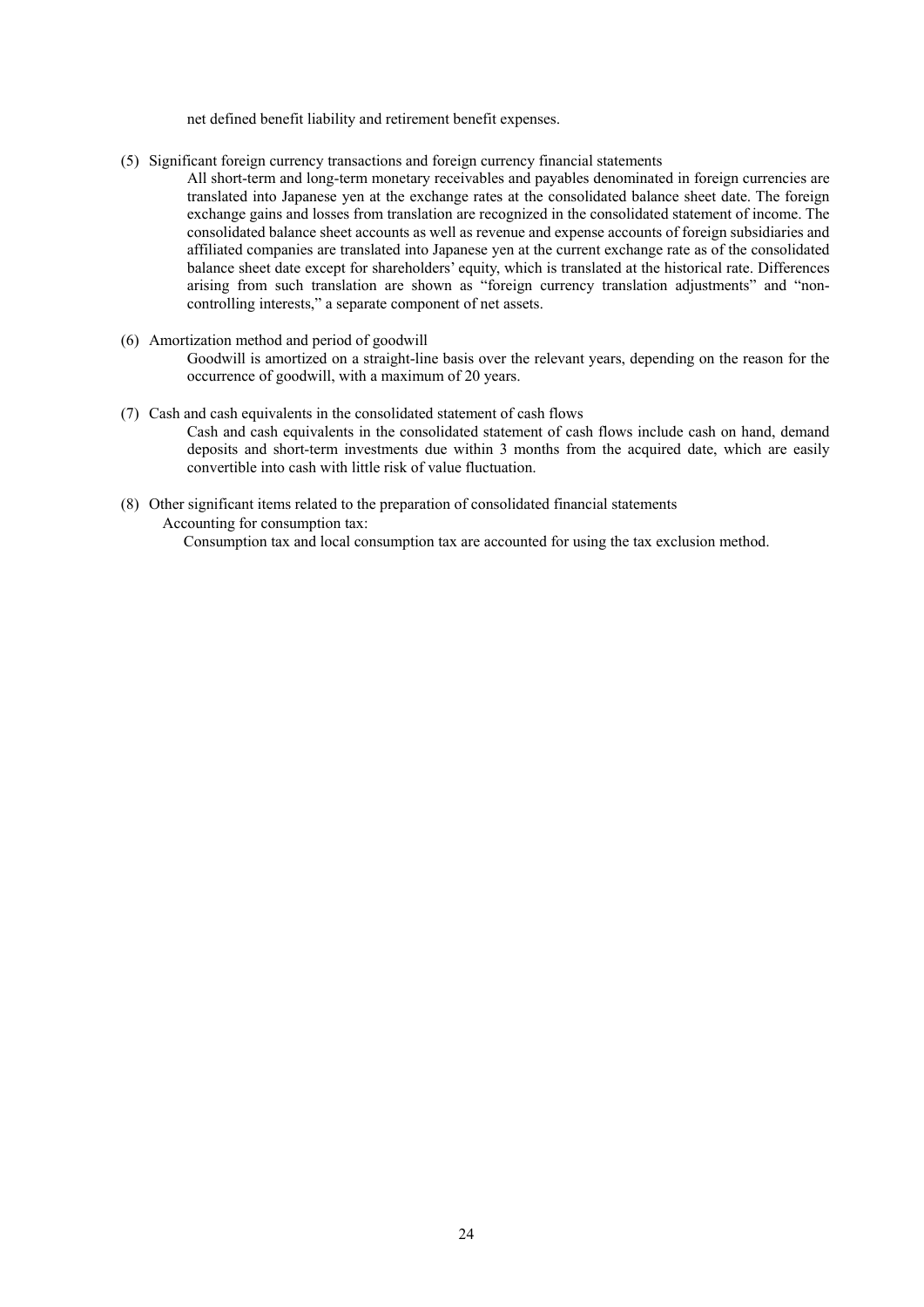#### **(Changes in Accounting Policies)**

The Company and its domestic consolidated subsidiaries are applying "Accounting Standard for Business Combinations" (Accounting Standards Board of Japan (ASBJ)) Statement No. 21, revised September 13, 2013; hereinafter, "Business Combination Accounting Standard"), "Accounting Standard for Consolidated Financial Statements" (ASBJ Statement No. 22, revised September 13, 2013; hereinafter, "Consolidated Accounting Standard") and "Accounting Standard for Business Divestitures" (ASBJ Statement No. 7, revised September 13, 2013; hereinafter, "Business Divestiture Accounting Standard"), etc., from the fiscal year ended February 28, 2017. Under these revised accounting standards, any differences arising from changes in a parent's ownership interests in subsidiaries when the parent retains control are recognized in capital surplus and acquisition-related costs are expensed in the fiscal year in which they were incurred. Furthermore, the Company applies a method in which any adjustments to the allocation of acquisition costs arising from the finalization of provisional accounting treatment are reflected in the consolidated financial statements for the period in which the business combination occurs. In addition, the presentation of profit, etc., was changed and "Minority interests" was changed to "Non-controlling interests." The consolidated financial statements for the previous fiscal year have been reclassified to reflect this change in presentation.

In the consolidated statement of cash flows, the Company changed to a method of recording cash flows related to changes in ownership interests in subsidiaries that do not result in change in scope of consolidation under "Net cash provided by (used in) financing activities", and recording cash flows related to expenses incurred in relation to the purchases of shares of subsidiaries resulting in change in scope of consolidation and expenses incurred in relation to changes in ownership interests in subsidiaries that do not result in change in scope of consolidation under "Net cash provided by (used in) operating activities".

The Company has applied the transitional treatment prescribed in Article 58-2 (4) of the Business Combination Accounting Standard, Article 44-5 (4) of the Consolidated Accounting Standard, and Article 57- 4 (4) of the Business Divestiture Accounting Standard from the beginning of the fiscal year ended February 28, 2017. Meanwhile, the Company follows the transitional treatment set forth in Article 58-2 (1) of the Business Combination Accounting Standard in reviewing the allocation of acquisition-related costs resulting from the finalization of provisional accounting treatment for business combinations that take effect from the beginning of the fiscal year ended February 28, 2017.

For the consolidated statement of cash flows, the Company follows the transitional treatment set forth in Article 26-4 of the Practical Guidelines for the Preparation of Statement of Cash Flows in Consolidated Financial Statements, etc., and has not reclassified comparative information.

As a result of this change, capital surplus at the end of the current fiscal year increased by 1,387 million yen. In addition, profit before income taxes for the current fiscal year decreased by 2,583 million yen. The year-end balance of capital surplus in the consolidated statement of changes in equity for the current fiscal year increased by 1,387 million yen.

The impact on per share information is described in the relevant section.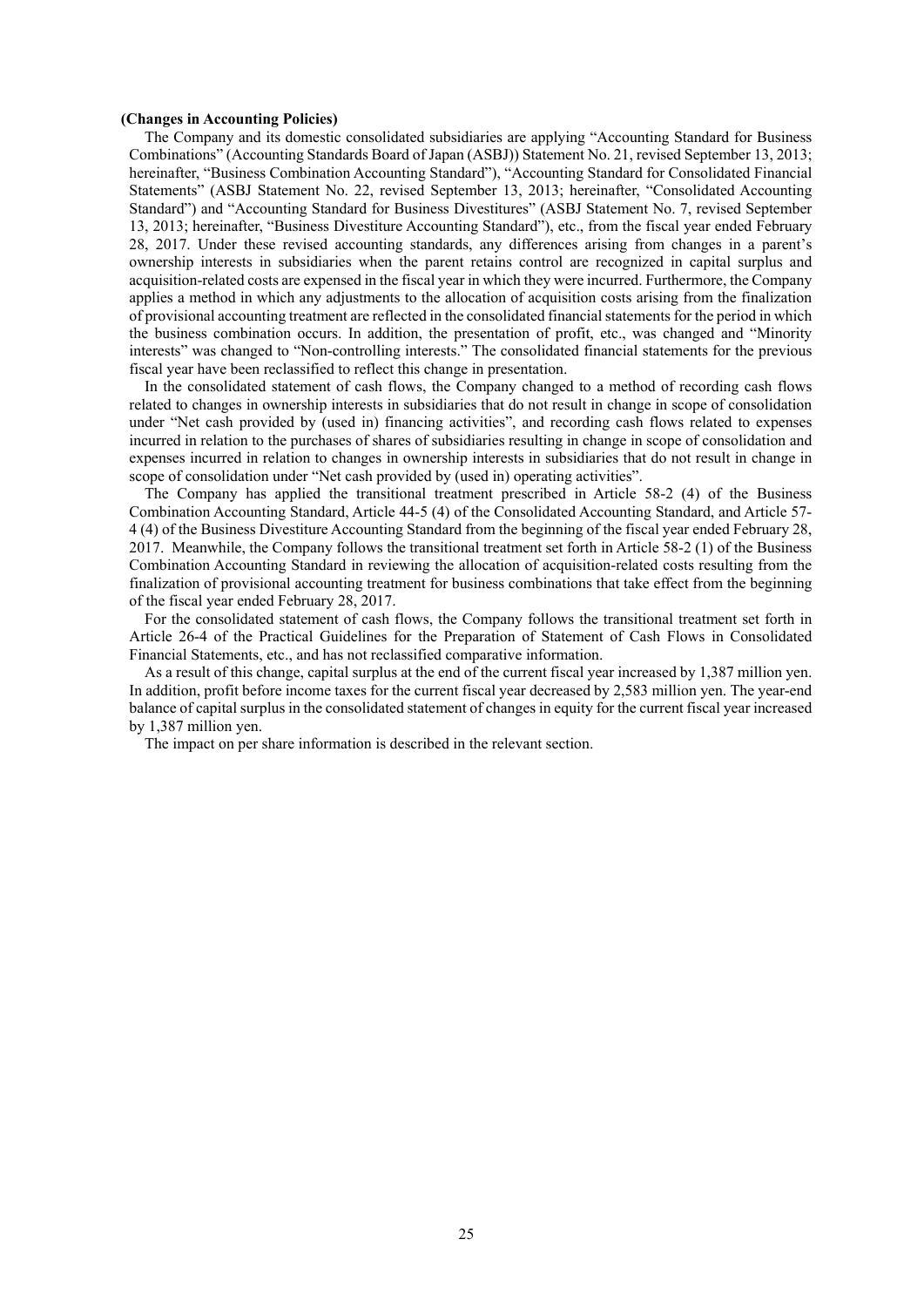#### **(Accounting Standards Issued but not yet Effective)**

・ "Implementation Guidance on Recoverability of Deferred Tax Assets" (Accounting Standards Implementation Guidance No.26, March 28, 2016)

(1) Outline

With regard to treatments concerning the recoverability of deferred tax assets, necessary reviews of the following have been made, basically following the framework of Auditing Standards Board Report No.66 of the Japanese Institute of Certified Public Accountants, the "Audit Treatment of Judgments with Regard to Recoverability of Deferred Tax Assets," which classifies companies into five groups and estimates the recorded amount of deferred tax assets in accordance with said classifications.

- ① The treatment of companies that do not fulfill any of the requirements of classifications pertaining to (Classification 1) to (Classification 5)
- ② Requirements of classifications pertaining to (Classification 2) and (Classification 3)
- ③ Treatment related to deductible temporary difference that cannot be scheduled at companies that fall under (Classification 2)
- ④ Treatment related to the reasonable period when estimation of deductible temporary difference and other taxable income before addition or subtraction is possible at companies that fall under (Classification 3)
- ⑤ For companies that fulfill the requirements of classification pertaining to (Classification 4), the treatment in cases where they fall under (Classification 2) or (Classification 3)
- (2) Scheduled implementation date

Implementation is scheduled from the beginning of 2017 fiscal year.

(3) Impact of the application of said accounting standards, etc.

There is no impact on the consolidated financial statements from the application of the implementation guidance.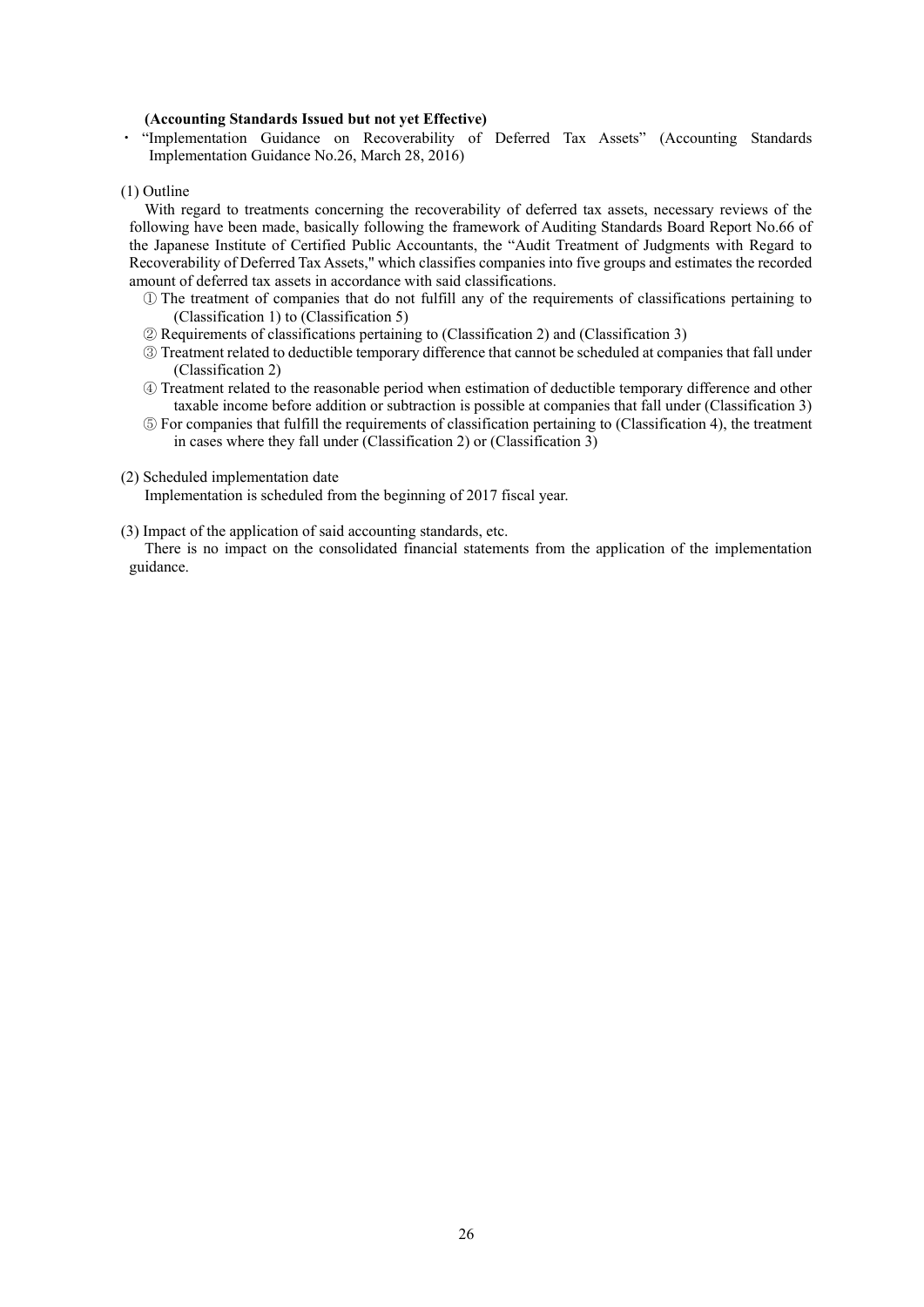#### **(Changes in Presentation)**

(Consolidated Balance Sheet)

In the "Current assets" section, "Lease receivables" was included in "Other" in the previous fiscal year. Due to an increase in financial materiality, "Lease receivables" is now separately presented. To reflect this change in method of presentation, the consolidated financial statements for the previous fiscal year have been reclassified.

As a result, in the "Current assets" section, 5,905 million yen that was included in "Other" in the Consolidated Balance Sheet for the previous fiscal year is now presented as "Lease receivables."

#### (Consolidated Statement of Income)

In the "Non-operating income" section, "Store equipment related income" was presented separately in the previous fiscal year. Due to a decline in financial materiality, "Store equipment related income" is now included in "Other." To reflect this change in method of presentation, the consolidated financial statements for the previous fiscal year have been reclassified.

As a result, in the "Non-operating income" section, 318 million yen that was presented as "Store equipment related income" in the Consolidated Statement of Income for the previous fiscal year is now included in "Other."

In the "Non-operating losses" section, "Foreign exchange losses" were presented separately in the previous fiscal year. Due to a decline in financial materiality, "Foreign exchange losses" are now included in "Other." To reflect this change in method of presentation, the consolidated financial statements for the previous fiscal year have been reclassified.

As a result, in the "Non-operating losses" section, 914 million yen that was presented as "Foreign exchange losses" in the Consolidated Statement of Income for the previous fiscal year is now included in "Other."

#### (Consolidated Statement of Cash Flows)

In the "Cash flow from operating activities" section, "Increase (decrease) in allowance for doubtful accounts" was presented separately in the previous fiscal year. Due to a decline in financial materiality, "Increase (decrease) in allowance for doubtful accounts" is now included in "Other." To reflect this change in method of presentation, the consolidated financial statements for the previous fiscal year have been reclassified.

As a result, in the "Cash flow from operating activities" section, (311) million yen that was presented as "Increase (decrease) in allowance for doubtful accounts" in the Consolidated Statement of Cash Flows for the previous fiscal year is now included in "Other."

In the "Cash flow from investing activities" section, "Purchase of long-term prepaid expenses" was included in "Other" in the previous fiscal year. Due to an increase in financial materiality, "Purchase of longterm prepaid expenses" is now separately presented. To reflect this change in method of presentation, the consolidated financial statements for the previous fiscal year have been reclassified.

As a result, in the "Cash flow from investing activities" section, (1,801) million yen that was presented as "Other" in the Consolidated Statement of Cash Flows for the previous fiscal year is now presented as "Purchase of long-term prepaid expenses."

In the "Cash flow from financing activities" section, "Net increase (decrease) in short-term loans payable" was included in "Other" in the previous fiscal year. Due to an increase in financial materiality, "Net increase (decrease) in short-term loans payable" is now separately presented. To reflect this change in method of presentation, the consolidated financial statements for the previous fiscal year have been reclassified.

As a result, in the "Cash flow from financing activities" section, 250 million yen that was presented as "Other" in the Consolidated Statement of Cash Flows for the previous fiscal year is now presented as "Net increase (decrease) in short-term loans payable."

In the "Cash flow from financing activities" section, "Repayments of long-term loans payable" was presented separately in the previous fiscal year. Due to a decline in financial materiality, "Repayments of long-term loans payable" is now included in "Other." To reflect this change in method of presentation, the consolidated financial statements for the previous fiscal year have been reclassified.

As a result, in the "Cash flow from financing activities" section, (862) million yen that was presented as "Repayments of long-term loans payable" in the Consolidated Statement of Cash Flows for the previous fiscal year is now included in "Other."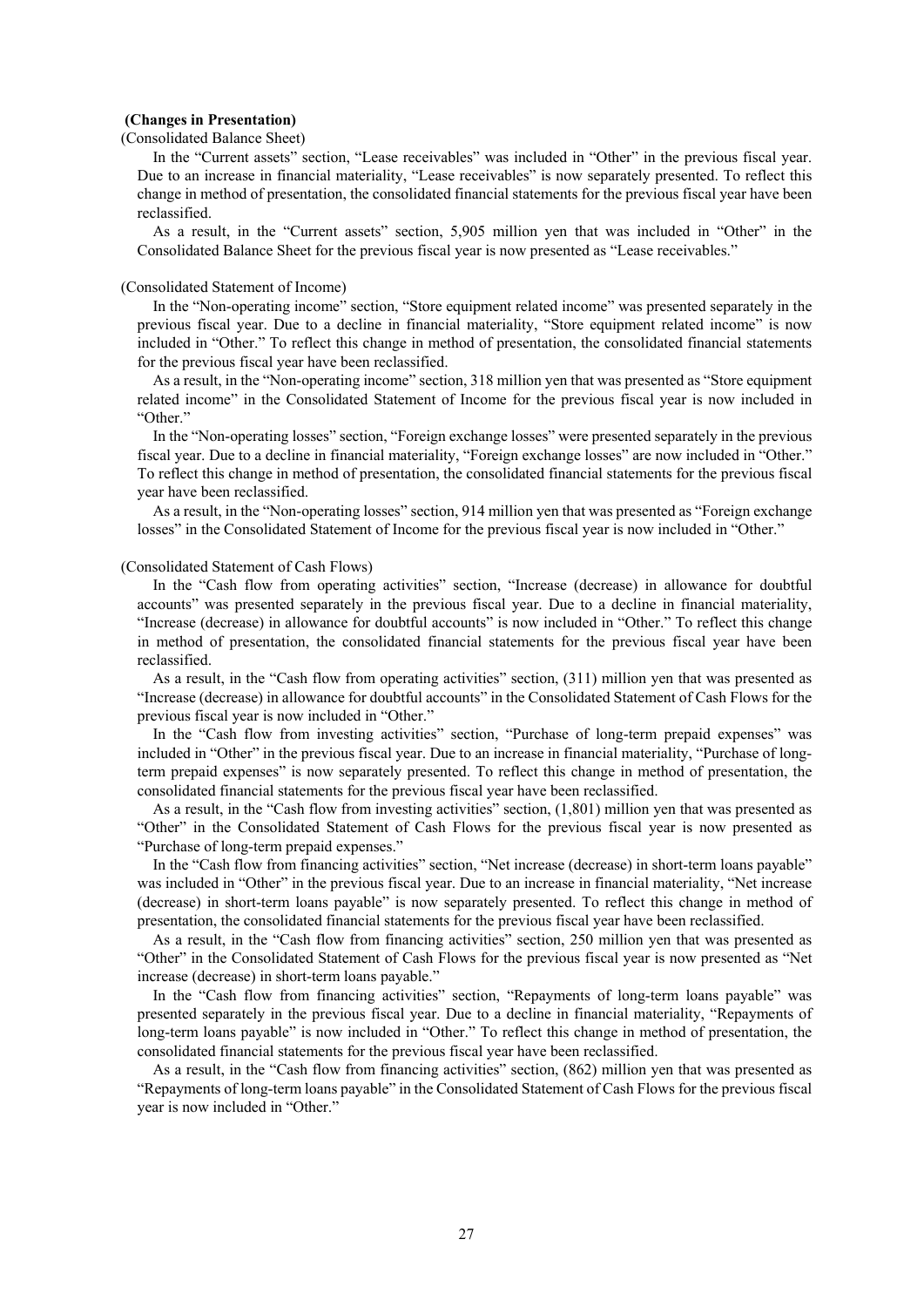## **(Notes to Consolidated Balance Sheet)**

\*1. Accumulated depreciation of property and store equipment

|                          |                         | (Millions of yen)       |
|--------------------------|-------------------------|-------------------------|
|                          | Previous fiscal year    | Current fiscal year     |
|                          | As of February 29, 2016 | As of February 28, 2017 |
| Accumulated depreciation | 291,655                 | 294.350                 |

# \*2. Investments in associates

|                                                      |                         | (Millions of yen)       |
|------------------------------------------------------|-------------------------|-------------------------|
|                                                      | Previous fiscal year    | Current fiscal year     |
|                                                      | As of February 29, 2016 | As of February 28, 2017 |
| Investment securities (stocks)                       | 12,205                  | 13,502                  |
| (Investment amount for jointly-controlled companies) | (1,017)                 | (1,042)                 |
| Investment securities (bonds)                        | 272                     | 157                     |
| Other (other equity investments)                     | 3.394                   | 648                     |
| (Investment amount for jointly-controlled companies) | (47)                    | (648)                   |

### \*3. Revaluation of land used for business

Land used for business was revalued on the basis prescribed by the Law Concerning Revaluation of Land (Law No. 34, March 31, 1998). The resulting revaluation difference has been included in net assets as "Revaluation reserve for land."

Revaluation method:

The value of land is determined based on the notified prices adjusted reasonably as stipulated in Article 2, Item 4 of the Ordinance Implementing the Law Concerning Revaluation of Land (Government Ordinance No. 119, March 31, 1998) and the assessed value as stipulated in Article 2, Item 5 of the same Ordinance.

Date of revaluation: February 28, 2002

|                                                                                                 |                         | (Millions of yen)       |
|-------------------------------------------------------------------------------------------------|-------------------------|-------------------------|
|                                                                                                 | Previous fiscal year    | Current fiscal year     |
|                                                                                                 | As of February 29, 2016 | As of February 28, 2017 |
| Difference between book value and market value of<br>the revalued land as of balance sheet date | 308                     | 247                     |

# \*4. Pledged assets and secured liabilities

Assets pledged as collateral and liabilities collateralized are as follows.

|                   |                         | (Millions of yen)       |
|-------------------|-------------------------|-------------------------|
|                   | Previous fiscal year    | Current fiscal year     |
|                   | As of February 29, 2016 | As of February 28, 2017 |
| Cash and deposits | 2,399                   | 2,601                   |

In addition to the above, shares of consolidated subsidiaries pledged as collateral are as follows.

|                                     |                         | (Millions of yen)       |
|-------------------------------------|-------------------------|-------------------------|
|                                     | Previous fiscal year    | Current fiscal year     |
|                                     | As of February 29, 2016 | As of February 28, 2017 |
| Shares of consolidated subsidiaries | 16.614                  | 16.614                  |
| (Amount before elimination)         |                         |                         |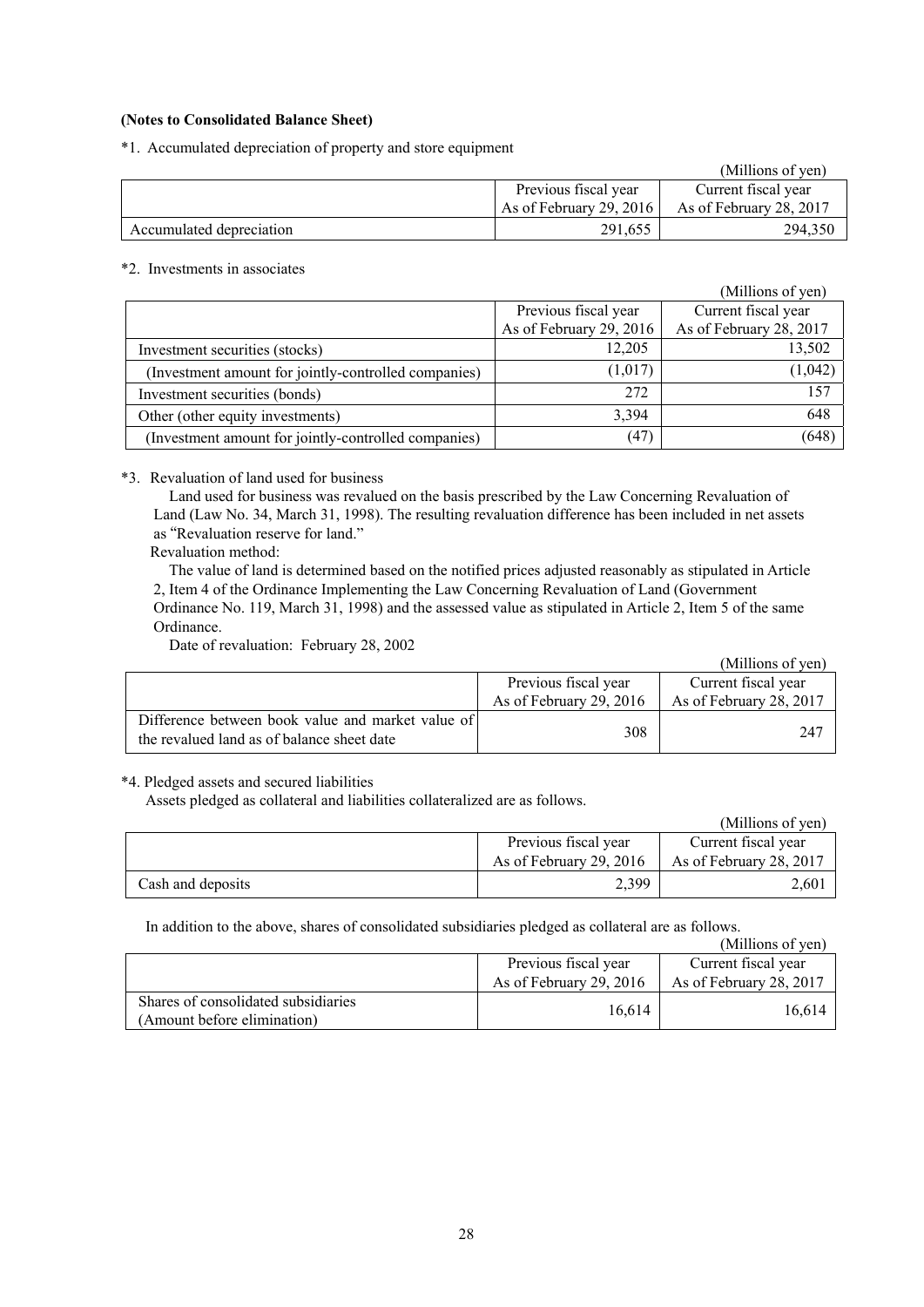### Secured liabilities are as follows

|                                             |                         | (Millions of yen)       |
|---------------------------------------------|-------------------------|-------------------------|
|                                             | Previous fiscal year    | Current fiscal year     |
|                                             | As of February 29, 2016 | As of February 28, 2017 |
| Short-term loans payable                    | 1,000                   |                         |
| Current portion of long-terms loans payable | 575                     | 575                     |
| Long-term loans payable                     | 7,562                   | 6,703                   |
| Total                                       | 9,137                   | 7.278                   |

# **(Notes to Consolidated Statement of Income)**

\*1 Major components of selling, general and administrative expenses are as follows.

| $\frac{1}{2}$        |                      |
|----------------------|----------------------|
|                      | (Millions of yen)    |
| Previous fiscal year | Current fiscal year  |
| From March 1, 2015   | From March 1, 2016   |
| to February 29, 2016 | to February 28, 2017 |
| 48,722               | 53,173               |
| 3,362                | 2,956                |
| 2,215                | 2,303                |
| 108,795              | 115,926              |
| 49,156               | 55,516               |
|                      |                      |

\*2 Breakdown of loss on sales of non-current assets

| DIVARAO MII OI 1099 OII 90109 OI 11011 VAHVIII 099VW |                      |                      |
|------------------------------------------------------|----------------------|----------------------|
|                                                      |                      | (Millions of yen)    |
|                                                      | Previous fiscal year | Current fiscal year  |
|                                                      | From March 1, 2015   | From March 1, 2016   |
|                                                      | to February 29, 2016 | to February 28, 2017 |
| Buildings and structures                             | 223                  | 294                  |
| Tools, furniture and fixtures                        |                      |                      |
| Others                                               |                      |                      |
| Total                                                | 228                  | 294                  |
|                                                      |                      |                      |

\*3 Breakdown of loss on retirement of non-current assets

| DICARDOWII OI 10SS OII TCHICHICHI OI 11011-CUITEIII ASSEIS |                        | (Millions of yen)    |
|------------------------------------------------------------|------------------------|----------------------|
|                                                            | Previous fiscal year   | Current fiscal year  |
|                                                            | From March 1, 2015     | From March 1, 2016   |
|                                                            | to February 29, $2016$ | to February 28, 2017 |
| Buildings and structures                                   | 3,284                  | 2,493                |
| Tools, furniture and fixtures                              | 294                    | 238                  |
| Leased assets                                              | 679                    | 798                  |
| Software                                                   | 83                     | 22                   |
| Others                                                     | $\theta$               |                      |
| Total                                                      | 4.342                  | 3,554                |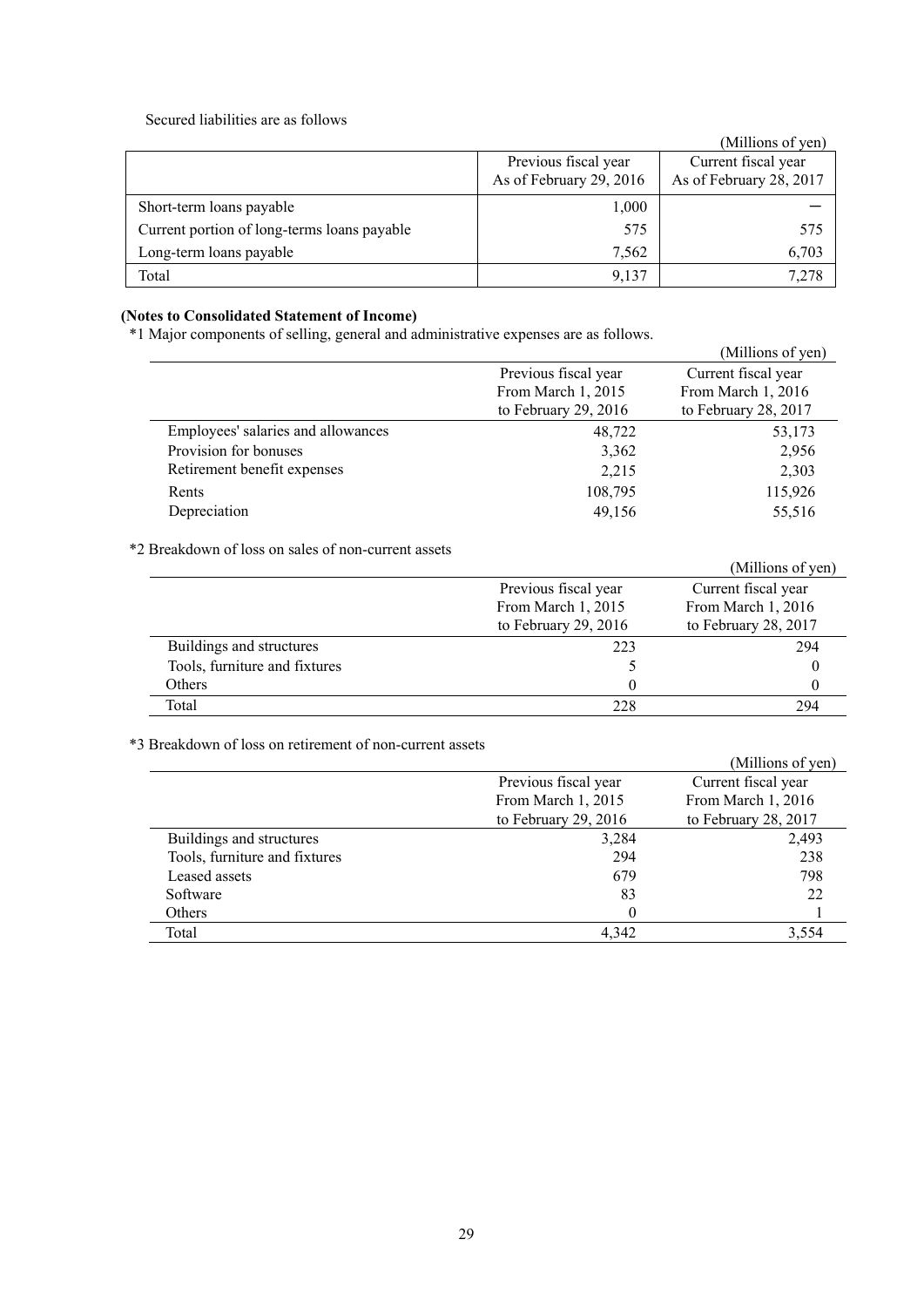\*4 Impairment loss

The Company and its consolidated subsidiaries (collectively, the "Group") identify each store as the smallest cash generating unit.

The carrying value of asset groups whose profitability has significantly decreased was written down to the recoverable amount, with the difference recognized as impairment loss under extraordinary losses.

|                 |          |                                                      | (Millions of yen) |
|-----------------|----------|------------------------------------------------------|-------------------|
| Category by use | Location | Assets                                               | Impairment loss   |
|                 | Tokyo    | Buildings; tools, furniture and fixtures; and others | 1,904             |
| <b>Stores</b>   | Osaka    | $^{\prime\prime}$                                    | 1,621             |
|                 | Others   | "                                                    | 6,508             |
| Others          |          | Software                                             | 507               |
| Total           |          |                                                      | 10,542            |

Previous fiscal year (From March 1, 2015 to February 29, 2016)

Category by non-current assets

| Buildings and structures      | 5.976 | million yen       |
|-------------------------------|-------|-------------------|
| Tools, furniture and fixtures | 607   | 11                |
| Land                          | 57    | .,                |
| Leased assets                 | 3,131 | $^{\prime\prime}$ |
| Software                      | 680   | $^{\prime\prime}$ |
| Other                         | 88    | "                 |

 The recoverable amount of the asset groups is the higher of net selling price or value in use. The net selling price of land was calculated based on the value appraised by a real estate appraiser or contract price, and the value in use was calculated by discounting estimated future cash flows mainly using a discount rate of 4.8%.

Current fiscal year (From March 1, 2016 to February 28, 2017)

|                 |          |                                                      | (Millions of yen) |
|-----------------|----------|------------------------------------------------------|-------------------|
| Category by use | Location | Assets                                               | Impairment loss   |
|                 | Tokyo    | Buildings; tools, furniture and fixtures; and others | 1,702             |
| <b>Stores</b>   | Osaka    | "                                                    | 1,442             |
|                 | Others   | "                                                    | 6,390             |
| Total           |          |                                                      | 9,535             |

Category by non-current assets

| 5.833 | million yen |
|-------|-------------|
| 529   | "           |
| 353   | "           |
| 2,786 | "           |
| 32    | "           |
|       |             |

The recoverable amount of the asset groups is the higher of net selling price or value in use. The net selling price of land was calculated based on the value appraised by a real estate appraiser or contract price, and the value in use was calculated by discounting estimated future cash flows mainly using a discount rate of 4.3%.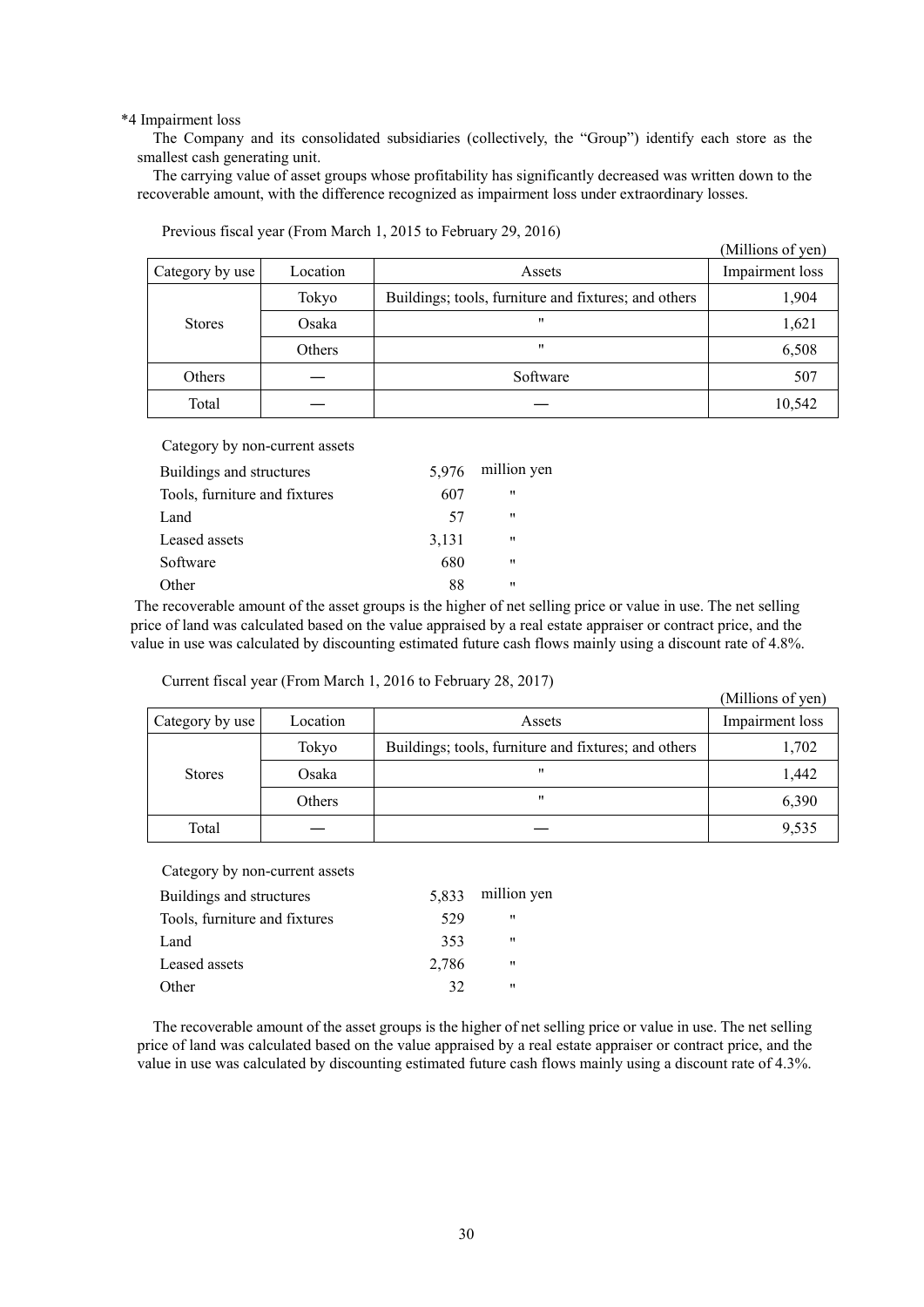#### **(Notes to Consolidated Statement of Comprehensive Income)**

\* The components of other comprehensive income for the years ended February 29, 2016 and February 28, 2017 were as follows:

|                                           |                                            | (Millions of yen)                         |
|-------------------------------------------|--------------------------------------------|-------------------------------------------|
|                                           | Previous fiscal year<br>From March 1, 2015 | Current fiscal year<br>From March 1, 2016 |
|                                           | to February 29, 2016                       | to February 28, 2017                      |
| Valuation difference on available-        |                                            |                                           |
| for-sale securities                       |                                            |                                           |
| Gain or loss arising during the           | 1,587                                      | (1,059)                                   |
| period                                    |                                            |                                           |
| Reclassification adjustments to           | 238                                        | 244                                       |
| profit or loss                            |                                            |                                           |
| Amount before income tax                  | 1,825                                      | (815)                                     |
| effect                                    |                                            |                                           |
| Income tax effect                         | (630)                                      | 287                                       |
| Valuation difference on                   | 1,195                                      | (527)                                     |
| available-for-sale securities             |                                            |                                           |
| Revaluation reserve for land              |                                            |                                           |
| Gain or loss arising during the           |                                            | (52)                                      |
| period                                    |                                            |                                           |
| Revaluation reserve for land              |                                            | (52)                                      |
| Foreign currency translation              |                                            |                                           |
| adjustment                                |                                            |                                           |
| Gain or loss arising during the           | (15)                                       | (905)                                     |
| period                                    |                                            |                                           |
| Reclassification adjustments to           |                                            | (23)                                      |
| profit or loss                            |                                            |                                           |
| Foreign currency translation              | (15)                                       | (928)                                     |
| adjustment                                |                                            |                                           |
| Remeasurements of defined benefit         |                                            |                                           |
| plans                                     |                                            |                                           |
| Gain or loss arising during the           | (662)                                      | (150)                                     |
| period<br>Reclassification adjustments to |                                            |                                           |
| profit or loss                            | 99                                         | 148                                       |
| Amount before income tax                  |                                            |                                           |
| effect                                    | (562)                                      | (2)                                       |
| Income tax effect                         | 174                                        | (20)                                      |
| Remeasurements of defined                 |                                            |                                           |
| benefit plans                             | (387)                                      | (22)                                      |
| Total other comprehensive                 |                                            |                                           |
| income                                    | 792                                        | (1, 530)                                  |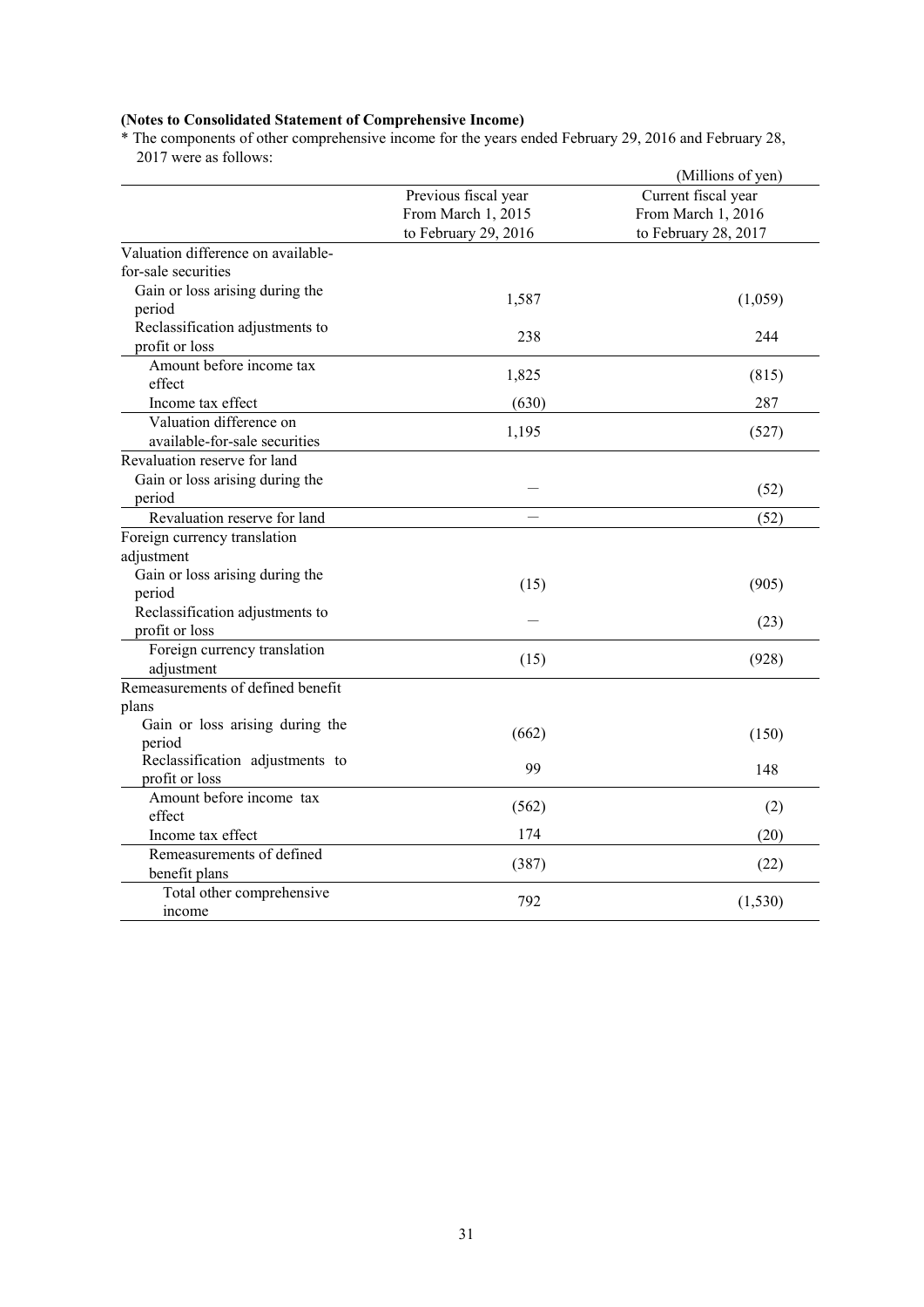## **(Notes to Consolidated Statement of Changes in Equity)**

| 1. Number of shares of outstanding stock and treasury shares |                                                                                |                               |                                                                                                    |                                              |  |  |  |  |  |
|--------------------------------------------------------------|--------------------------------------------------------------------------------|-------------------------------|----------------------------------------------------------------------------------------------------|----------------------------------------------|--|--|--|--|--|
|                                                              | Number of shares at<br>the beginning of the<br>period<br>(thousands of shares) | Increase during<br>the period | Decrease during<br>the period<br>(thousands of shares) (thousands of shares) (thousands of shares) | Number of shares at<br>the end of the period |  |  |  |  |  |
| Outstanding stock                                            |                                                                                |                               |                                                                                                    |                                              |  |  |  |  |  |
| Common stock                                                 | 100,300                                                                        |                               |                                                                                                    | 100,300                                      |  |  |  |  |  |
| Treasury shares                                              |                                                                                |                               |                                                                                                    |                                              |  |  |  |  |  |
| Common stock (*)                                             | 301                                                                            |                               |                                                                                                    | 301                                          |  |  |  |  |  |

Previous fiscal year (From March 1, 2015 to February 29, 2016)

(\*) The increase in treasury shares resulted from purchases of stock of less than one share unit. The decrease in treasury shares resulted from requests for additional purchases of stock of less than one share unit.

## 2. Subscription rights to shares and treasury subscription rights to shares

|                                     |                                                         |       |           | Balance at                          |            |            |            |
|-------------------------------------|---------------------------------------------------------|-------|-----------|-------------------------------------|------------|------------|------------|
| Classification                      |                                                         |       |           | subject to stock acquisition rights |            |            | end of the |
|                                     | Terms of stock                                          |       |           | Number (shares)                     |            |            | current    |
|                                     | acquisition rights                                      | Class | Beginning | Increase                            | Decrease   | End of the | period     |
|                                     |                                                         |       | of the    | during the                          | during the | period     | (Millions  |
|                                     |                                                         |       | period    | period                              | period     |            | of yen)    |
| Issuing company<br>(Parent company) | Stock acquisition<br>rights (ordinary stock<br>options) |       |           |                                     |            |            | 307        |
|                                     | Total                                                   |       |           |                                     |            |            | 307        |

## 3. Dividend

1) Dividend payment

| Date of resolution                                       | Class of<br>shares | Dividend payment<br>(millions of yen) | Dividend per<br>share (yen) | Record date                | Effective date             |
|----------------------------------------------------------|--------------------|---------------------------------------|-----------------------------|----------------------------|----------------------------|
| The General meeting<br>of shareholders<br>(May 26, 2015) | Common<br>stock    | 11,999                                | 120.00                      | As of<br>February 28, 2015 | As of<br>May 27, 2015      |
| Directors' meeting<br>(October 7, 2015)                  | Common<br>stock    | 12,249                                | 122.50                      | As of<br>August 31, 2015   | As of<br>November 10, 2015 |

2) Dividends for which the record date is in the current fiscal year and the effective date is after the fiscal yearend

| Date of resolution                                          | Class of<br>shares | Source of<br>dividend | Dividend payment<br>(millions of yen) | Dividend per<br>share (yen) | Record date                   | Effective<br>date        |
|-------------------------------------------------------------|--------------------|-----------------------|---------------------------------------|-----------------------------|-------------------------------|--------------------------|
| The General<br>meeting of<br>shareholders<br>(May 24, 2016) | Common<br>stock    | Retained<br>earnings  | 12.249                                | 122.50                      | As of<br>February 29,<br>2016 | As of<br>May 25,<br>2016 |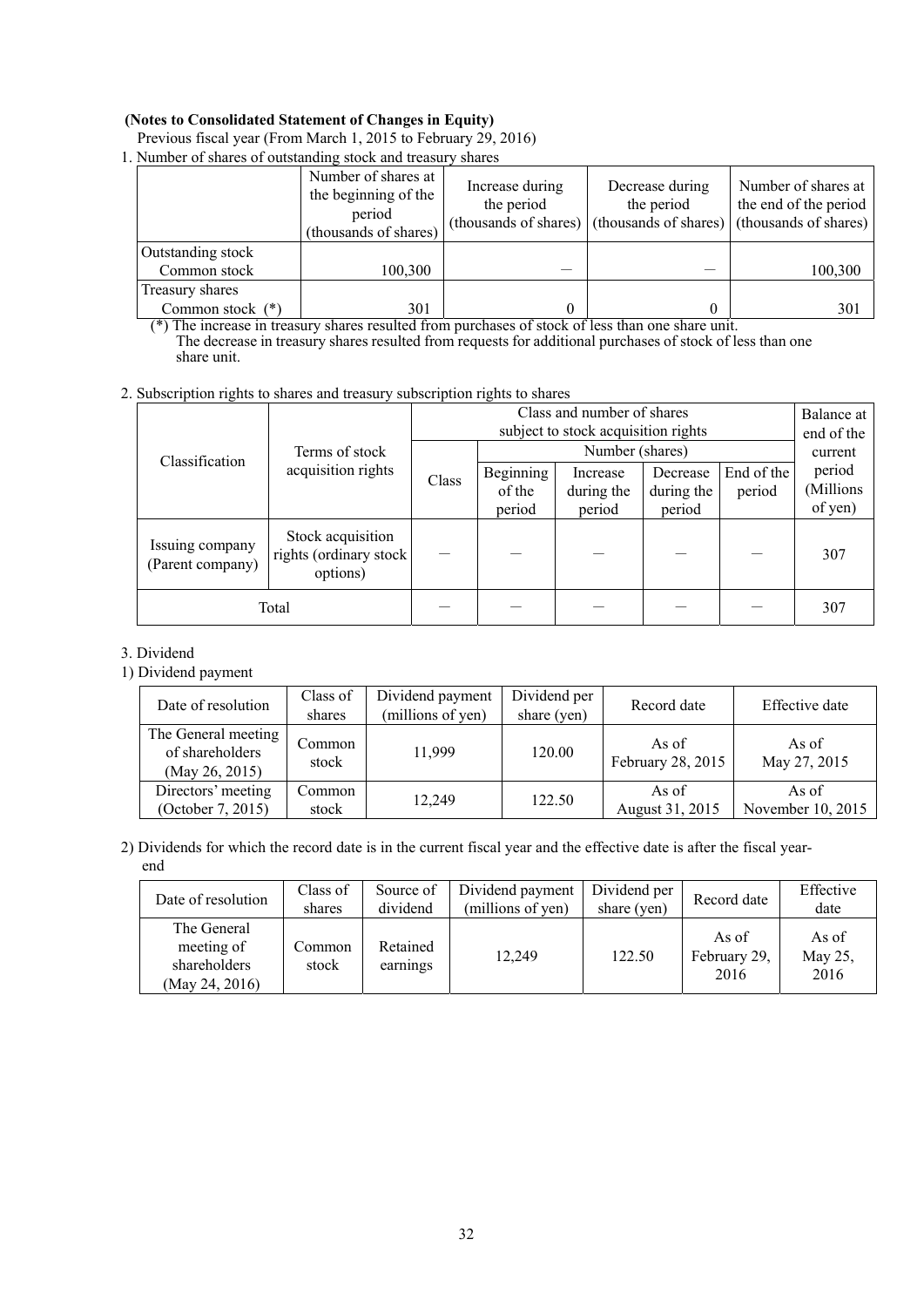# Current fiscal year (From March 1, 2016 to February 28, 2017)

| 1. Number of shares of outstanding stock and treasury shares |
|--------------------------------------------------------------|
|--------------------------------------------------------------|

|                   | Number of shares at<br>the beginning of the<br>period<br>(thousands of shares) | Increase during<br>the period<br>(thousands of shares) | Decrease during<br>the period<br>(thousands of shares) | Number of shares at<br>the end of the period<br>(thousands of shares) |
|-------------------|--------------------------------------------------------------------------------|--------------------------------------------------------|--------------------------------------------------------|-----------------------------------------------------------------------|
| Outstanding stock |                                                                                |                                                        |                                                        |                                                                       |
| Common stock      | 100,300                                                                        |                                                        |                                                        | 100,300                                                               |
| Treasury shares   |                                                                                |                                                        |                                                        |                                                                       |
| Common stock (*)  | 301<br>- - -                                                                   | 0                                                      | $\overline{\phantom{a}}$                               | 285                                                                   |

(\*) The increase in treasury shares resulted from purchases of stock of less than one share unit. The decrease in treasury shares resulted from decreases due to exercise of stock options.

# 2. Subscription rights to shares and treasury subscription rights to shares

|                                     |                                                          |       | Balance at<br>end of the |                 |            |            |           |
|-------------------------------------|----------------------------------------------------------|-------|--------------------------|-----------------|------------|------------|-----------|
| Classification                      | Terms of stock                                           |       |                          | Number (shares) |            |            | current   |
|                                     | acquisition rights                                       | Class | Beginning                | Increase        | Decrease   | End of the | period    |
|                                     |                                                          |       | of the                   | during the      | during the | period     | (Millions |
|                                     |                                                          |       | period                   | period          | period     |            | of yen)   |
| Issuing company<br>(Parent company) | Stock acquisition<br>rights (ordinary stock)<br>options) |       |                          |                 |            |            | 314       |
|                                     | Total                                                    |       |                          |                 |            |            | 314       |

# 3. Dividend

1) Dividend payment

| Date of resolution                                       | Class of<br>shares | Dividend per<br>Dividend payment<br>(millions of yen)<br>share (yen) |        | Record date                | Effective date             |  |
|----------------------------------------------------------|--------------------|----------------------------------------------------------------------|--------|----------------------------|----------------------------|--|
| The General meeting<br>of shareholders<br>(May 24, 2016) | Common<br>stock    | 12.249                                                               | 122.50 | As of<br>February 29, 2016 | As of<br>May 25, 2016      |  |
| Directors' meeting<br>(October 12, 2016)                 | Common<br>stock    | 12,501                                                               | 125.00 | As of<br>August 31, 2016   | As of<br>November 10, 2016 |  |

# 2) Dividends for which the record date is in the current fiscal year and the effective date is after the fiscal yearend

Plan for resolution is as follows.

| Date of resolution                                          | Class of<br>shares | Source of<br>dividend | Dividend payment<br>(millions of yen) | Dividend per<br>share (yen) | Record date                   | Effective<br>date        |
|-------------------------------------------------------------|--------------------|-----------------------|---------------------------------------|-----------------------------|-------------------------------|--------------------------|
| The General<br>meeting of<br>shareholders<br>(May 30, 2017) | Common<br>stock    | Retained<br>earnings  | 12,501                                | 125.00                      | As of<br>February 28,<br>2017 | As of<br>May 31,<br>2017 |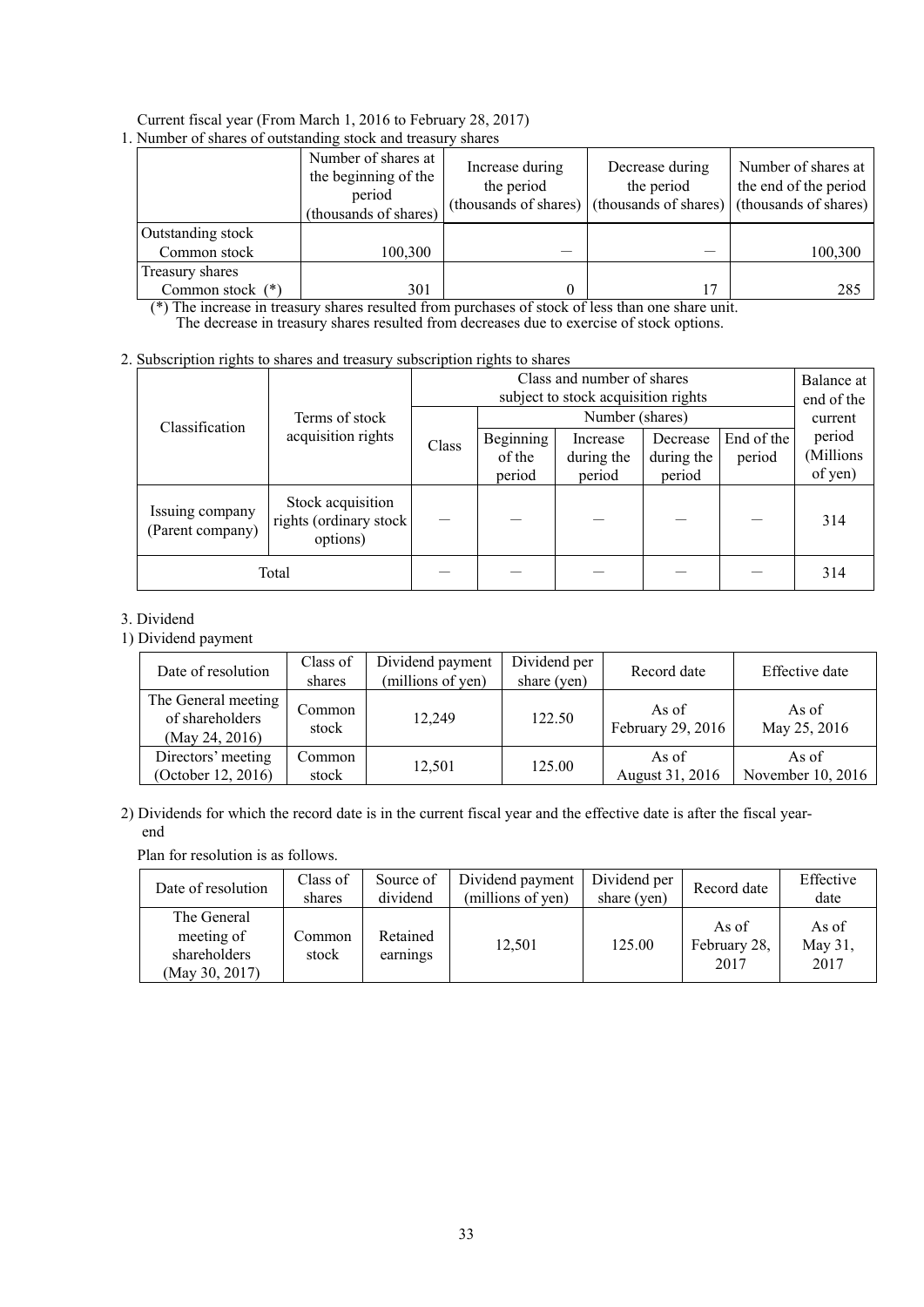# **(Notes to Consolidated Statement of Cash Flows)**

\*1. Reconciliation between the year-end balance of cash and cash equivalents and cash and deposits in the consolidated balance sheet

|                                                                    |                      | (Millions of yen)    |
|--------------------------------------------------------------------|----------------------|----------------------|
|                                                                    | Previous fiscal year | Current fiscal year  |
|                                                                    | From March 1, 2015   | From March 1, 2016   |
|                                                                    | to February 29, 2016 | to February 28, 2017 |
| Cash and deposits                                                  | 69.797               | 68,115               |
| Time deposits for which the deposit period<br>exceeds three months | (4)                  | (423)                |
| Cash and cash equivalents                                          | 69.793               | 67,692               |

# 2. Description of significant non-fund transactions

1) Assets and liabilities related to finance lease transactions are as follows.

|                                                                 |                        | (Millions of yen)    |
|-----------------------------------------------------------------|------------------------|----------------------|
|                                                                 | Previous fiscal year   | Current fiscal year  |
|                                                                 | From March 1,2015      | From March 1,2016    |
|                                                                 | to February 29, $2016$ | to February 28, 2017 |
| Assets and liabilities related to finance lease<br>transactions | 38,158                 | 42,636               |

# 2) Significant asset retirement obligations are as follows.

|                                          |                      | (Millions of yen)    |
|------------------------------------------|----------------------|----------------------|
|                                          | Previous fiscal year | Current fiscal year  |
|                                          | From March 1, 2015   | From March 1, 2016   |
|                                          | to February 29, 2016 | to February 28, 2017 |
| Significant asset retirement obligations | 4.604                | 2,635                |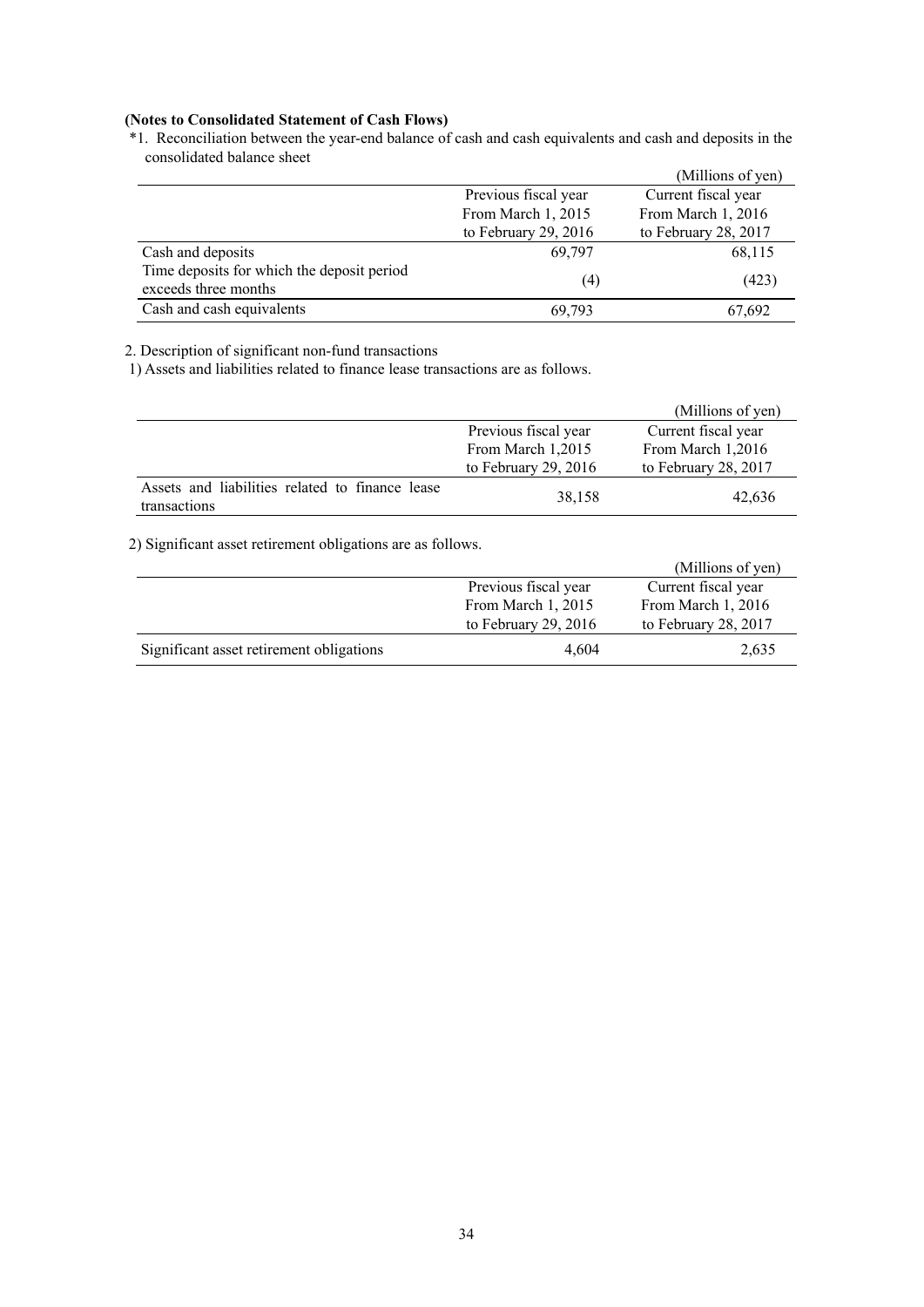#### **(Segment Information)**

1. Outline of reportable segments

The Company's financial information is provided separately by reportable segment and is subject to regular review by the board of directors with regard to the allocation of managerial resources and performance evaluation.

The Group operates primary businesses Domestic Convenience Store Business, Seijo Ishii Business and Entertainment-related Business while incorporating other related businesses.

Therefore, the Group has made the Domestic Convenience Store Business, Seijo Ishii Business and Entertainment-related Business unit its main reportable segments, based on consideration of financial characteristics and the nature of the services provided.

 Regarding Domestic Convenience Store Business, Lawson. Inc. operates a franchise system as well as undertaking the direct management of stores in Japan as the parent company of LAWSON, NATURAL LAWSON, and LAWSON STORE100. Lawson Sanin, Inc. undertakes the direct management of LAWSON stores in the Sanin area. Lawson Store100, Inc. undertakes the direct management of LAWSON STORE100 stores. SCI, Inc., a functional subsidiary which comprehensively manages the process from procurement to sale, aims to improve the efficiency of the entire process.

Regarding Seijo Ishii Business, SEIJO ISHII CO., LTD. operates SEIJO ISHII supermarket.

Regarding Entertainment-related Business, Lawson HMV Entertainment, Inc. conducts the management and sales of concert tickets at LAWSON stores and others, music and video software products at HMV stores and others. In addition, United Cinemas Co., Ltd. operates multiplex movie theatres.

2. Computation method of the amount of net sales, profit or loss, assets and liabilities, and other items by reportable segment

The segment accounting policies are the same as those described in the "Accounting Policies for the Preparation of Consolidated Financial Statements." Segment profit is based on operating income. Intersegment revenue and transfers are based on market value.

#### (Change in calculation method of profit and loss for reportable segments)

As stated in "Changes in Accounting Policies," any differences arising from changes in a parent's ownership interests in subsidiaries when the parent retains control are recognized in capital surplus and acquisition-related costs are expensed in the fiscal year in which they were incurred. Furthermore, any adjustments to the allocation of acquisition costs arising from the finalization of provisional accounting treatment are reflected in the consolidated financial statements for the period in which the business combination occurs. Due to these changes, the calculation method of profit or loss for reportable segments was similarly changed from the current fiscal year.

The impact of this change on segment profit for the current fiscal year was immaterial.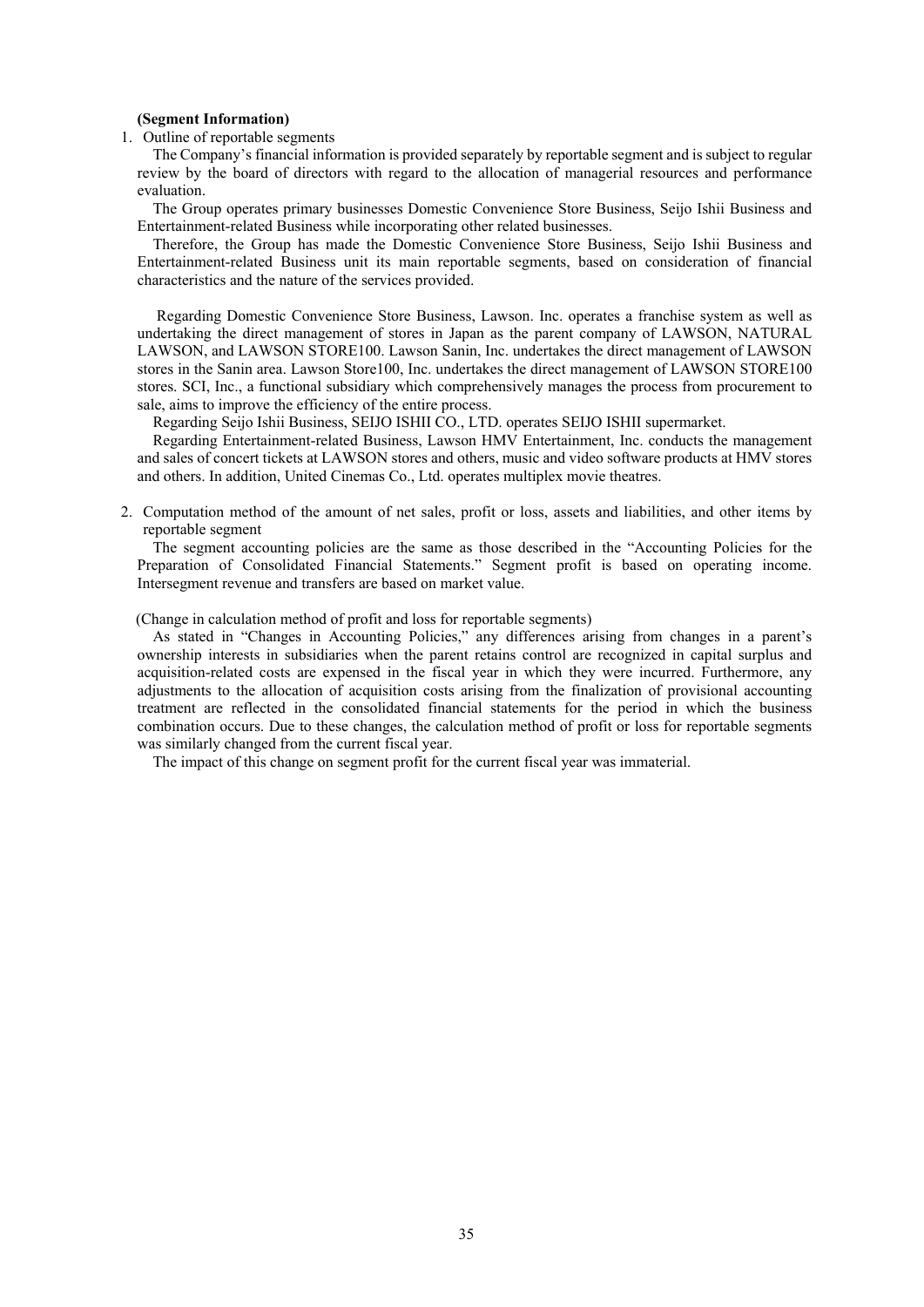# 3. Information related to the amount of net sales, and profit or loss by reportable segment Previous fiscal year (from March 1, 2015 to February 29, 2016)

|                                    |                                                     |                                |                                              |                           |         |                              | (Millions of yen) |
|------------------------------------|-----------------------------------------------------|--------------------------------|----------------------------------------------|---------------------------|---------|------------------------------|-------------------|
|                                    | Reportable segment                                  |                                |                                              |                           |         |                              |                   |
|                                    | Domestic<br>Convenience<br>Store<br><b>Business</b> | Seijo Ishii<br><b>Business</b> | Entertainment-<br>related<br><b>Business</b> | <b>Others</b><br>(Note 1) | Total   | Adjust-<br>ments<br>(Note 2) | Total<br>(Note 3) |
| Gross operating<br>revenue         |                                                     |                                |                                              |                           |         |                              |                   |
| Sales to external<br>customers     | 395,057                                             | 68,993                         | 73,639                                       | 45,763                    | 583,452 |                              | 583,452           |
| Intersegment sales<br>or transfers | 3,579                                               |                                | 1,401                                        | 1,158                     | 6,139   | (6, 139)                     |                   |
| Total                              | 398,637                                             | 68,993                         | 75,040                                       | 46,921                    | 589,592 | (6, 139)                     | 583,452           |
| Segment profit                     | 59,993                                              | 5,037                          | 4,076                                        | 3,427                     | 72,534  | 7                            | 72,541            |
| Segment assets                     | 738,875                                             | 65,016                         | 64,559                                       | 53,679                    | 922,131 | (118,918)                    | 803,212           |
| Other                              |                                                     |                                |                                              |                           |         |                              |                   |
| Depreciation                       | 40,768                                              | 1,756                          | 1,375                                        | 2,590                     | 46,490  |                              | 46,490            |
| Amortization of<br>goodwill        | 596                                                 | 1,437                          | 664                                          | 103                       | 2,802   |                              | 2,802             |
| Investments in<br>affiliates       | 4,745                                               |                                |                                              |                           | 4,745   |                              | 4,745             |
| Increase in non-<br>current assets | 48,467                                              | 521                            | 4,346                                        | 3,157                     | 56,492  |                              | 56,492            |

(Notes)

1. The business segments within the "Others" category that do not fall under the main reportable segments, include Overseas Business operated by Shanghai Lawson, Inc. and others, and Financial Services-related Business operated by Lawson ATM Networks, Inc.

2. Adjustments to segment profit and segment assets are due to the elimination of intra-segment transactions.

3. Segment profit corresponds to consolidated operating income.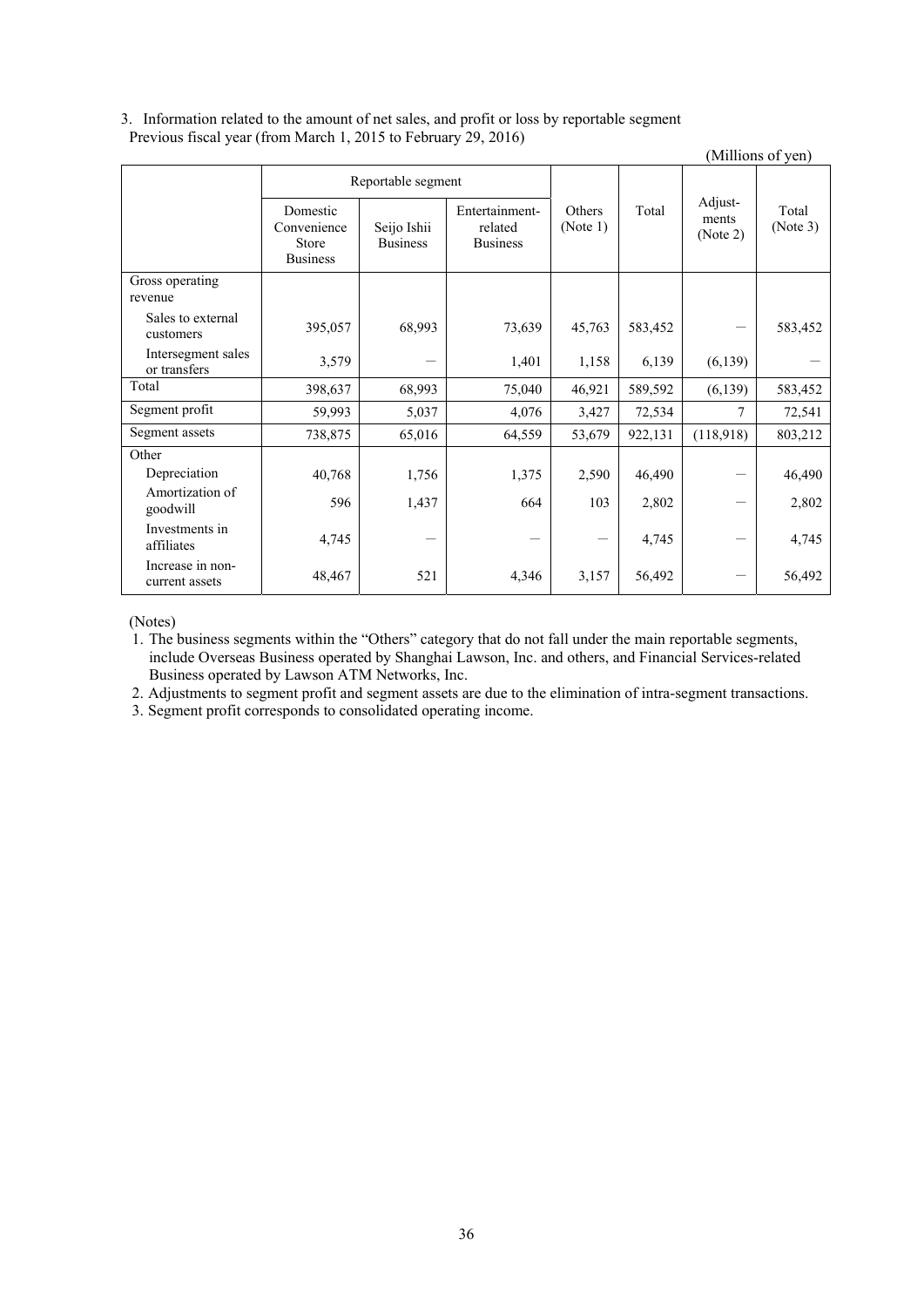# Current fiscal year (from March 1, 2016 to February 28, 2017)

(Millions of yen) Reportable segment Others (Note 1) Total Adjustments (Note 2) Total (Note 3) Domestic Convenience Store Business Seijo Ishii Business Entertainmentrelated Business Gross operating revenue Sales to external<br>customers customers 419,690 85,824 71,545 54,227 631,288 - 631,288 Internal sales or transfers between segments  $4,918$  - 1,390 919 7,228 (7,228) -Total 124,608 85,824 72,936 55,147 638,517 (7,228) 631,288 Segment profit 59,865 6,911 3,988 2,999 73,765 7 73,772 Segment assets 800,383 58,705 62,271 56,925 978,285 (111,708) 866,577 **Other** Depreciation | 44,796 2,005 2,278 3,386 52,468 - 52,468 Amortization of goodwill 911 1,676 501 99 3,189 - 3,189 Investments in  $\text{affiliates}$  4,922 -  $\begin{vmatrix} 4.922 & - & - & - & - & 4.922 \\ 4.922 & - & 4.922 & - & 4.922 \end{vmatrix}$ Increase in noncurrent assets  $55,488$  1,054 1,483 2,928 60,955 - 60,955

(Notes)

1.The business segments within the "Others" category that do not fall under the main reportable segments, include Overseas Business operated by Shanghai Lawson, Inc. and others, and Financial Services-related Business operated by Lawson ATM Networks, Inc.

2.Adjustments to segment profit and segment assets are due to the elimination of intra-segment transactions.

3.Segment profit corresponds to consolidated operating income.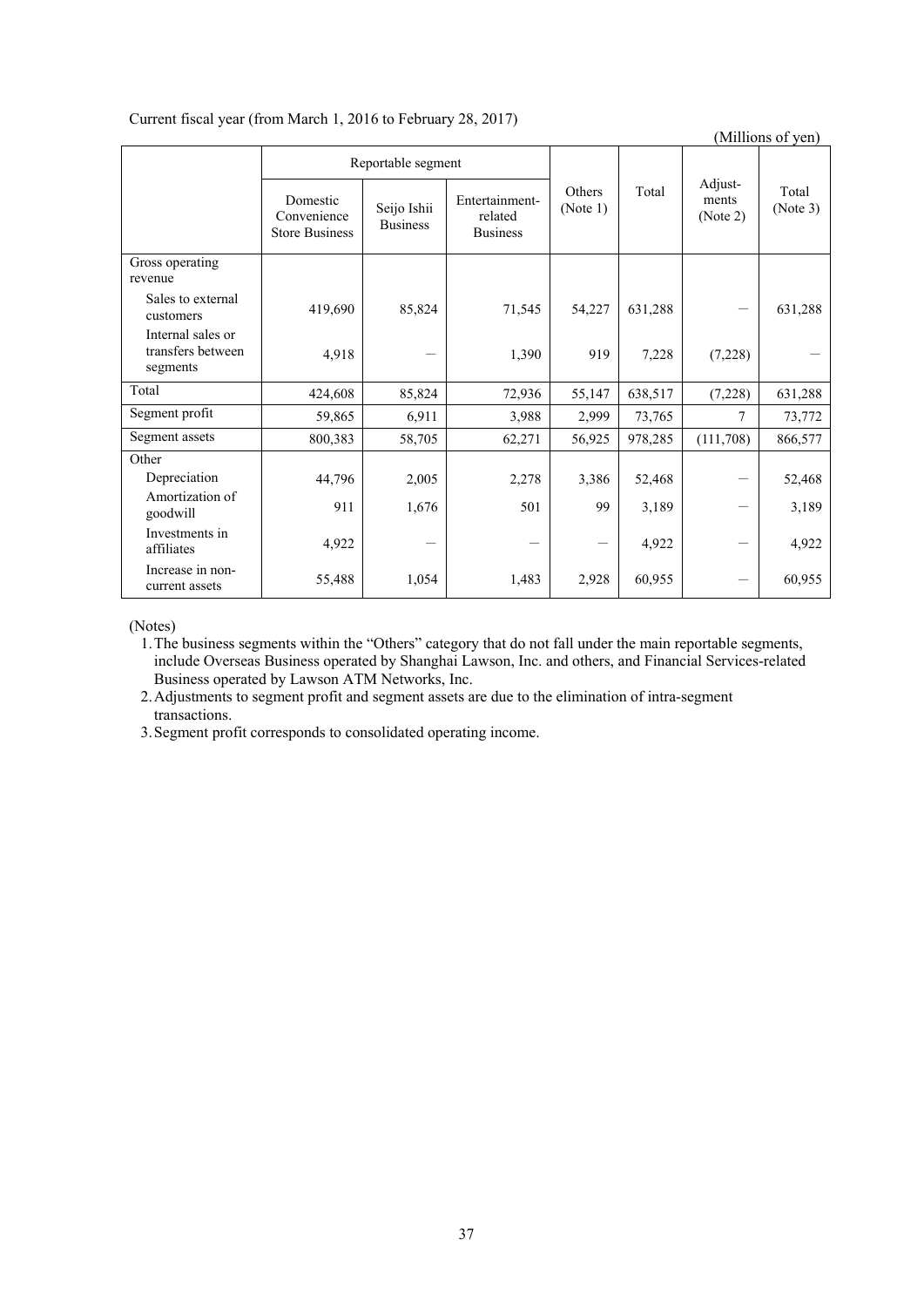(Related information)

Previous fiscal year (from March 1, 2015 to February 29, 2016)

1. Information by product and service

Since similar information is disclosed in segment information, this information is omitted.

- 2. Information by geographical area
- (1) Net sales

 Since sales to external customers in Japan exceed 90% of net sales on the consolidated statement of income, this information is omitted.

(2) Property and store equipment

 Since property and store equipment in Japan exceed 90% of property and store equipment on the consolidated balance sheet, this information is omitted.

(3) Information by major customer

 Information about major customers has been omitted since there are no external customers who constituted more than 10% of net sales on the consolidated statement of income.

Current fiscal year (from March 1, 2016 to February 28, 2017)

1. Information by product and service

Since similar information is disclosed in the segment information, this information is omitted.

- 2. Information by geographical area
- (1) Net sales

 Since sales to external customers in Japan exceed 90% of net sales on the consolidated statement of income, this information is omitted.

#### (2) Property and store equipment

 Since property and store equipment in Japan exceed 90% of property and store equipment on the consolidated balance sheet, this information is omitted.

### (3) Information by major customer

 Information about major customers has been omitted since there are no external customers who constituted more than 10% of net sales on the consolidated statement of income.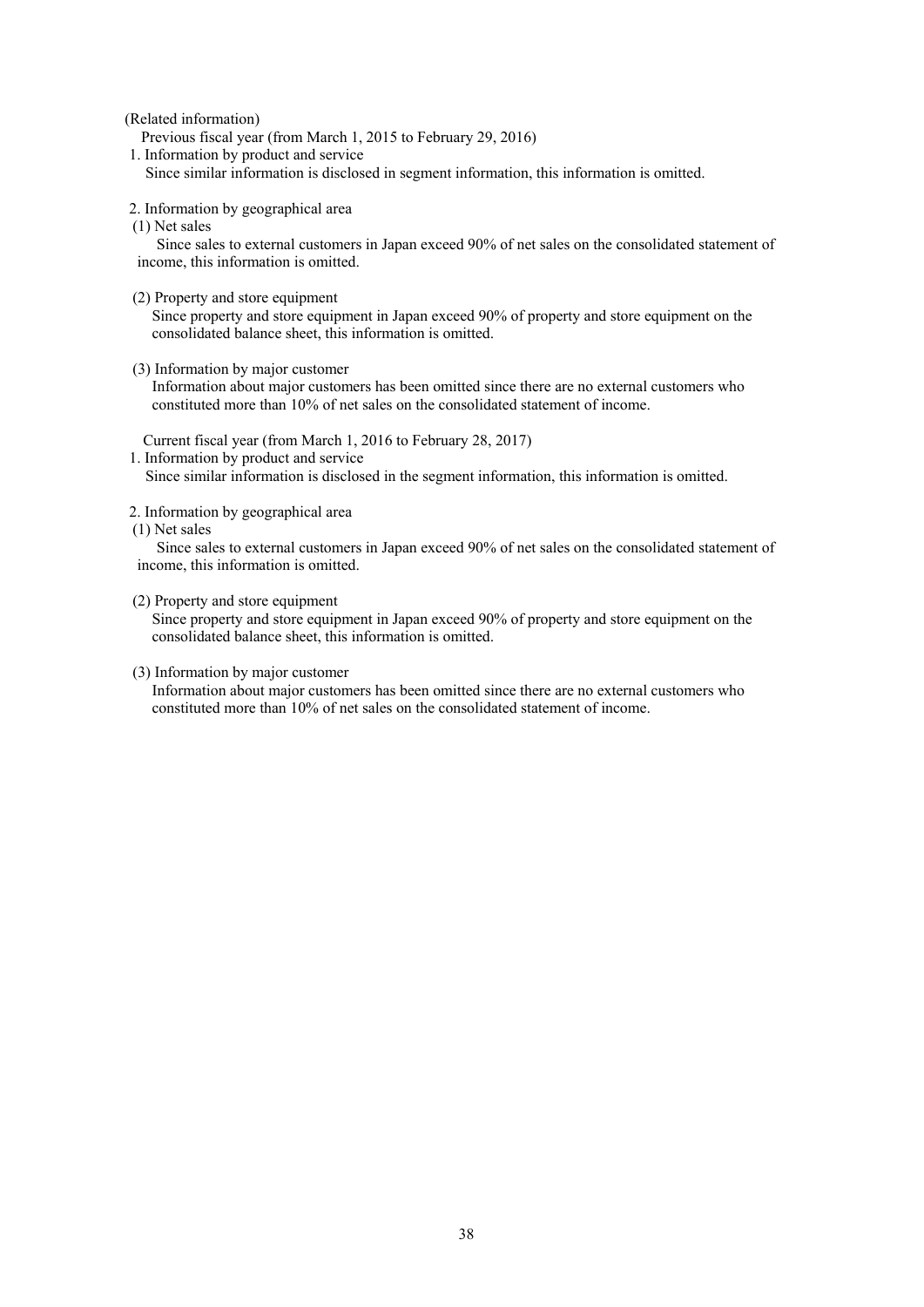(Information on impairment loss on non-current assets by reportable segment) Previous fiscal year (from March 1, 2015 to February 29, 2016)

The Group identifies each store as the smallest cash generating unit.

Regarding asset groups whose profitability from operating activities has continuously been negative, the book value of such assets has been written down to the recoverable amount, with the difference recorded as impairment loss under extraordinary losses.

The amount of impairment loss recorded for each reportable segment is as follows.

|                    |                                                     |                                   |                                              |        |        |             | (Millions of yen) |
|--------------------|-----------------------------------------------------|-----------------------------------|----------------------------------------------|--------|--------|-------------|-------------------|
|                    | Reportable segment                                  |                                   |                                              |        |        |             |                   |
|                    | Domestic<br>Convenience<br>Store<br><b>Business</b> | Seijo<br>Ishii<br><b>Business</b> | Entertainment-<br>related<br><b>Business</b> | Others | Total  | Adjustments | Total             |
| Impairment<br>loss | 9,155                                               | 80                                | 570                                          | 737    | 10,542 |             | 10,542            |

Current fiscal year (from March 1, 2016 to February 28, 2017)

The Group identifies each store as the smallest cash generating unit.

Regarding asset groups whose profitability from operating activities has continuously been negative, the book value of such assets has been written down to the recoverable amount, with the difference recorded as impairment loss under extraordinary losses.

The amount recorded for each reportable segment is as follows.

(Millions of yen)

|                    |                                                     | Reportable segment                |                                              |        |       |             |       |
|--------------------|-----------------------------------------------------|-----------------------------------|----------------------------------------------|--------|-------|-------------|-------|
|                    | Domestic<br>Convenience<br>Store<br><b>Business</b> | Seijo<br>Ishii<br><b>Business</b> | Entertainment-<br>related<br><b>Business</b> | Others | Total | Adjustments | Total |
| Impairment<br>loss | 9,034                                               | 62                                | 208                                          | 229    | 9,535 |             | 9,535 |

 (Information on amortization of goodwill and amortized balance by reportable segment) Previous fiscal year (From March 1, 2015 to February 29, 2016)

(Millions of yen)

| Reportable segment                  |                                                            |                                |                                              |        |        |             |        |
|-------------------------------------|------------------------------------------------------------|--------------------------------|----------------------------------------------|--------|--------|-------------|--------|
|                                     | Domestic<br>Convenience<br><b>Store</b><br><b>Business</b> | Seijo Ishii<br><b>Business</b> | Entertainment-<br>related<br><b>Business</b> | Others | Total  | Adjustments | Total  |
| Balance at<br>end of fiscal<br>year | 8,589                                                      | 26,946                         | 9,192                                        | 1,581  | 46,309 |             | 46,309 |

Note: Regarding amortization of goodwill, this information is omitted since similar information is disclosed in segment information.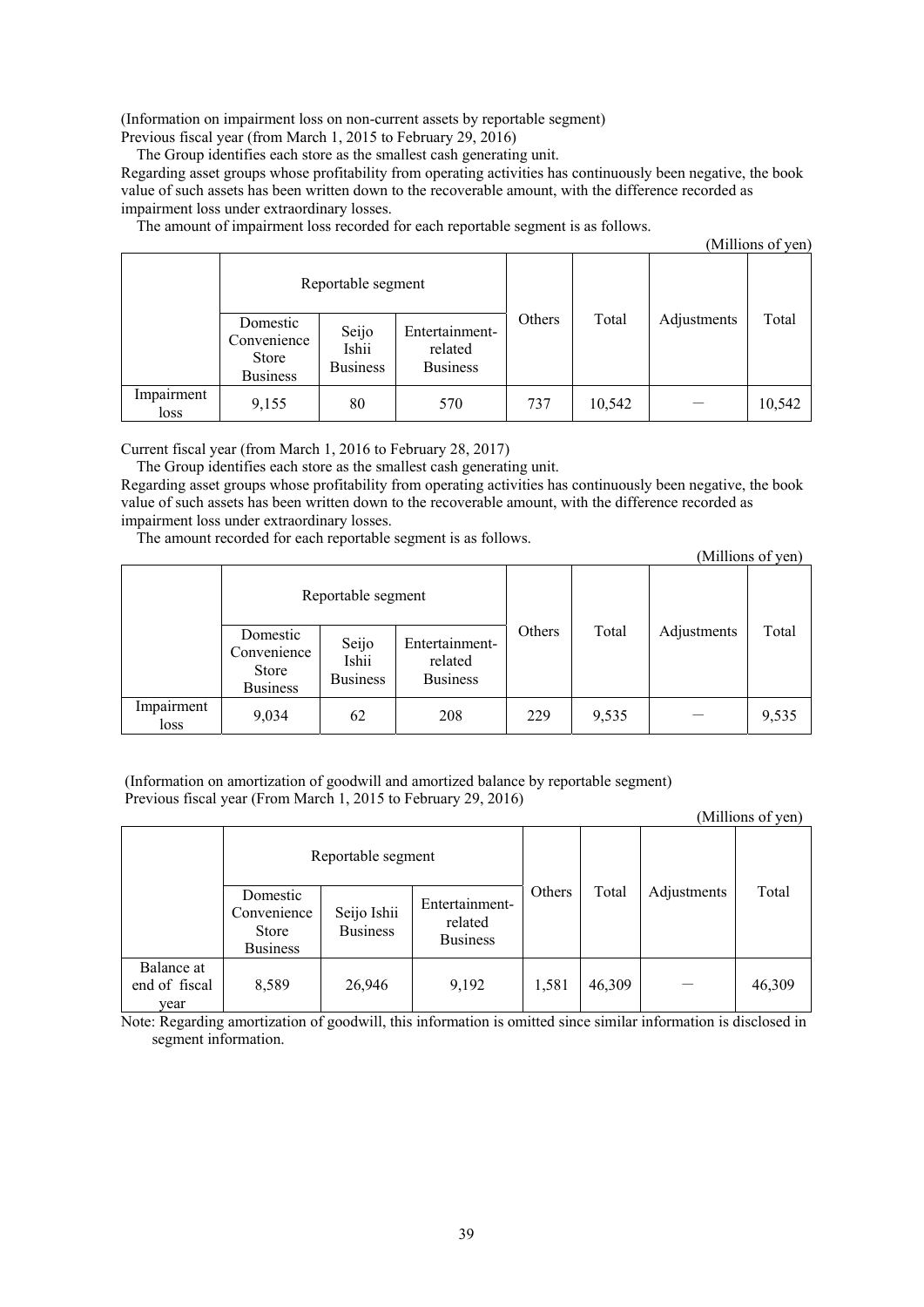# Current fiscal year (From March 1, 2016 to February 28, 2017)

|                                     |                                                     |                                |                                              |        |        |             | (Millions of yen) |
|-------------------------------------|-----------------------------------------------------|--------------------------------|----------------------------------------------|--------|--------|-------------|-------------------|
| Reportable segment                  |                                                     |                                |                                              |        |        |             |                   |
|                                     | Domestic<br>Convenience<br>Store<br><b>Business</b> | Seijo Ishii<br><b>Business</b> | Entertainment-<br>related<br><b>Business</b> | Others | Total  | Adjustments | Total             |
| Balance at<br>end of fiscal<br>year | 11,269                                              | 25,270                         | 8,690                                        | 812    | 46,041 |             | 46,041            |

Note: Regarding amortization of goodwill, since similar information is disclosed in segment information, this information is omitted.

(Information on gain on negative goodwill by reportable segment) Previous fiscal year (From March 1, 2015 to February 29, 2016) Not applicable. Current fiscal year (From March 1, 2016 to February 28, 2017)

Not applicable.